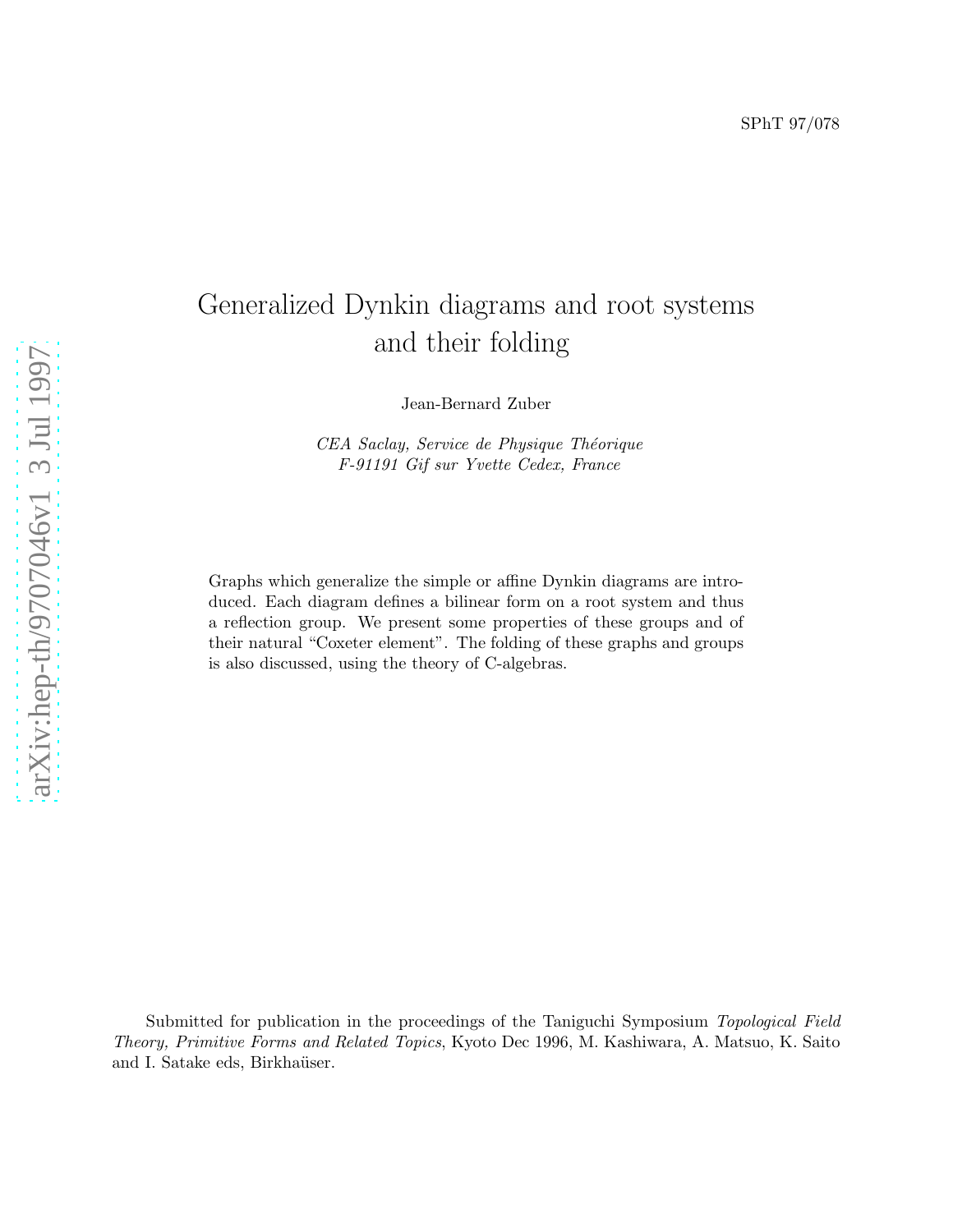# Generalized Dynkin diagrams and root systems and their folding

Jean-Bernard Zuber

#### Abstract

Graphs which generalize the simple or affine Dynkin diagrams are introduced. Each diagram defines a bilinear form on a root system and thus a reflection group. We present some properties of these groups and of their natural "Coxeter element". The folding of these graphs and groups is also discussed, using the theory of C-algebras.

#### Introduction

This paper is devoted to the study of generalized Dynkin diagrams, regarded as encoding the geometry of a root system, and of the ensuing reflection groups. The graphs are N-colourable –in a sense to be defined below– while the ordinary simple or affine Dynkin diagrams correspond to the case  $N = 2$ . In fact, the main features of the construction are based on the algebra  $sl(N)$  or its affine extension  $sl(N)$ , with the ordinary (simple or affine) Dynkin diagrams and finite or affine reflection groups being associated with  $sl(2)$ . Ordinary ADE (resp affine  $\widehat{ADE}$ ) Dynkin diagrams are known to be the only bi-colourable graphs with a spectrum of their adjacency matrix less than (resp. less than or equal to) 2. Here we use an appropriate generalization of this spectral property.

This generalization has emerged in a natural way in several related problems of current interest in mathematical physics: conformal field theories, integrable lattice models, topological field theories (for a review, see for example [Zi]) and 3-manifold invariants [O].

In section 1 we introduce the notations and the axioms imposed on the graphs. Section 2 presents the main results on the associated reflection groups: signature of the metric, definition of a natural Coxeter element and its order. In section 3 is discussed the folding of ordinary and generalized Dynkin diagrams. While the folding of simply laced into non simply laced Dynkin diagrams, for example  $E_8$  into  $H_4$ , is usually found in some empirical way [Y,Sh,MP], it is shown that there is a general way to find such possible foldings, based on the structure of the so-called "C-algebras" [BI] attached to the graph (for a review, see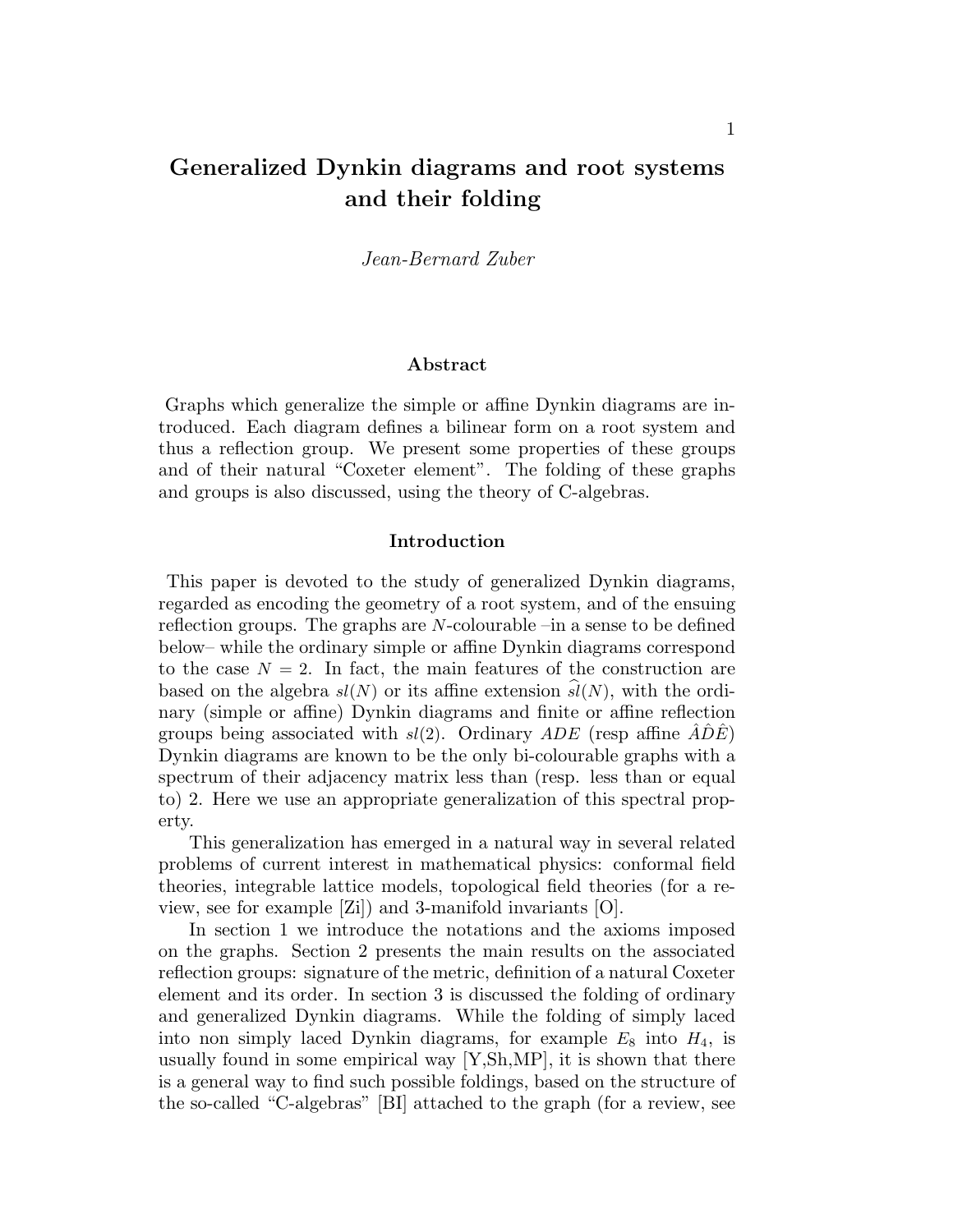for example [Zr]). Some aspects of the connection with singularities are discussed in sect. 4. as well as some indications about the connections with superconformal and topological field theories.

This paper is an extension of a former exposition [Z] but may be read independently. The main new results concern: i) the extension of the discussion from graphs generalizing the ordinary Dynkin diagrams of finite type to a larger class encompassing the graphs of affine type; ii) the discussion of the folding of (generalized) Dynkin diagrams and reflection groups.

## 1. Generalized Dynkin diagrams

#### 1.1 Notations on sl(N)

We shall consider a class of graphs which generalize the classical  $A, D, E$ and extended  $\hat{A}, \hat{D}, \hat{E}$  Dynkin diagrams. While the ADE or  $\hat{A}\hat{D}\hat{E}$  diagrams may be regarded as related to the  $sl(2)$  algebra, the new ones are associated with  $sl(N)$ . Let  $\Lambda_1, \cdots, \Lambda_{N-1}$  be the fundamental weights of sl(N). Let  $\rho = \Lambda_1 + \cdots + \Lambda_{N-1}$  denote their sum. I denote the weight lattice by P. Let  $k \in \mathbb{N}$ . I recall that the set of integrable weights (shifted by  $\rho$ ) of the affine algebra  $sl(N)$  at level k is the following subset of P

$$
\mathcal{P}_{++}^{(h)} = \left\{ \lambda = \lambda_1 \Lambda_1 + \dots + \lambda_{N-1} \Lambda_{N-1} | \lambda_i \in \mathbb{N}, \lambda_i \ge 1, \lambda_1 + \dots + \lambda_{N-1} \le h - 1 \right\},\tag{1}
$$

where  $h = k + N$ . We shall also consider the larger set

$$
\mathcal{P}_{+}^{(h)} = \{ \lambda = \lambda_1 \Lambda_1 + \dots + \lambda_{N-1} \Lambda_{N-1} | \lambda_i \in \mathbb{N}, \lambda_i \ge 0, \lambda_1 + \dots + \lambda_{N-1} \le h \} . (2)
$$

These two sets admit two natural automorphisms:

the conjugation  $\mathcal C$  of representations

$$
C: \quad \lambda = (\lambda_1, \lambda_2, \cdots, \lambda_{N-1}) \mapsto \bar{\lambda} = (\lambda_{N-1}, \cdots, \lambda_2, \lambda_1) \tag{3}
$$

and the  $\mathbb{Z}_N$  automorphism

$$
\sigma: \quad \lambda = (\lambda_1, \lambda_2, \cdots, \lambda_{N-1}) \mapsto \lambda' = (h - \sum_{j=1}^{N-1} \lambda_j, \lambda_1, \lambda_2, \cdots, \lambda_{N-2}). \tag{4}
$$

We then introduce the weights  $e_i$  of the standard N-dimensional representation of  $sl(N)$ 

$$
e_1 = \Lambda_1
$$
,  $e_i = \Lambda_i - \Lambda_{i-1}$ ,  $(i = 2, \dots, N - 1)$ ,  $e_N = -\Lambda_{N-1}$  (5)

endowed with the scalar product  $(e_i, e_j) = \delta_{ij} - \frac{1}{N}$  $\frac{1}{N}$ .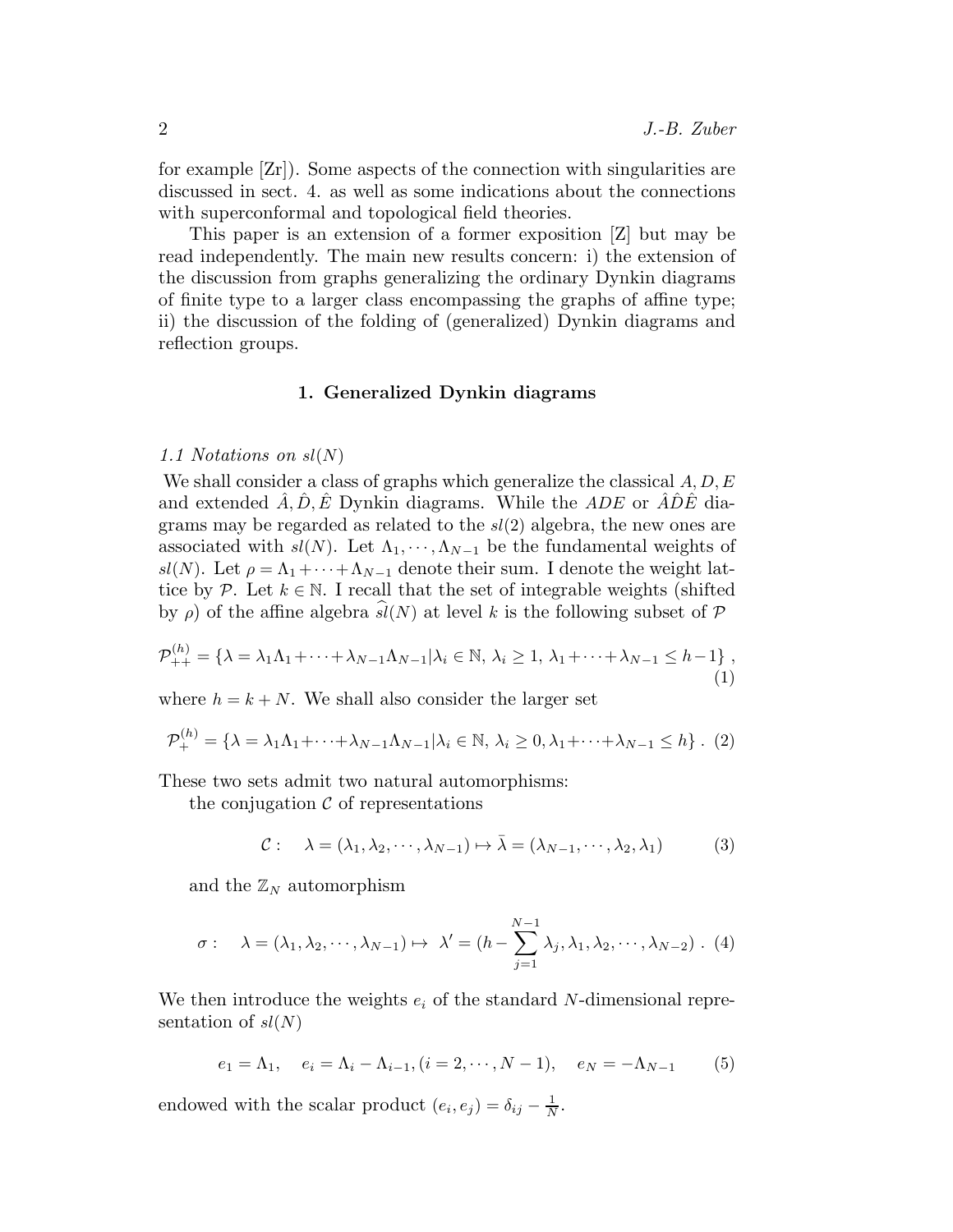## 1.2 Axioms on the graphs

The graphs are defined by the following data and axioms

- 1) A set  $V$  of  $|V| = n$  vertices is given. These vertices are denoted by latin letters  $a, b, \cdots$  There exists an involution  $a \mapsto \overline{a}$  and the set V admits a  $\mathbb{Z}_N$  grading denoted  $\tau(a)$  and called N-ality or color, such that  $\tau(\bar{a}) = -\tau(a) \mod N$ .
- 2) A set of  $N-1$  commuting  $n \times n$  matrices  $G_p$  is given. They may be thought of as labelled by the fundamental representations of  $sl(N)$ ,  $G_p = G_p$ ,  $1 \leq p \leq N-1$ . Their matrix elements are assumed to be . . .  $:\Big\} _p$

non negative integers, so that they may be regarded as adjacency matrices of  $N-1$  graphs  $\mathcal{G}_p$ . Multiple edges  $(G_p)_{ab} \geq 2$  are allowed. (The integrality assumption may be relaxed to allow the analogue of non simply-laced Coxeter-Dynkin diagrams, see below Remark 2.) We also assume that the graph  $\mathcal{G}_1$  is connected.

3) The edges of the graphs  $\mathcal{G}_p$  are compatible with the grading  $\tau$  in the sense that

$$
(G_p)_{ab} = 0 \quad \text{if} \quad \tau(b) \neq \tau(a) + p \mod N . \tag{6}
$$

Thus for  $p \neq \frac{N}{2}$  $\frac{N}{2}$ , the edges are oriented. Also note that for a given pair  $(a, b)$ , there is at most one graph  $\mathcal{G}_p$  with an edge between a and b.

4) The matrices are transposed of one another

$$
G_p^t = G_{N-p} \tag{7}
$$

and are invariant under the involution  $a \mapsto \bar{a}$  in the sense that

$$
(G_p)_{\bar{a}\bar{b}} = (G_p)_{ba} . \tag{8}
$$

5) As a consequence of 2) and 4), the matrices  $G_p$  commute with their transpose ("normal matrices") and may thus be simultaneously diagonalized in a common orthonormal basis. This basis, denoted  $\psi^{(\lambda)}$ , is assumed to be labelled by weights  $\lambda$  of  $sl(N)$ , that are restricted to be in  $\mathcal{P}_+^{(h)}$ ,  $\overline{\ }$  or even more restricted to be in  $\mathcal{P}_{++}^{(h)}$  (see below)–, for some integer  $h \geq N$ , in such a way that the eigenvalues  $\gamma_p^{(\lambda)}$  have the form

$$
\gamma_p^{(\lambda)} = \chi_p(M(\lambda))\tag{9}
$$

where  $\chi_p$  is the ordinary character for the p-th fundamental representation of the group  $SU(N)$ , and  $M(\lambda)$  denotes the diagonal matrix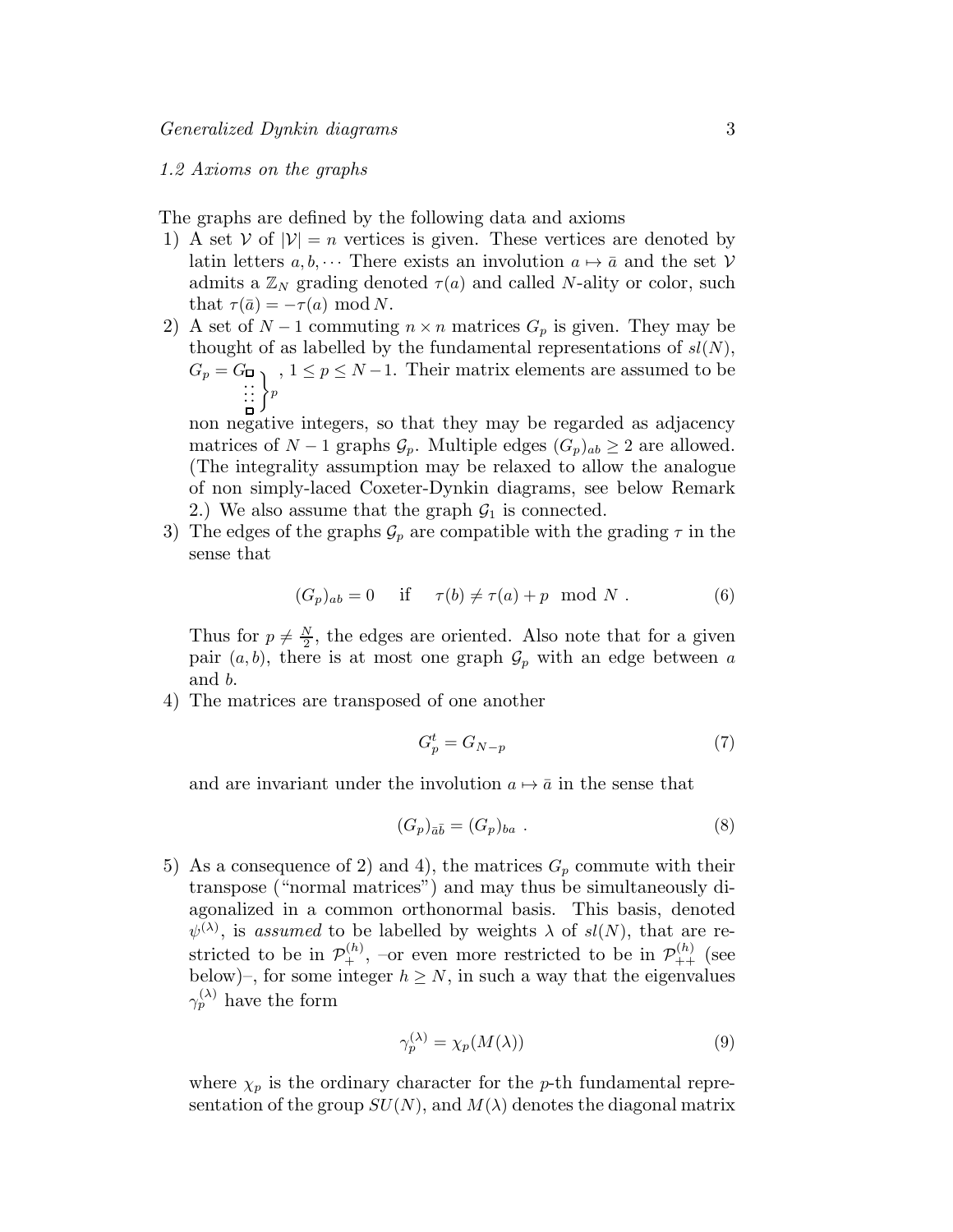$M(\lambda) = \text{diag}(\varepsilon_j(\lambda))_{j=1,\dots,N}$ . Here and throughout this article,

$$
\varepsilon_j(\lambda) := \exp -\frac{2i\pi}{h}(e_j, \lambda) . \tag{10}
$$

Maybe more explicitly, the  $\gamma_p$  read

$$
\gamma_1^{(\lambda)} = \sum_{i=1}^N \exp -\frac{2i\pi}{h} (e_i, \lambda) = \chi_1(M)
$$
  
\n
$$
\gamma_2^{(\lambda)} = \sum_{1 \le i < j \le N} \exp -\frac{2i\pi}{h} (e_i + e_j), \lambda) = \chi_2(M)
$$
  
\n
$$
\vdots \qquad \vdots \qquad \vdots
$$
  
\n
$$
\gamma_{N-1}^{(\lambda)} = \sum_{1 \le i_1 < \dots, i_{N-1} \le N} \exp -\frac{2i\pi}{h} (e_{i_1} + \dots + e_{i_{N-1}}), \lambda)
$$
  
\n
$$
= (\gamma_1^{(\lambda)})^* = \chi_{N-1}(M).
$$
\n(11)

We call  $h$  the "Coxeter number" of the graph. Also we call these weights  $\lambda$  "exponents", and denote their set Exp. Some of these exponents may occur with multiplicities. The class of graphs for which all the exponents belong to  $\mathcal{P}_{++}^{(h)}$  is referred to as class II, those for which they belong to  $\mathcal{P}_+^{(h)}$  (with some belonging to  $\mathcal{P}_+^{(h)} \setminus \mathcal{P}_{++}^{(h)}$ ) form the class I.

6) We assume that the weight 0 for the class I, or  $\rho$  for the class II, is an exponent, with multiplicity 1. The corresponding eigenvalue reads

$$
\gamma_p^{(0)} = \begin{pmatrix} N \\ p \end{pmatrix} \qquad \text{for class I}
$$
  
and 
$$
\gamma_p^{(p)} = \begin{pmatrix} N \\ p \end{pmatrix}_q \qquad \text{for class II} \tag{12}
$$

in terms of a q-deformed binomial coefficient  $q = e^{\frac{i\pi}{h}},$ 

$$
\binom{N}{p}_q = \frac{\sin\frac{\pi N}{h}\cdots\sin\frac{\pi(N-p+1)}{h}}{\sin\frac{\pi}{h}\sin\frac{2\pi}{h}\cdots\sin\frac{p\pi}{h}}\ .\tag{13}
$$

Remark 1. By an abuse of language, what is called "a graph" in the previous description is in fact the collection of  $N-1$  graphs, with adjacency matrices  $\mathcal{G}_p$ , connecting the given set of vertices  $\mathcal{V}$ . Note that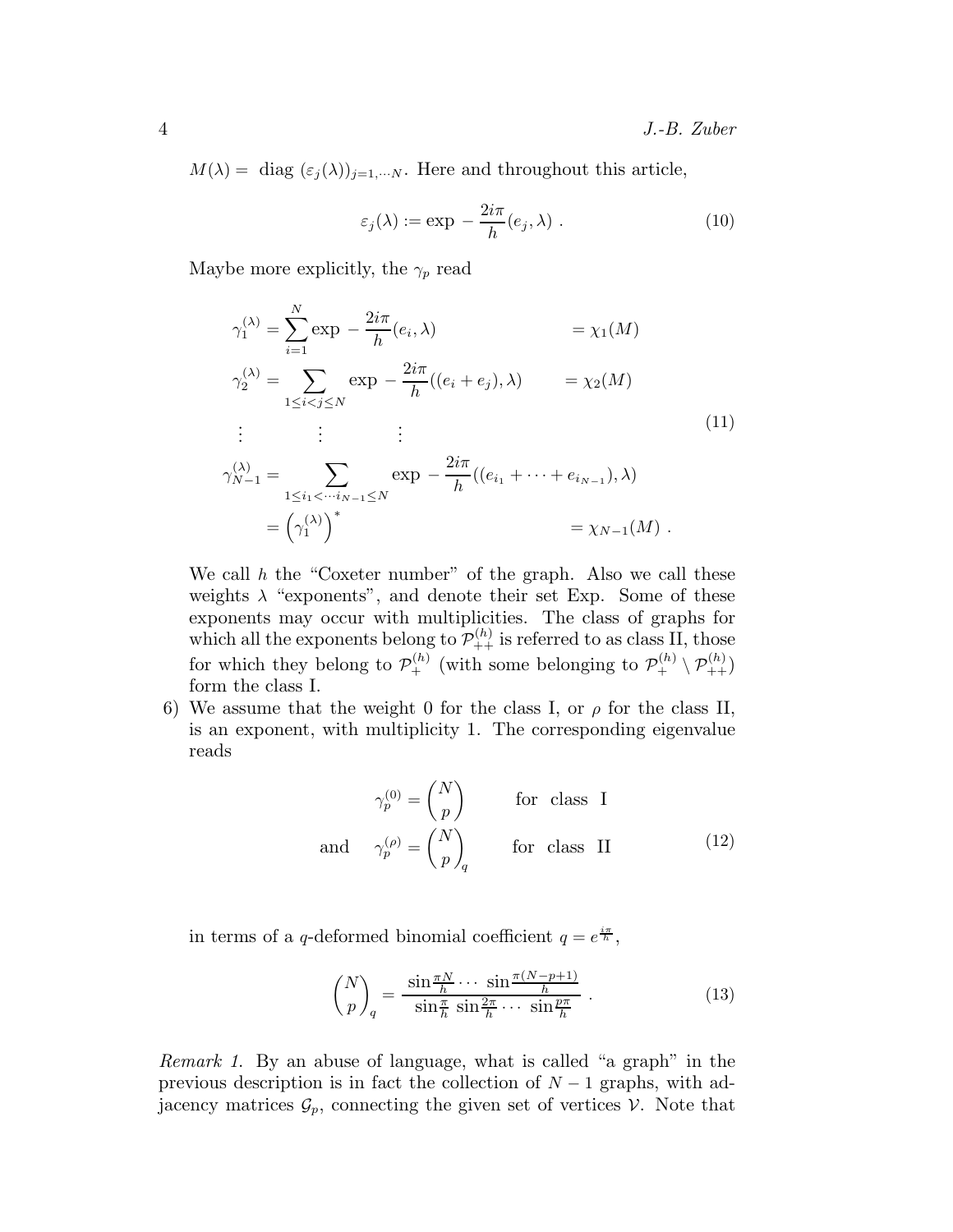if the grading  $\tau$  of each vertex is known, one may simply consider the unique graph of adjacency matrix

$$
G = G_1 + \dots + G_{N-1} \tag{14}
$$

Each matrix  $G_p$  is then identified as made of the matrix elements  $G_{ab}$ of G that satisfy  $\tau(b) - \tau(a) = p \mod N$ .

Remark 2. As mentioned in 2), it is natural to relax the assumption of integrality of the matrix elements  $(G_p)_{ab}$  and to allow values of the form either 2  $\cos \frac{\pi}{m_{ab}}$   $(m_{ab} \in \mathbb{N})$  or  $\binom{N}{p}_q$  (see (13) and sect. 3.4 below). By a small abuse of language, we still call  $G$  the adjacency matrix of a graph, whose edges are decorated by some marking,  $e.g. \bullet^{m_{ab}} \circ$  in the first case. This is a generalization of the distinction between simply and non simply laced Coxeter-Dynkin diagrams. Note that now the name "(non) simply laced" is inappropriate and should be replaced by "(non) integrally laced", as there are graphs whose adjacency matrix may have entries equal to 2 (see examples below).

# 1.3 Examples

1. Examples of class I for  $N = 2$  are provided by the affine Dynkin diagrams,  $\hat{A}_{2p-1}$ ,  $\hat{D}_n$ ,  $\hat{E}_6$ ,  $\hat{E}_7$ ,  $\hat{E}_8$ . (The restriction to odd  $2p-1$  in  $\hat{A}$ comes from the assumption that the graph is bicolorable  $(\mathbb{Z}_2 \text{ grading})$ . The conjugation  $a \to \bar{a}$  is trivial in these cases:  $\bar{a} \equiv a$ . If the assumption of integrality of the entries of the  $G_p$  matrices is relaxed, one finds also the  $\hat{B}_n$ ,  $\hat{C}_n$ ,  $\hat{F}_4$  and  $\hat{G}_2$  Dynkin diagrams. The  $\hat{A}$ ,  $\hat{D}$  and  $\hat{E}$  cases are known to be in one-to-one correspondence with the finite subgroups of  $SU(2)$  |MK|.

The Coxeter number and exponents of the  $\hat{A}, \hat{D}$  and  $\hat{E}$  cases are as follows

| $\hat{A}_{2n-1}$ | $\, n \,$ | $0, 1, \dots n-1, n, n-1, \dots 1.$ |
|------------------|-----------|-------------------------------------|
| $\ddot{D}_{n+2}$ | 2n        | $0, 2, \cdots 2n; n, n$             |
| $\hat{E}_6$      | 6         | 0,2,2,3,4,4,6                       |
| $E_7\,$          | 12        | 0,3,4,6,6,8,9,12                    |
| $\hat{E}_{8}$    | 30        | 0,6,10,12,15,18,20,24,30            |

More generally, any finite subgroup  $H$  of  $SU(N)$  containing its center  $\mathbb{Z}_N$  yields a solution of class I. The set  $\mathcal{V} = \{R_a; a = 1, \dots, n\}$  is the set of irreducible representations of H. As H is embedded into  $SU(N)$ , one also knows  $N-1$  special representations  $\mathcal{R}_p$  of H, obtained by restriction of the  $N-1$  fundamental representations of  $SU(N)$  to H. Note that these representations are not necessarily irreducible. The matrix  $G_p$  is then defined as providing the decomposition into irreducible representations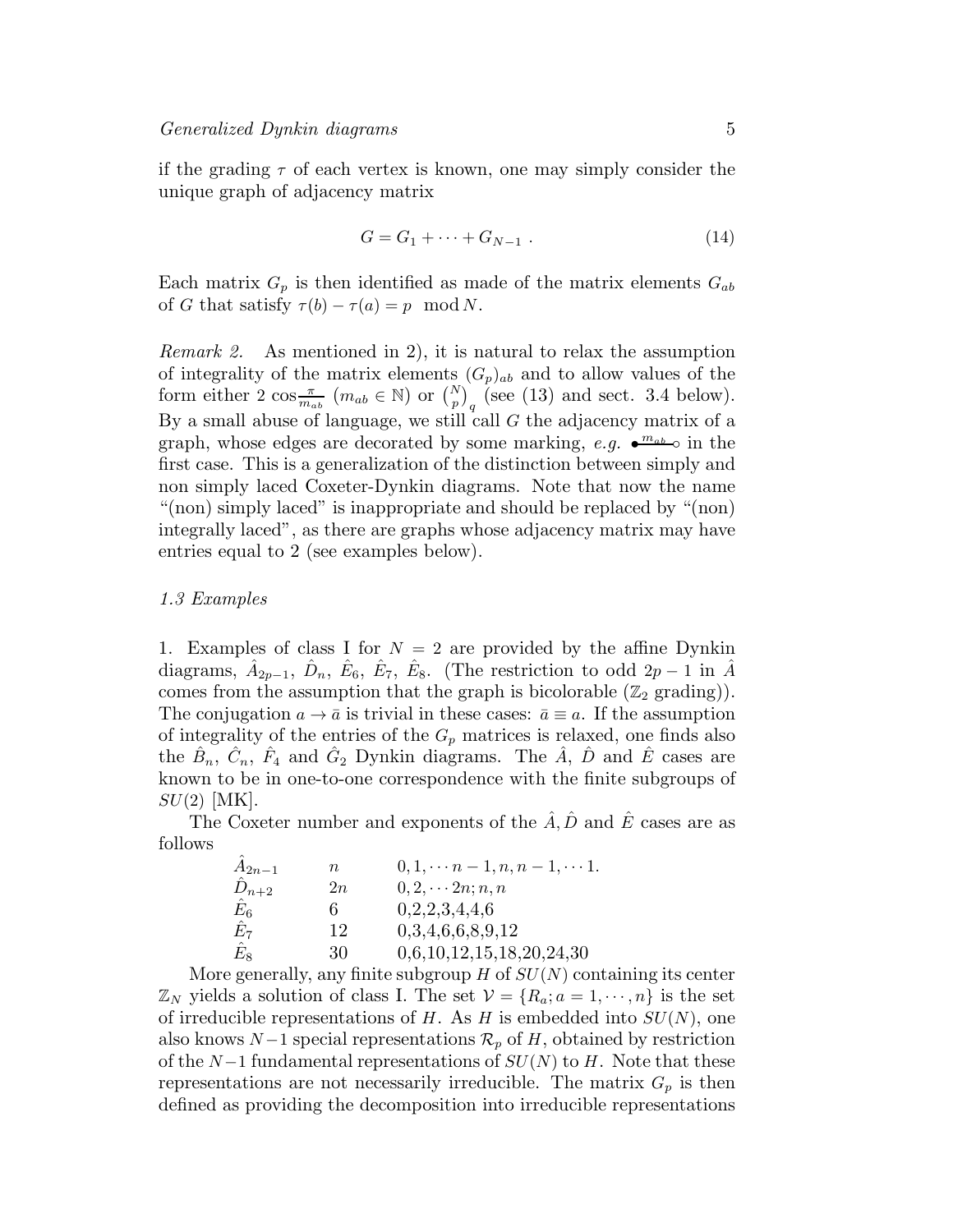of the tensor product by  $\mathcal{R}_p$ 

$$
\mathcal{R}_p \otimes R_a = \bigoplus_b (G_p)_{ab} R_b . \qquad (15)
$$

The axioms 1)-6) are satisfied. The involution  $a \mapsto \bar{a}$  is the conjugation of representations. The grading  $\tau(a)$  is the "N-ality" of the representation  $R_a$  defined by

$$
\text{if } \xi \in \mathbb{Z}_N \subset H \quad R_a(\xi) = \xi^{\tau(a)} \mathbb{I} \tag{16}
$$

and satisfies  $\tau(\bar{a}) = -\tau(a) \mod N$ . The matrices commute, as a consequence of the commutativity of the tensor product. The graph  $\mathcal{G}_1$  is connected: as the N-dimensional fundamental representation is faithful, all representations of H appear in the decomposition of its repeated tensor powers [FH]. Properties 3) and 4) are simple consequences of the fact that  $(G_p)_{ab}$  is the multiplicity of the identity representation in the product  $\mathcal{R}_p \otimes R_a \otimes R_{\bar{b}}$ . The eigenvalues of the matrices  $G_p$  are the fundamental characters of  $SU(N)$ ,  $\chi_p(M_\alpha)$ , evaluated for a representative of the class  $\alpha$  of H. As  $\chi_p$  is a class function in  $SU(N)$ , one may compute  $\chi_p(M_\alpha)$  in terms of the eigenvalues of  $M_\alpha \sim \text{diag}(\exp \epsilon_j)_{j=1,\dots,N}$ ,  $\sum_j \epsilon_j = 0$ . These eigenvalues have the form  $\epsilon_j = -\frac{2i\pi n_j}{|H|}$ ,  $n_j \in \mathbb{Z}$ , since  $\frac{i\pi n_j}{|H|}, n_j \in \mathbb{Z}$ , since any element of H is at most of order  $|H|$ :  $M_{\alpha}^{|H|} = \mathbb{I}$ ; the n's are defined modulo  $|H|$  and up to a permutation. One may identify

$$
\frac{n_i}{|H|} = \frac{(e_i, \lambda)}{h} \quad \text{for some } \lambda \in \mathcal{P} \text{ and some } h \in \mathbb{N}
$$

$$
= \frac{1}{hN} \left( \sum_{j=i}^{N-1} \lambda_j (N-j) - \sum_{j=1}^{i-1} j \lambda_j \right)
$$
(17)

by taking  $\lambda_i = h \frac{(n_i - n_{i+1})}{|H|}$  $\frac{-n_{i+1}}{|H|}$ . *h* is chosen to be the smallest common denominator of the fractions  $(n_i - n_{i+1})/|H|$ , i.e. h always divides |H|. The resulting  $\lambda$  is not necessarily in  $\mathcal{P}_+^{(h)}$ . One may however find an image  $\mu$ of  $\lambda$  by the affine Weyl group of  $sl(N)$  such that  $\mu \in \mathcal{P}_+^{(h)}$  and  $\gamma_p^{(\lambda)} = \gamma_p^{(\mu)}$ (see below the proof of lemma 1.1). This completes the proof that axiom 5 is indeed satisfied. Finally any subgroup of  $SU(N)$  contains the class of the identity for which  $\lambda = 0$ , with multiplicity 1.

As an example of a case with  $N > 2$ , the graph associated with the subgroup  $\Sigma(1080)$  of  $SU(3)$  (with the notations of [FFK]) is exhibited in Fig.1(a). Its Coxeter number is  $h = 60$  and its  $n = 17$  exponents are  $(0, 0)$ ,  $(15, 15)$ ,  $(30, 30)$ ,  $(6, 6)$ ,  $(12, 12)$  and their transforms by  $\sigma$ , and (10, 10) with multiplicity 2. Drawings of more graphs pertaining to  $SU(3)$  may be found in [DFZ1].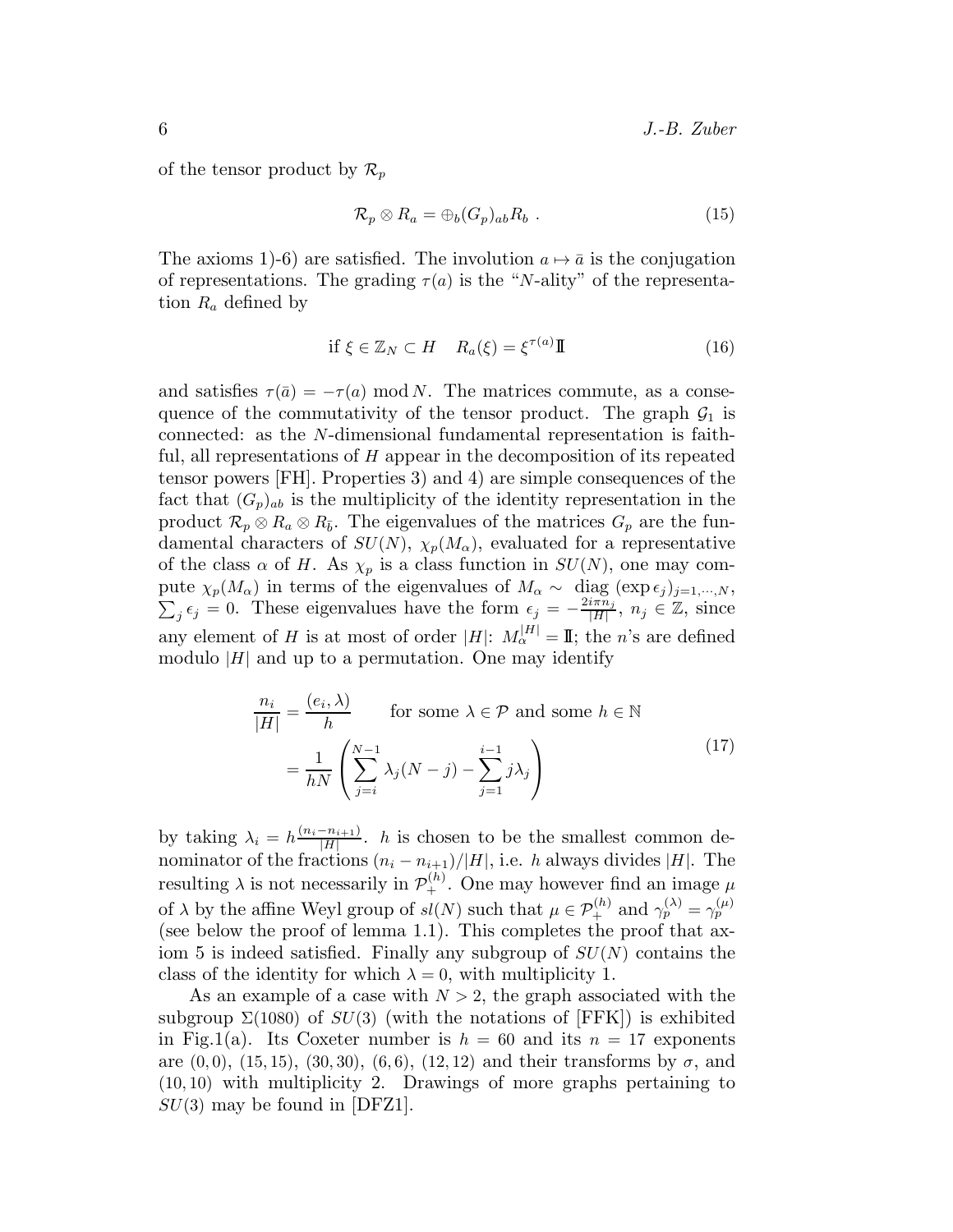

Fig. 1: The graph associated with the subgroup  $\Sigma(1080)$  (a) and its truncated counterpart of class II (b). The three colours –black, grey and white– mark vertices with  $\tau = 0, 1, 2$  respectively. The exponents of graph (b) are  $(1, 1), (3, 3), (5, 5)$  and their  $\sigma$ -orbit and twice  $(4, 4)$ .

2. Examples of class II for  $N = 2$  are provided by the ordinary simply laced Dynkin diagrams,  $A_n$ ,  $D_n$ ,  $E_6$ ,  $E_7$ ,  $E_8$ . If the assumption of integrality of the entries of the  $G_p$  matrices is relaxed, one finds also the  $B_n$ ,  $C_n$ ,  $F_4$ ,  $G_2$ ,  $H_3$ ,  $H_4$  and  $I_2(h)$  Coxeter-Dynkin diagrams, with the identifications  $B_n = C_n$  (between their *symmetrized* Cartan matrices), and  $G_2 = I_2(6)$ . This in fact exhausts all the (bicolorable) graphs satisfying the axioms for  $N = 2$  [GHJ].

There exists another class of solutions known for all N, namely the fusion graphs of the affine algebra  $sl(N)$  at level k. The vertices are the integrable weights described above, i.e.  $\mathcal{V} = \mathcal{P}_{++}^{(h)}$ ,  $h = k + N$ . The definitions of the involution and of the grading are the same as in Example 1: the involution is  $\lambda \mapsto \lambda$  defined in (3) and the grading may be chosen as  $\tau(\lambda) = \sum_{j=1}^{N-1} j(\lambda_j - 1) \mod N$ . The matrices  $G_p$  are the Verlinde matrices, which describe the fusion, rather than the ordinary tensor product, by the p-th fundamental representation. Their diagonalization is known, thanks to the Verlinde formula [Ve], to be achieved by the unitary matrix  $S_{\lambda}^{\ \mu}$  $\lambda^{\mu}$  of modular transformations of affine characters [KP], and the eigenvalues are the  $\gamma_p^{(\lambda)}$ , where  $\lambda$  takes itself all the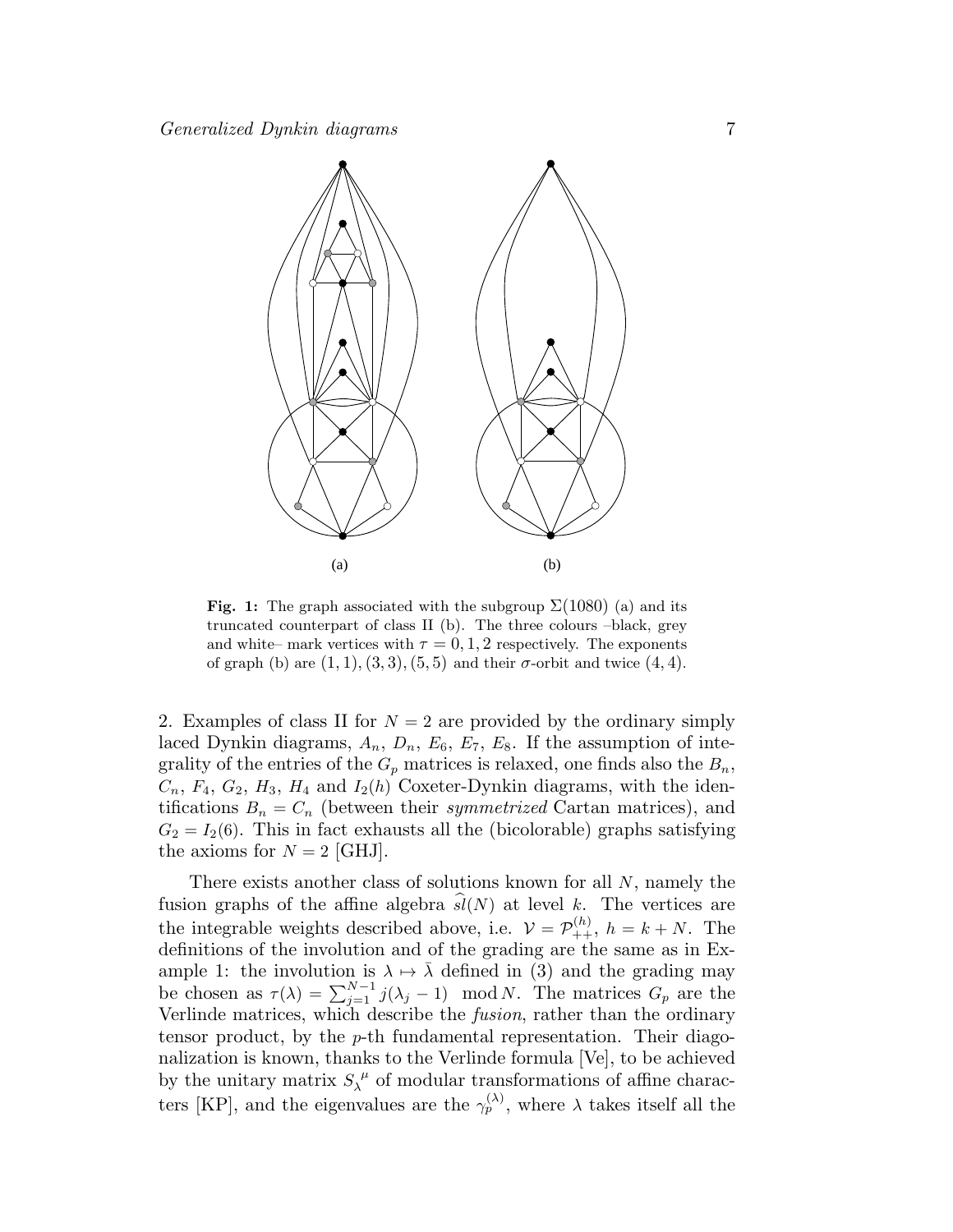values in  $\mathcal{P}_{++}^{(h)}$ . (This case enjoys self-duality properties, in agreement with the fact that both the vertex set  $V$  and the set of exponents Exp are isomorphic to  $\mathcal{P}_{++}^{(h)}$ . In the case  $N=2$ , these fusion graphs reduce to the  $A_{h-1}$  Dynkin diagram.



Fig. 2: The first fusion graphs of  $\widehat{sl}(3)$ . Same convention as in Fig. 1



Fig. 3: The first orbifolds of  $\widehat{sl}(3)$ .  $\mathcal{D}^{(6)}$  is the  $\mathbb{Z}_3$  orbifold of the graph  $\mathcal{A}^{(6)}$  of Fig. 2.

More solutions are known, which generalize the two previous cases of ADE Dynkin diagrams and of fusion graphs. Infinite series –which are the analogues of the D Dynkin diagrams– have been obtained by orbifolding the fusion graphs  $[Ko]$ , see Fig  $3<sup>1</sup>$ . Several others have been obtained, originally by empirical methods [DFZ1], starting from graphs of finite subgroups of  $SU(N)$  (cf. Example 1) and removing some vertices and edges in order to attain the spectral properties of axioms 5-6. For example, a graph related to the previously subgroup  $\Sigma(1080)$  is presented in Fig 1(b). It has  $h = 12$ . Recently, more systematic methods have been set up, which make use of some data of rational conformal theory to construct graphs [PZ]. There is, however, a shortage of general results on the class of graphs satisfying the previous axioms.

<sup>&</sup>lt;sup>1</sup> It is amusing to notice that the graph  $\mathcal{D}^{(6)}$  has already been encountered in another systematic study of "extended affine root systems" [S]: this is the graph denoted there  $D_4^{(1,1)}$  $\frac{(1,1)}{4}$ .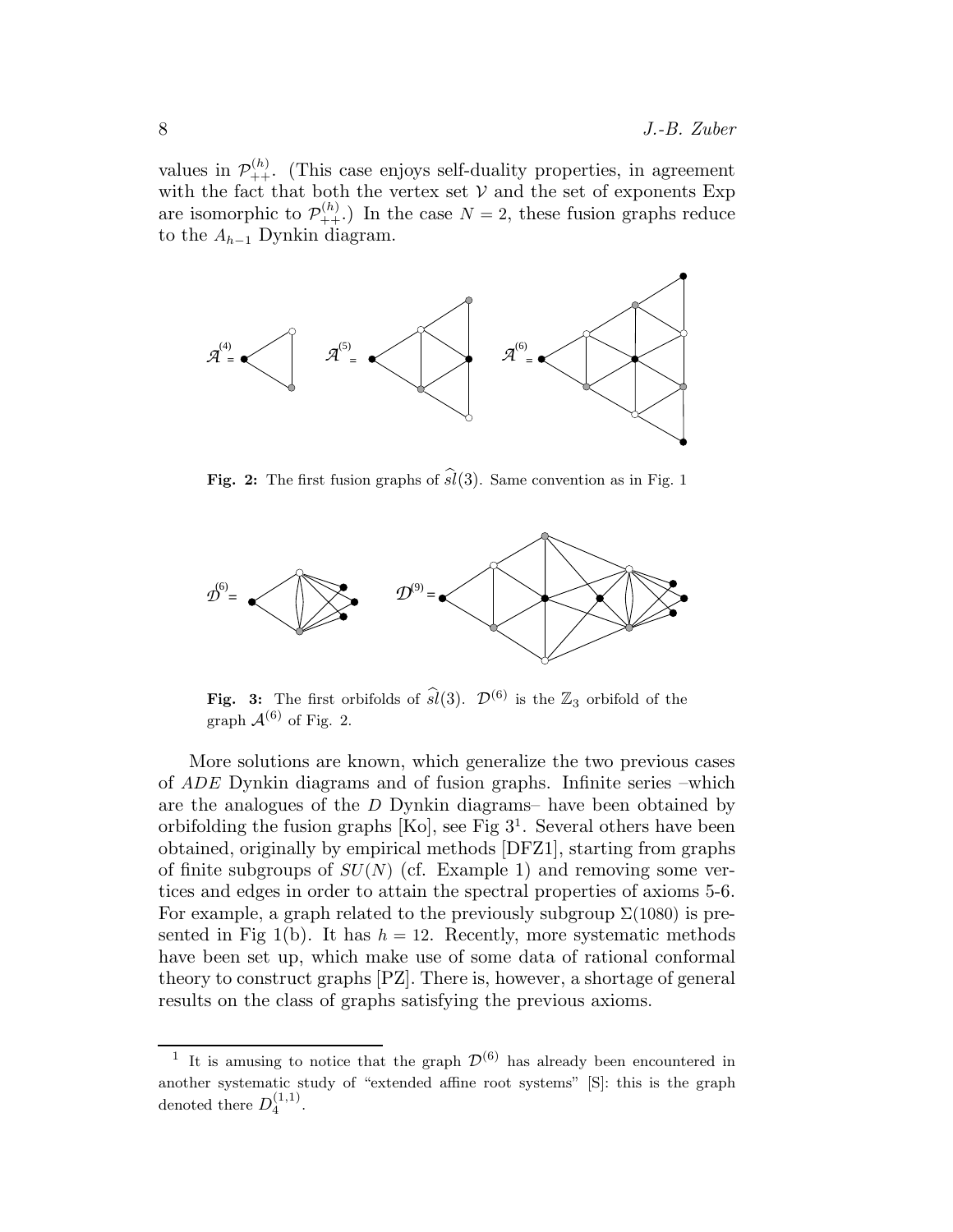Problems:

1. Classify all the solutions to the axioms 1-6.

This is presumably too difficult. More modest questions are:

2. Are all solutions of class I obtained from some finite subgroup of  $SU(N)$ ?

3. Are all solutions of class II obtained by truncation of some solution of class I?

It appears that the answers to 2 and 3 cannot be both "yes". In [DFZ1], solutions of class II were found for  $N = 3$  which do not seem to emanate from a known subgroup of  $SU(3)$ .

#### 1.4 Simple consequences of the axioms

Lemma 1.1 :  $p_p^{(\lambda)}$ , for all  $p = 1, \dots, N - 1$ , characterizes *the weight*  $\lambda$  *in*  $\mathcal{P}_+^{(h)}$ *:* 

if for all 
$$
p = 1, \dots, N-1
$$
  $\gamma_p^{(\lambda)} = \gamma_p^{(\mu)}$ , then  $\lambda = \mu$ . (18)

*Proof*: The  $\gamma_p^{(\lambda)}$ ,  $p = 1, \dots, N$  (with  $\gamma_{N_{\lambda}}^{(\lambda)} = 1$ ), are the elementary symmetric functions of the  $\varepsilon_i(\lambda) = \exp -\frac{2i\pi}{h}$  $\frac{i\pi}{h}(e_i,\lambda), i=1,\cdots,N.$  Thus  $\gamma_p^{(\lambda)} = \gamma_p^{(\mu)}$  for all  $p = 1, \dots, N$  implies that  $\varepsilon_i(\lambda)$  is a permutation of the  $\varepsilon_i(\mu)$ . Since the Weyl group of  $sl(N)$  acts on the  $e_i$  by permutation, this means that there is an element  $w$  of the (finite) Weyl group such that

$$
\varepsilon_i(\mu) = e^{-\frac{2i\pi}{h}(e_i,\mu)} = e^{-\frac{2i\pi}{h}(we_i,\lambda)} = e^{-\frac{2i\pi}{h}(e_i,w^{-1}\lambda)},
$$
\n(19)

i.e. for all  $i, (e_i, \mu) = (e_i, w^{-1}\lambda) + n_i h, (n_i \in \mathbb{Z}, \sum n_i = 0)$ . Thus there is an element  $\tilde{w}$  of the *affine* Weyl group such that  $\mu = \tilde{w}\lambda$ . Since  $\mathcal{P}_+^{(h)}$  is a fundamental domain of the weight lattice under the action of the affine Weyl group, we conclude that if both  $\lambda$  and  $\mu$  belong to that domain, they are identical. q.e.d. By the same token, we learn that any weight  $\lambda \in \mathcal{P}$  has an image  $\mu$  by the affine Weyl group that belongs to  $\mathcal{P}_+^{(h)}$ + such that  $\gamma_p^{(\lambda)} = \gamma_p^{(\mu)}$  for all p.

Now consider the set Exp. One has the following

**Proposition 1.2:** The set Exp is invariant under the action of  $\sigma$  and *of* C. In other words, the set Exp contains full orbits of  $\sigma$  and of C. *Moreover the eigenvectors may be chosen so as to satisfy*

$$
\psi_a^{(\bar{\lambda})} = \psi_{\bar{a}}^{(\lambda)} = \left(\psi_a^{(\lambda)}\right)^* \tag{20a}
$$

$$
\psi_a^{(\sigma(\lambda))} = e^{\frac{2i\pi}{N}\tau(a)}\psi_a^{(\lambda)}.
$$
\n(20b)

This follows from the fact that  $(e_i, \sigma(\lambda)) = (e_{i-1}, \lambda) - \frac{h}{N}$  $\frac{h}{N}$  for  $i = 2, \cdots, N$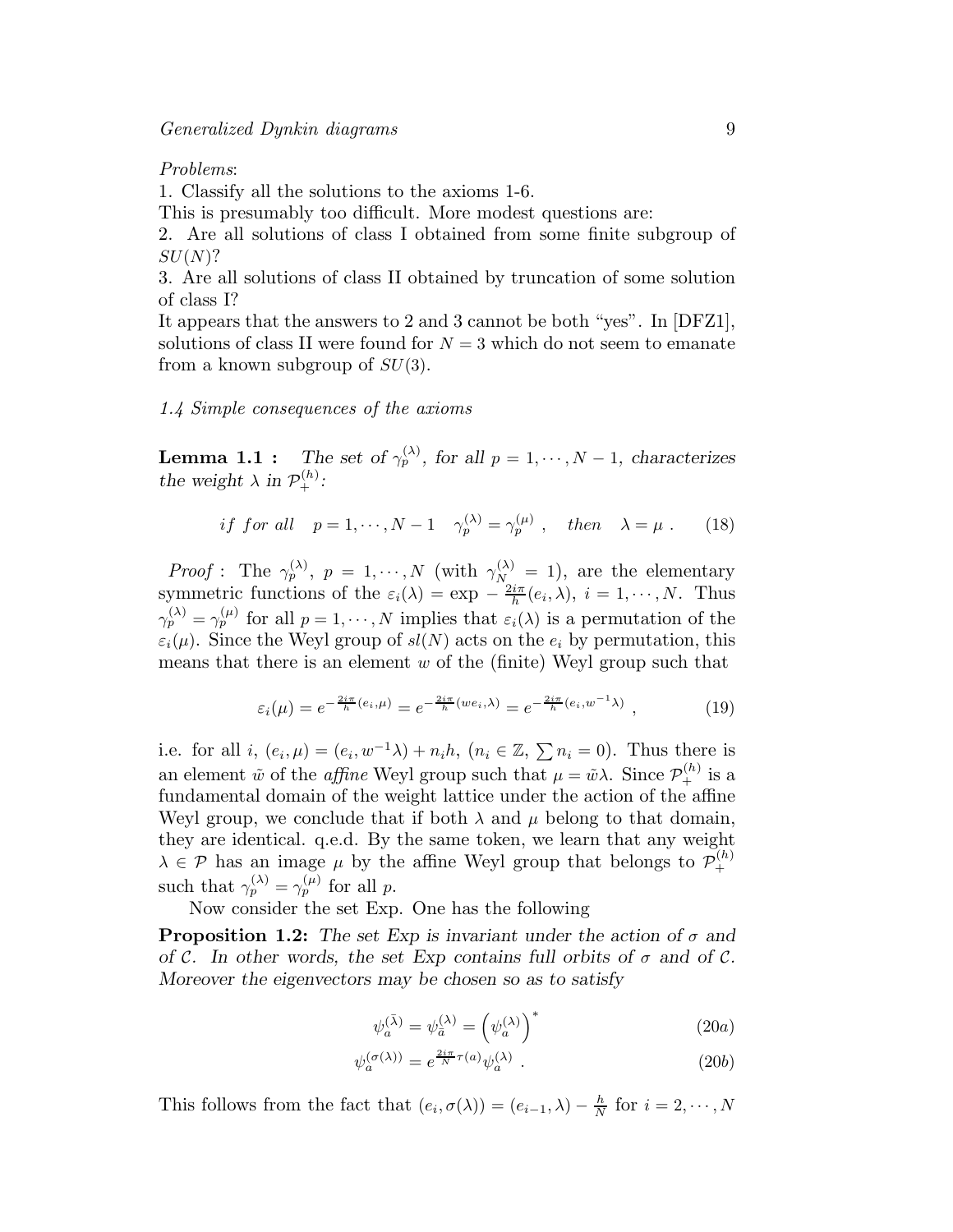and  $(e_1, \sigma(\lambda)) = (e_N, \lambda) + \frac{N-1}{N}h$ , whence

$$
\varepsilon_i(\sigma(\lambda)) = e^{\frac{2i\pi}{N}} \varepsilon_{i-1}(\lambda)
$$
  

$$
\varepsilon_i(\lambda)^* = \varepsilon_{N+1-i}(\bar{\lambda})
$$
 (21)

and thus

$$
\gamma_p^{(\sigma(\lambda))} = e^{2i\pi \frac{p}{N}} \gamma_p^{(\lambda)}
$$
  
and 
$$
\gamma_p^{(\bar{\lambda})} = \left(\gamma_p^{(\lambda)}\right)^* ;
$$
 (22)

then from axiom 3), if  $\psi_a^{(\lambda)}$  is an eigenvector for the eigenvalue  $\gamma_p^{(\lambda)}$  of  $G_p$ , all p, so is  $\tilde{\psi}_a^{(\lambda)} := e^{2i\pi \frac{\tau(a)}{N}} \psi_a^{(\lambda)}$  for the eigenvalue  $\gamma_p^{(\sigma(\lambda))}$ . By lemma 1.1, this suffices to qualify  $\sigma(\lambda)$  as an exponent. Likewise, the reality of the characteristic polynomials implies that  $\gamma_p^{(\lambda)}$  and  $\gamma_p^{(\lambda)*}$  are simultaneously eigenvalues, and thus  $\lambda$  and  $\bar{\lambda}$  are simultaneously exponents.

Corollary 1.3: *The sum of exponents is*

$$
\sum_{\text{Exp}} \lambda = \frac{h \, n}{N} \rho \tag{23}
$$

where we recall that *n* is the number of vertices and  $\rho$  is the sum of all the fundamental weights.

*Proof*: Compute  $(1 + \sigma + \cdots + \sigma^{N-1}) \sum \lambda$  in two different ways. On the one hand, as Exp is invariant under  $\sigma$ , the sum equals  $N \sum_{\exp} \lambda$ . On the other, for each  $\lambda$ ,  $(1 + \sigma + \cdots + \sigma^{N-1})\lambda = h\rho$ , thus the previous sum also equals  $hn\rho$ .

# Corollary of corollary 1.3: N divides  $hn$ .

For later use, I introduce an explicit parametrization of the matrices  $G_p$ . I assume that the vertices of  $\mathcal V$  have been ordered according to increasing  $\tau$ : first the vertices with  $\tau = 0$ , then  $\tau = 1$ , etc. Then the matrices  $G_p$  are  $N \times N$  block–matrices of the form

$$
G_p = \begin{pmatrix} 0 & \cdots & 0 & A_{1p+1} & \cdots & 0 \\ \vdots & \ddots & & & \ddots & \vdots \\ 0 & \cdots & 0 & \cdots & 0 & A_{N-pN} \\ A_{N-p+11} & 0 & & 0 & \cdots & 0 \\ \vdots & \ddots & & 0 & \ddots & \vdots \\ 0 & \cdots & A_{Np} & 0 & & 0 \end{pmatrix}, \quad (24)
$$

with the matrices  $A_{ij}$  satisfying  $A_{ij}^t = A_{ji}$  as a consequence of (7). (The matrices  $A_{ij}$  are of course subject to further constraints expressing the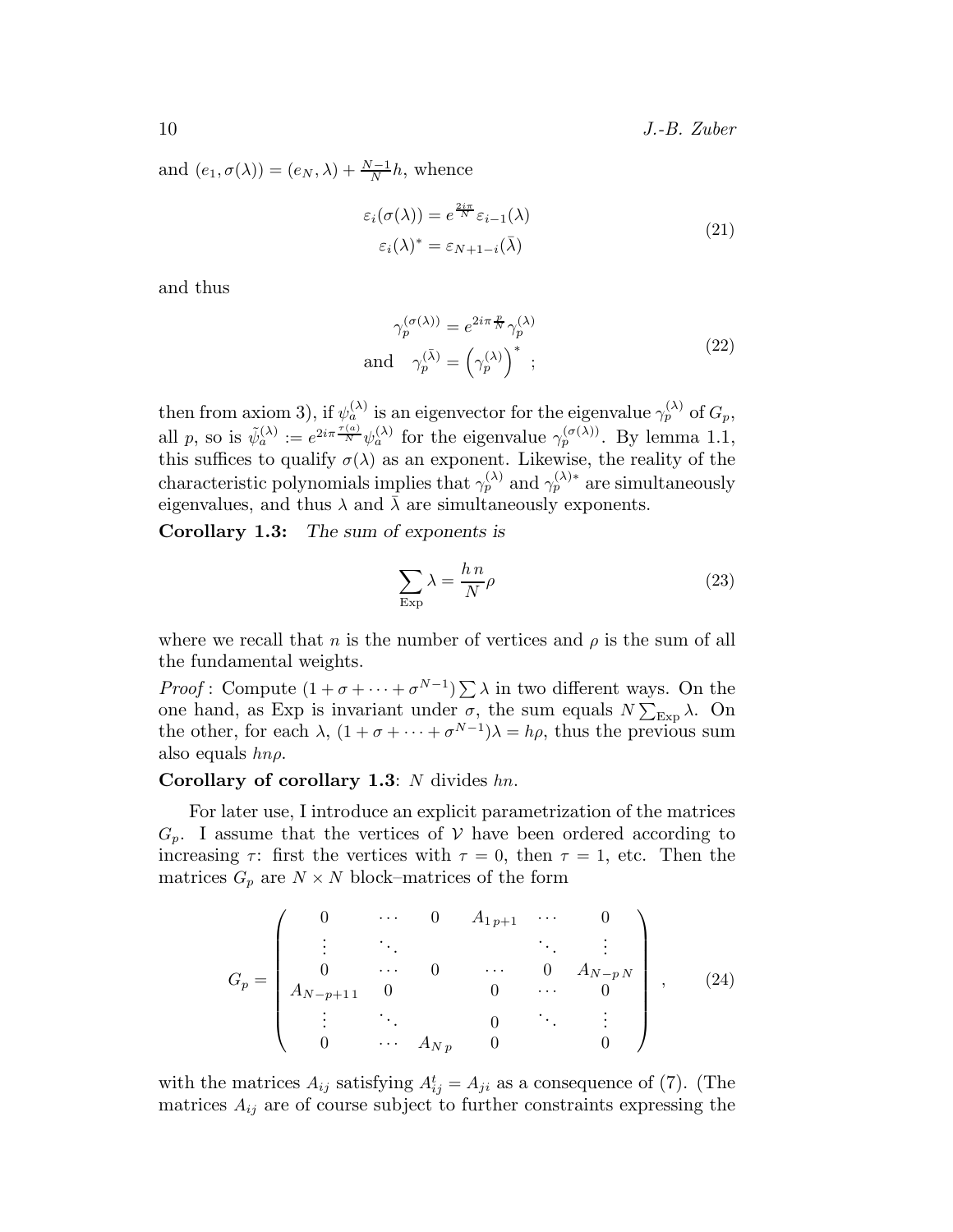commutation of the matrices  $G$ , etc). Later, we shall also encounter the  $\rm matrix^2$ 

$$
T = \begin{pmatrix} \mathbf{1} & A_{12} & A_{13} & \cdots & A_{1N} \\ 0 & \mathbf{1} & A_{23} & \cdots & A_{2N} \\ & & \ddots & & \\ 0 & 0 & \cdots & 0 & \mathbf{1} \end{pmatrix} .
$$
 (25)

It may be written as a product of upper triangular matrices in the two following ways:

$$
T = \begin{pmatrix} 1 & & & & & \\ & 1 & & 0 & & \\ & & \ddots & & & \\ & & & 1 & A_{N-1 N} & \\ & & & & 1 & \\ & & & & & 1 \end{pmatrix} \cdots \begin{pmatrix} 1 & A_{12} & A_{13} & \cdots & A_{1N} \\ & 1 & 0 & & 0 \\ & & \ddots & & 0 & \\ & & & 1 & 0 & \\ & & & & 1 \end{pmatrix}
$$

$$
= \begin{pmatrix} 1 & & & & & \\ & 1 & & 0 & A_{2N} & & \\ & & \ddots & & \vdots & \\ & & & 1 & A_{N-1 N} & \\ & & & & 1 \end{pmatrix} \cdots \begin{pmatrix} 1 & A_{12} & 0 & \cdots & 0 \\ & 1 & & 0 & \\ & & \ddots & & \\ & & & & 1 \end{pmatrix},
$$
 (26)

which allows to write its inverse and its transpose as

$$
T^{-1} = \begin{pmatrix} 1 & -A_{12} & -A_{13} & \cdots & -A_{1N} \\ & 1 & 0 & & 0 \\ & & \ddots & 0 & & \\ & & & 1 & & \\ & & & & 1 \end{pmatrix} \cdots \begin{pmatrix} 1 & & & & \\ & 1 & & 0 & & \\ & & \ddots & & \\ & & & 1 & -A_{N-1N} \\ & & & & 1 \end{pmatrix}
$$
 (27)

and

$$
T^{t} = \begin{pmatrix} 1 & 0 & \cdots & 0 \\ A_{21} & 1 & & 0 \\ & & \ddots & & \\ & & & 1 & \\ & & & & 1 \end{pmatrix} \cdots \begin{pmatrix} 1 & & & & \\ & 1 & & 0 & \\ & & \ddots & & \\ & & & 0 & & 1 \\ A_{N1} & A_{N2} & \cdots & A_{NN-1} & 1 \end{pmatrix} .
$$
 (28)

 $\overline{2}$  Here and in the following, by a small abuse of notations, **1** denotes a unit matrix, whose dimension is fixed by the context.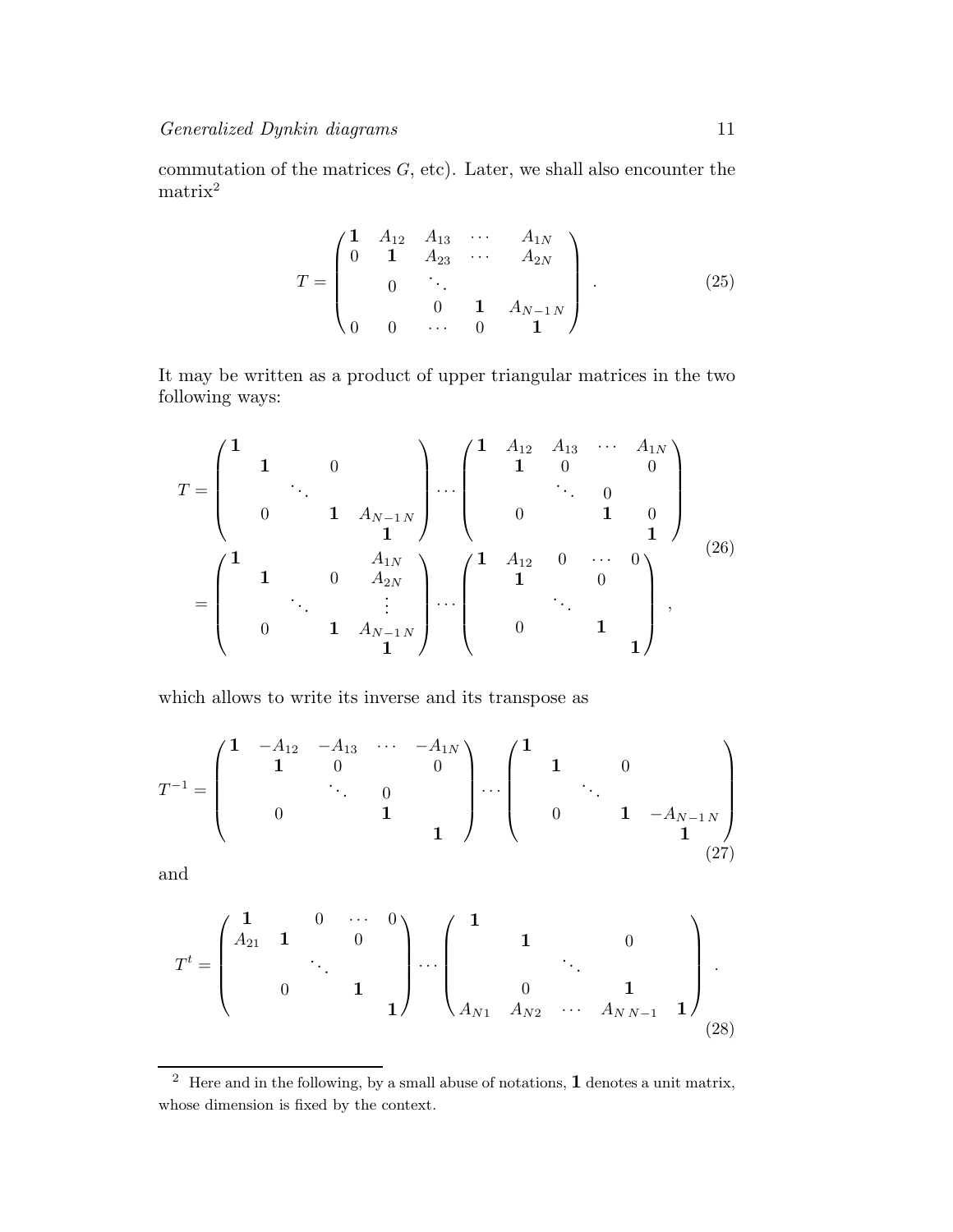# 2. Reflection Groups and Root Systems

## 2.1 Roots, bilinear form and reflection group.

Given a graph of the previous type, we associate with it a vector space V over R, with a basis  $\{\alpha_a\}$  labelled by the vertices a of the set V. A bilinear form is defined on the vectors of that basis by

$$
g_{ab} = \langle \alpha_a, \alpha_b \rangle = 2\delta_{ab} + G_{ab} \tag{29}
$$

in terms of the matrix  $G = \sum_{p=1}^{N-1} G_p$ . <sup>3</sup> In terms of the matrix T introduced in (25), one has simply

$$
g = T + T^t \tag{30}
$$

The vectors  $\alpha_a$  will be called *roots*. For each root  $\alpha_a$ , one considers the reflection in the hyperplane through the origin orthogonal to  $\alpha_a$ 

$$
S_a: x \in V \mapsto x' = S_a x = x - \langle \alpha_a, x \rangle \alpha_a . \tag{31}
$$

In components, if  $x = \sum_{c} x_c \alpha_c$ , then

$$
x'_a = -x_a - \sum_{c \neq a} g_{ac} x_c = -x_a - \sum_{c \neq a} G_{ac} x_c
$$
  
\n
$$
x'_b = x_b \qquad \text{if} \quad b \neq a \ .
$$
\n(32)

One then considers the group  $\Gamma$  generated by the  $S_a$ ,  $a = 1, \dots, n$ .

Note that  $S_a^2 = \mathbb{I}$ ; if  $G_{ab} = 1$ , then  $(S_a S_b)^3 = \mathbb{I}$  and more generally if  $G_{ab} = 2 \cos \frac{\pi p}{m}$ , then  $(S_a S_b)^m = \mathbb{I}$ . The generators  $S_a$  of the group may however satisfy additional relations [Z]. This would make the denomination "Coxeter group" improper, although as we shall see such groups share several properties with Coxeter groups.

 $3$  Note that the sign differs from that used in [Z] if N is even, and in particular for  $N = 2$ , from that commonly used for the finite reflection groups for which g, the Cartan matrix, is rather written as  $2\delta_{ab} - G_{ab}$ . One passes from one sign to the other by the change  $\alpha_a \to (-1)^{(N-1)\tau(a)} \alpha_a$ . This new convention has the merit of sparing a lot of irrelevant signs and of unifying the cases of  $N$  even and odd. One should however recall this unorthodox choice of sign when examining the case  $N = 2$ .

Note also that according to the usual conventions, all the non negative scalar products of roots in (29) should be represented by broken lines in the generalized Dynkin diagrams. For the ease of drawing, we use solid lines.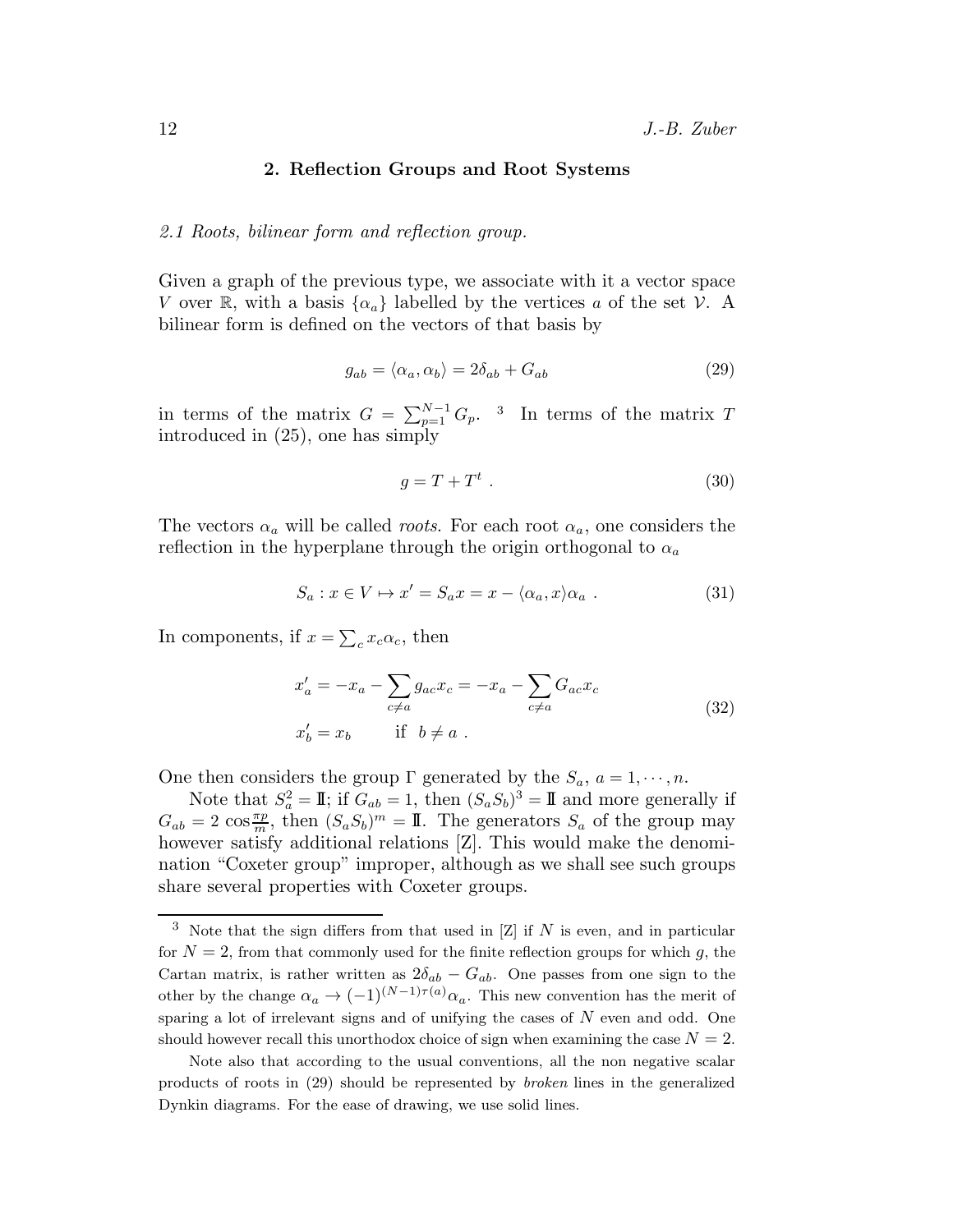The signature of the metric  $q$  is of central importance. In particular it is well known that the group  $\Gamma$  is of finite order if and only if the metric is positive definite. In the present case, one knows the eigenvalues of  $g$ 

$$
g^{(\lambda)} = \sum_{p=0}^{N} \gamma_p^{(\lambda)}
$$
\n(33)

with the convention that  $\gamma_0^{(\lambda)} = \gamma_N^{(\lambda)} = 1$ . Using (11), it takes the multiplicative form

$$
g^{(\lambda)} = \prod_{i=1}^{N} \left( 1 + e^{-\frac{2i\pi}{h}(e_i, \lambda)} \right) \tag{34}
$$

Then one has the following

**Proposition 2.1 :** The form  $\langle , \rangle$  is positive definite if and only if the *graph is of class II and*

$$
N = 2 \t\t \forall h \ge 3N = 3 \t\t h = 4,5N \ge 4 \t\t h = N + 1.
$$

The principle of the proof is to use the fact that the weight 0 in class I, or  $\rho$  in class II, is known to belong to the set of exponents, together with its  $\sigma$ -orbit. Thus for class I,

$$
\gamma_p^{(\sigma^\ell(0))} = e^{2i\pi \frac{p\ell}{N}} \binom{N}{p} \tag{35}
$$

and

$$
g^{(\sigma^{\ell}(0))} = (1 + e^{2i\pi \frac{\ell}{N}})^N = (-1)^{\ell} \left( 2 \cos \frac{\pi \ell}{N} \right)^N
$$
 (36)

For  $\ell = 1$ , this vanishes for  $N = 2$ , and is negative for  $N > 2$ . A similar discussion may be carried out for the class II, looking at the orbit of  $\rho$ . The details have been provided in [Z].

In that same reference [Z], the graphs which satisfy the conditions of Proposition 2 have been spelled out. For  $N = 2$ , one recovers of course the ADE Dynkin diagrams, together with the other Coxeter-Dynkin diagrams if the integrality of the matrix elements is relaxed. For  $h = N + 1$ , the only graph is the fusion graph of  $\hat{sl}(N)$  at level  $k = 1$ . At that level, the integrable weights are  $\rho$  and the fundamental weights shifted by  $\rho$ ,  $\Lambda'_i := \Lambda_i + \rho$ ,  $i = 0, \dots, N-1$ ,  $\Lambda_0 := 0$ . The fusion ring of  $\widehat{sl}(N)_1$  is isomorphic to the cyclic group  $\mathbb{Z}_N$ , with  $G_p$  acting as a cyclic permutation of these weights,  $\Lambda'_i \mapsto \Lambda'_{i+p \mod N}$ , and the graph of  $G_p$  is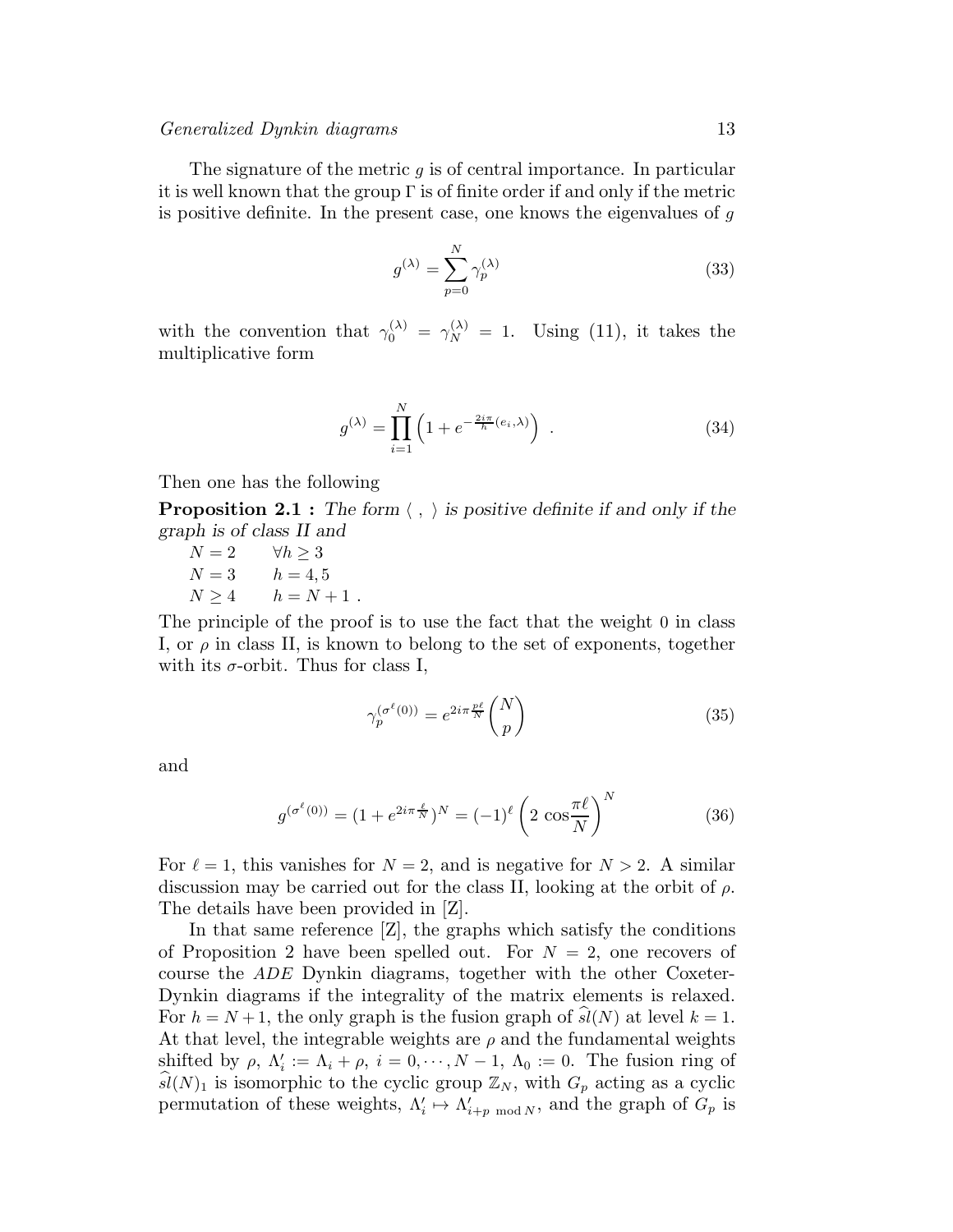thus a star-polygon. For  $N = 3$  and  $h = 5$ , two solutions are known. The first has  $n = 3$  vertices, and all off diagonal entries of G are  $G_{ab} = 2 \cos \frac{\pi}{5}$ . The second has 6 vertices, it is the fusion graph of  $\hat{sl}(3)$  at level 2. It is most likely that those are the only solutions [Z].

The form  $\langle , \rangle$  is thus generically indefinite and the group of infinite order. In general, it may be proved that the number of negative eigenvalues of the bilinear form  $g$  is even [Z]. Moreover, for graphs of class II, the number of zeros is also even. (See also a conjecture on the signature at the end of next subsection.) A few identifications or isomorphisms of such infinite groups have been obtained in reference [Z], to which we refer the reader. See also some results in sect. 4 below.

#### 2.2 Coxeter element

The properties of the Coxeter element, product of all the reflections relative to simple roots of finite Coxeter groups, are well known [C]. There is a weak analogue in the more general class of reflection groups which we are considering here. One can make use of the grading of vertices to define the following product of reflections

$$
R = \prod_{\tau(a)=0} S_a \prod_{\tau(b)=1} S_b \cdots \prod_{\tau(f)=N-1} S_f . \tag{37}
$$

Proposition 2.2 : *The element* R *is independent of the order of the* S within each block; it is conjugate in the linear group  $GL(n)$  to the product  $-T^{-1}T^t$  *of the matrices defined at the end of sect.* 1.4, and its *spectrum is of the form*

$$
(-1)^N \exp N \frac{-2i\pi}{h}(e_j, \lambda) \qquad \lambda \in \text{Exp}, \quad \forall j \text{ fixed: } 1 \le j \le N. \tag{38}
$$

(Indeed this set of numbers is independent of  $j = 1, \dots, N$ .) The proof is a simple extension of the original proof by Coxeter [C]. It has been given in [Z] (up to changes of signs due to the changes of conventions in the metric), and it will be only sketched here. On the one hand, one proves that the *i*-th term in the product  $(37)$  equals

$$
\prod_{\tau(b)=i-1} S_b = \begin{pmatrix} 1 & & & & \\ & \ddots & & & & \\ & & 1 & -A_{i,i+1} & \cdots & -A_{i,N} \\ & & & \ddots & & \\ & & & & 1 & \end{pmatrix} \begin{pmatrix} 1 & & & & \\ & \ddots & & & \\ & & & -1 & & \\ & & & & 0 & \ddots \\ & & & & & 1 \end{pmatrix}
$$
  
=:  $B_i C_i$  (39)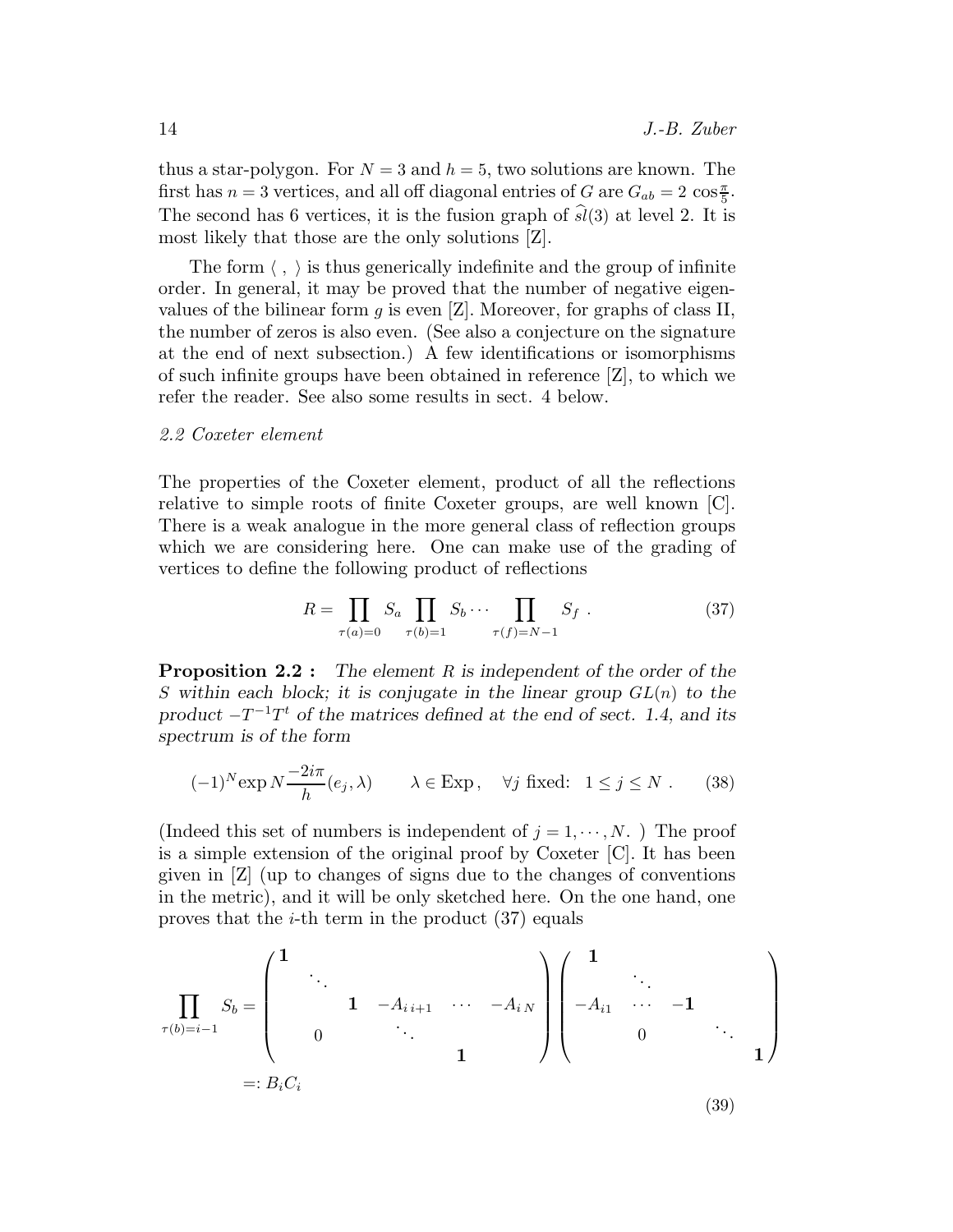and that  $B_i$  commutes with  $C_j$ ,  $1 \leq j \leq i \leq N$ . Since  $B_1 \cdots B_N = T^{-1}$ and  $C_1 \cdots C_N = -T^t$ , the product R is equal to the product  $-T^{-1}T^t$ . On the other hand, the polynomial with roots  $-\varepsilon_j^{(\lambda)} = -\exp - \frac{2i\pi}{h}$  $\frac{i\pi}{h}(e_j,\lambda)$ reads

$$
\Delta(z) = \prod_{j=1}^{N} \prod_{\lambda \in \text{Exp}} \left( z + \varepsilon_j^{(\lambda)} \right)
$$
  
= det  $\left( z^N \mathbf{1} + z^{N-1} G_1 + z^{N-2} G_2 + \dots + z G_{N-1} + \mathbf{1} \right)$   
= det  $\begin{pmatrix} (z^N + 1) \mathbf{1} & z^{N-1} A_{12} & z^{N-2} A_{13} & \dots & z A_{1N} \\ z A_{21} & (z^N + 1) \mathbf{1} & z^{N-1} A_{23} & z^2 A_{2N} \\ \vdots & \vdots & \ddots & \vdots \\ z^{N-1} A_{N1} & z^{N-2} A_{N2} & \dots & (z^N + 1) \mathbf{1} \end{pmatrix}$  (40)  
= det  $(z^N T + T^t)$  = det  $(z^N \mathbf{1} - (-T^{-1} T^t))$ ,

using (11) and (25). This proves that the eigenvalues of  $R = -T^{-1}T^t$ are the  $(-\varepsilon_i(\lambda))^N$ , which are indeed independent of j.

It is an interesting question to know if this Coxeter element is of finite or infinite order. Even though its eigenvalues are roots of unity, R may be non-diagonalizable and thus of infinite order. One has the following

Proposition 2.3 : *For any graph of class I, the Coxeter element* R *is of infinite order.*

The obstruction to diagonalizability of  $R$  comes from its eigenvalue  $(-1)^N$ , which is associated by Proposition 2.2 with the exponent 0 and its  $\sigma$  orbit, and which has thus a multiplicity at least equal to N. The proof consists in finding a subspace of  $V$  in which  $R$  takes a triangular form with this eigenvalue on the diagonal. Let

$$
\beta_i = \sum_{a:\tau(a)=i} \psi_a^{(0)} \alpha_a , \qquad i = 0, \cdots, N-1 \qquad (41)
$$

and

$$
\delta_k = \sum_{i=k}^{N-1} (-1)^{i-k} {i \choose k} \beta_i , \qquad k = 0, \cdots, N-1 , \qquad (42)
$$

for  $i, k = 0, \dots, N - 1$ . Then denote  $R_j := \prod_{\tau(a)=j} S_a$ . One computes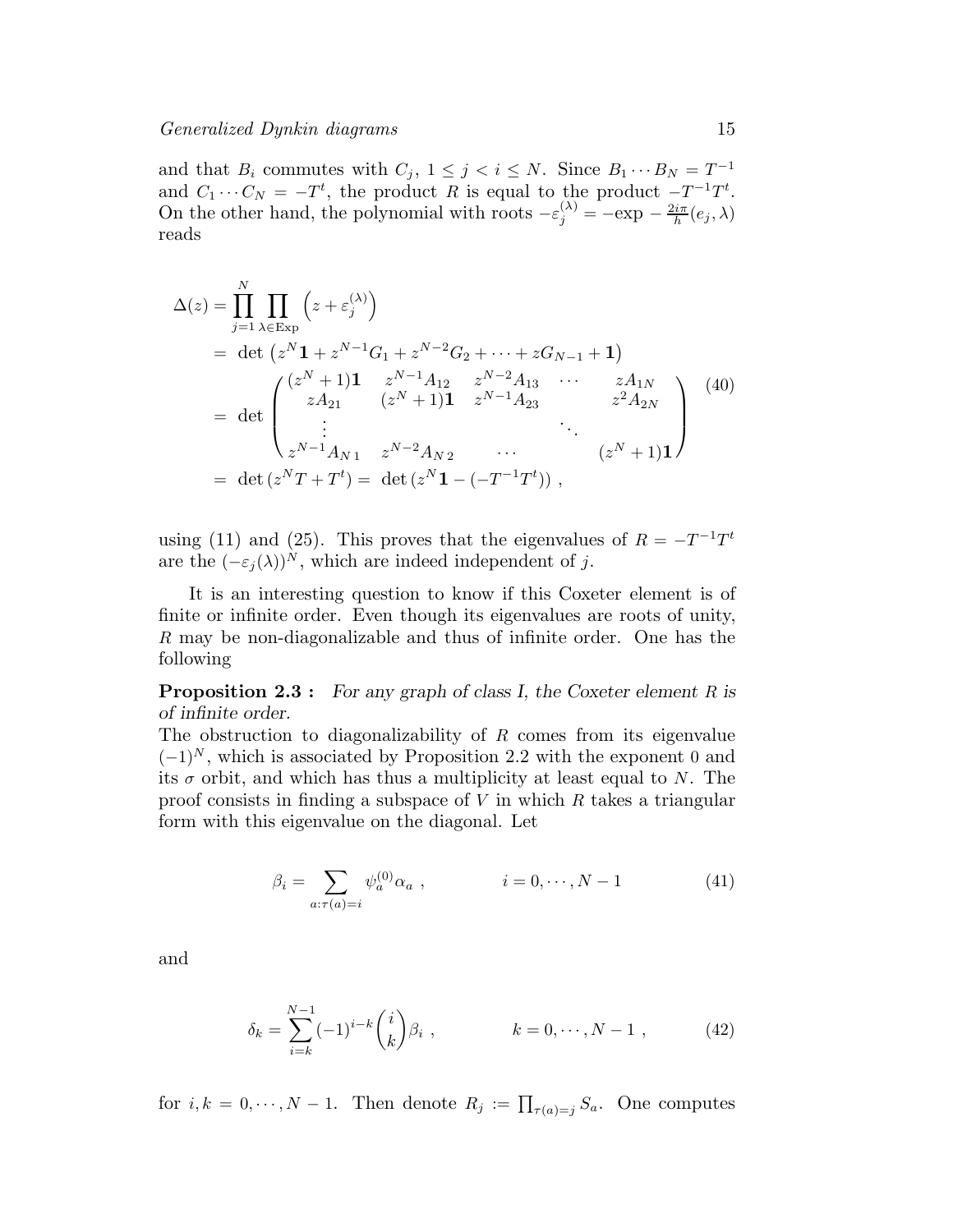16 J.-B. Zuber

easily, using the eigenvalues  $\gamma_p^{(0)}$  of (12),

$$
R_j \beta_i = \beta_i - {N \choose |i-j|} \beta_j - \delta_{ij} \beta_i
$$
  
\n
$$
R_j \delta_k = \delta_k - (-1)^k \left[ (-1)^i {j \choose k} + \sum_{i=0}^{N-1} (-1)^i {i \choose k} {N \choose |i-j|} \right] \beta_j
$$
\n(43)

Then it is tedious but straightforward to establish by induction that

$$
R_j R_{j-1} \cdots R_0 \delta_k = \delta_k - \sum_{i=0}^{j-k} (-1)^i {i+k \choose k} \beta_{i+k} + (-1)^{N-k} \sum_{i=0}^j \left( {N+i \choose k} - \sum_{\ell=j+1}^k {i \choose \ell} {N \choose k-\ell} \right) \beta_i
$$
\n(44)

in which the sum  $\sum_{\ell=j+1}^{k}$  (resp  $\sum_{i=0}^{j-k}$ ) reduces to naught for  $j \ge k$  (resp  $k \geq j$ ). Taking  $j = N - 1$  in (44), it follows that

$$
R^{-1}\delta_k = R_{N-1} \cdots R_0 \delta_k = (-1)^{N-k} \sum_{i=0}^{N-1} {N+i \choose k} \beta_i
$$
  
=  $(-1)^N \left( \delta_k + \sum_{i=1}^k (-1)^i {N \choose i} \delta_{k-i} \right)$ . (45)

This is the triangular form referred to above and this clearly contradicts the possibility that  $R$  be of finite order. Note that the previous proof is in essence the generalization to N-colourable graphs of the proof by Berman, Lee and Moody for bi-partite graphs [BLM].

In contrast with this case of the class I, it appears that

Proposition 2.4 : *For any graph of class II, the Coxeter element is of finite order.*

This has been proved by V. Petkova using a different approach that extends the discussion of Kostant [K] and that also yields the result of Proposition 2.3 [Pe].

If the Coxeter element  $R$  is of finite order, this order is equal at most to  $h$  if  $Nh$  is even and to  $2h$  if  $Nh$  is odd. The order may be smaller, e.g. for the graphs  $\mathcal{D}^{(6)}$  and  $\mathcal{D}^{(9)}$  of Fig. 3, it is 2 resp. 6, while the value of h is given by the superscript. If m is a common divisor of N and h such that  $\forall \lambda \in \text{Exp}, \tau(\lambda) = 0 \text{ mod } m$ , then the order of R is  $h/m$ (resp  $2h/m$ ) if  $N(N-1+h)/m$  is even (resp odd) [Pe].

The ordering chosen in (37) is the only natural one for most cases. In the case of fusion graphs, however, it is possible to use a lexicographic ordering of the vertices, namely of the integrable weights  $\lambda$  at some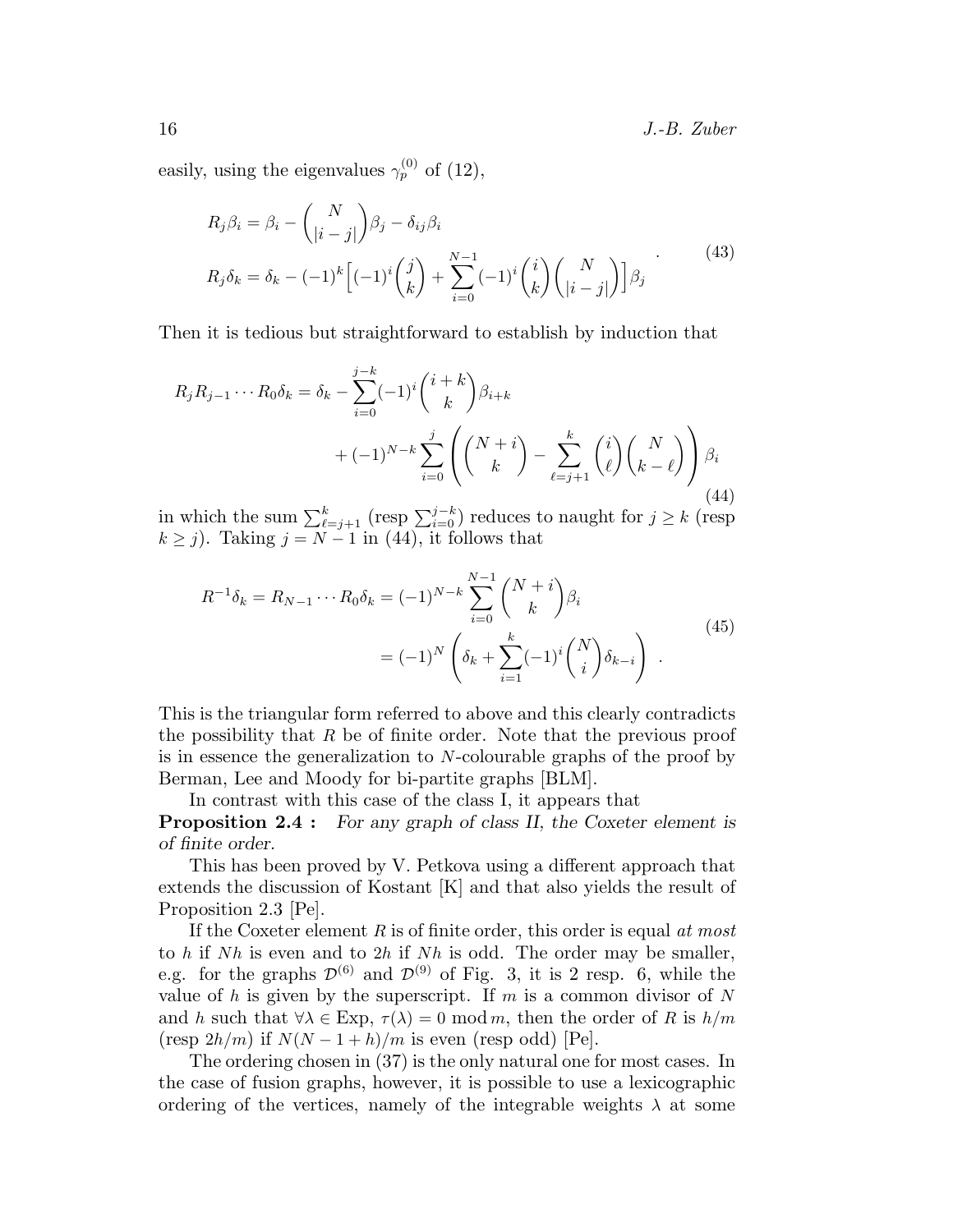level k of  $\widehat{sl}(N)_k$ . Thus for  $\lambda, \mu \in \mathcal{P}_{++}^{(h)}$  with the notations of equ (1), one writes  $\lambda \prec \mu$  if  $\lambda_{N-1} = \mu_{N-1}, \cdots \lambda_p = \mu_p$  and  $\lambda_{p-1} < \mu_{p-1}$ . One verifies for the lowest levels, and it is quite likely to be true in general, that the product of the S's according to this ordering defines another Coxeter element equivalent to (37). This definition of the Coxeter element is more natural from the point of view of the monodromy of the associated singularity (see below sect.4).

The eigenvalues of the Coxeter element as given by Prop. 2.2 seem to specify the signature of the metric, in the case of class II graphs. For each exponent of  $\lambda$  define the real numbers

$$
q_{\lambda}^{(\mathcal{R})} = -\frac{N}{h}(e_N, \lambda) - \frac{N-1}{2}
$$
  
= 
$$
\frac{1}{h} \sum_{j} j(\lambda_j - 1) + \frac{(N-h)(N-1)}{2h}
$$
 (46)

Note that the eigenvalues of  $-R$  are  $\exp 2i\pi q_{\lambda}^{(R)}$ , for  $\lambda \in \text{Exp}$ . Then

Conjecture 2.5 : *The signature of the metric* g *for class II graphs is*  $(r + s - t_0)$  where r *is the number of*  $q_{\lambda}^{(R)}$  which fall in an interval  $]2p-\frac{1}{2}, 2p+\frac{1}{2}[$ ,  $p \in \mathbb{Z}$ , *s* the number of those in an interval  $]2p+\frac{1}{2}, 2p+\frac{3}{2}[$ , *and*  $t = n - r - s$  *the number of those which are half-integers.* 

Alternatively, the signature is obtained by looking at the signs of Re  $\exp i\pi q_{\lambda}^{(R)}$ . This is suggested by the work of Steenbrink [St] on the intersection form of quasi-homogeneous singularities and by the one of Cecotti and Vafa  $\left[CV\right]$  on  $\mathcal{N}=2$  supersymmetric field theories and topological field theories. In the latter,  $q_{\lambda}^{(\text{R})}$  $\lambda^{(R)}$  are the  $U(1)$  charges of the Ramond ground states. Cecotti and Vafa study the monodromy operator of a linear system related to the  $tt^*$  equations. The previous conjecture follows from their work if one identifies their monodromy operator with the present Coxeter element, which seems highly plausible. The last part of the conjecture is easy to prove: using once again eq. (21) and the product formula (34) for  $g^{(\lambda)}$ , one proves that on each σ-orbit of an exponent  $\lambda$ , there are as many vanishing  $g^{(\lambda')}$  as there are  $\varepsilon_N(\lambda'')^N$  equal to  $(-1)^N$ , *i.e.* half-integral  $q_{\lambda''}^{(R)}$ .

Conjecture 2.5 has been tested on all known examples.

# 3. Pasquier algebras, subalgebras and folding.

# 3.1 Pasquier algebras and (quasi) C-algebras

For any graph of the previous type, the eigenvector  $\psi^{(0)}$  for the class I, or  $\psi^{(\rho)}$  for class II, is the eigenvector of  $G_1$  of largest eigenvalue, i.e. the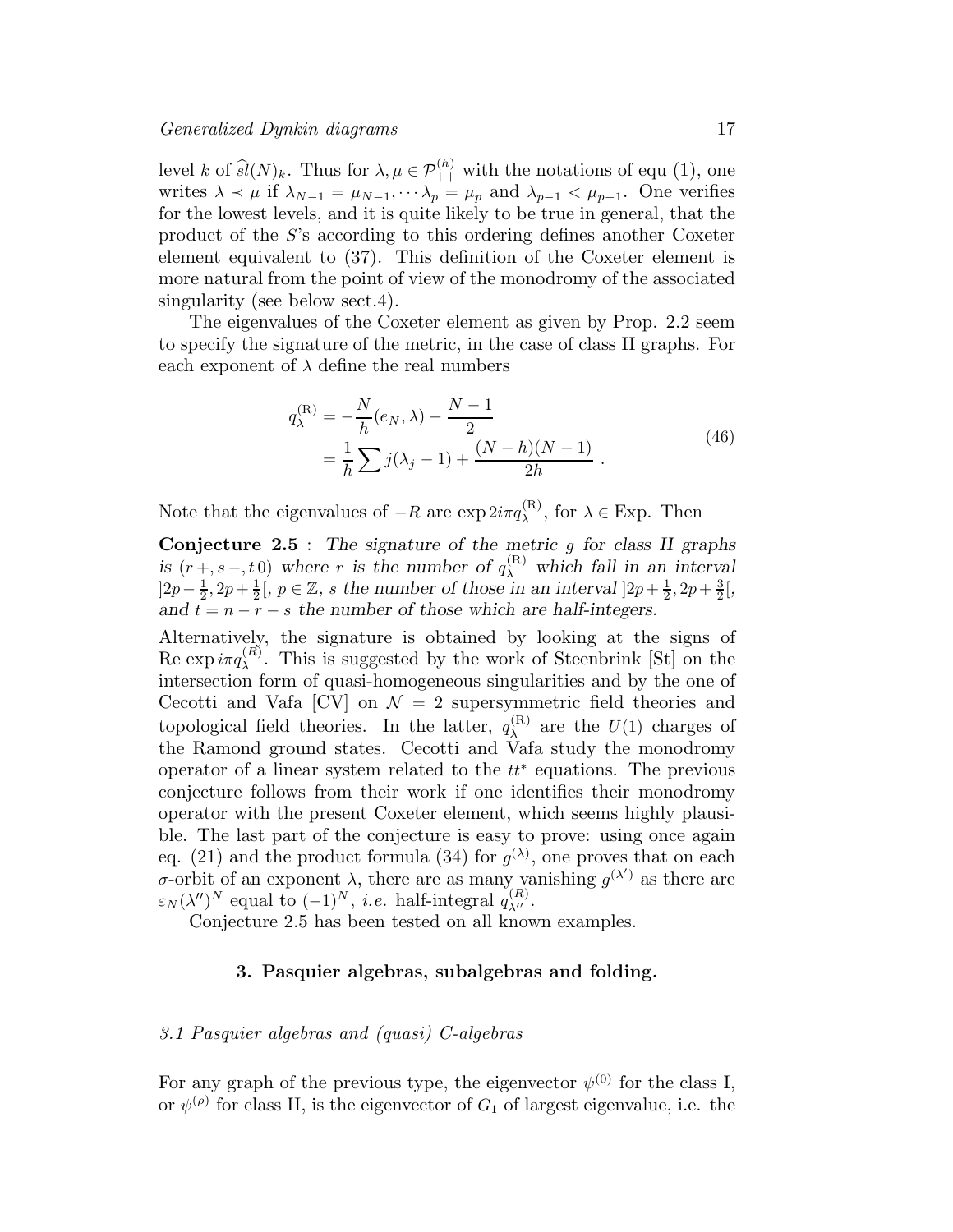so-called Perron-Frobenius eigenvector. As the graph is connected (cf axiom 2), all the components of the Perron-Frobenius eigenvector are non-vanishing and may be chosen real positive. We shall denote  $\Phi$  this special exponent 0 (class I) resp  $\rho$  (class II).

Now consider the numbers [P]

$$
M_{\lambda\mu}^{\ \ \nu} = \sum_{a} \frac{\psi_a^{(\mu)} \psi_a^{(\nu)} \psi_a^{(\nu*)}}{\psi_a^{(\mathfrak{b})}} \ . \tag{47}
$$

Since the  $\psi$  are orthonormal,  $M_{\phi\mu}^{\nu} = \delta_{\mu\nu}$ . Since they satisfy  $\psi_a^{(\lambda)*} =$  $\psi_a^{(\bar{\lambda})} = \psi_{\bar{a}}^{(\lambda)}$  $\alpha_{\bar{\alpha}}^{(\lambda)}$ , the  $M_{\lambda\mu}^{\nu}$  are real, the involution in Exp:  $\lambda \mapsto \bar{\lambda}$  is an automorphism  $M_{\lambda\mu}^{\nu} = M_{\bar{\lambda}\bar{\mu}}^{\bar{\nu}}$ , and

$$
M_{\lambda\mu}^{4} = \sum_{a} \psi_a^{(\lambda)} \psi_a^{(\mu)}
$$
  
= 
$$
\sum_{a} \psi_a^{(\lambda)} \psi_a^{(\bar{\mu})*} = \delta_{\lambda\bar{\mu}} .
$$
 (48)

The algebra over  $\mathbb C$  defined by these structure constants  $M_{\lambda\mu}^{\nu}$  is a commutative and associative (as is readily verified) algebra, called the Pasquier algebra relative to the graph. It is a quasi-C-algebra in the following sense:

**Definition :** An algebra A over C with a given basis  $x_1, \dots, x_n$ , is a quasi C-algebra if it satisfies the following axioms:

- i) it is a commutative and associative algebra with real structure constants  $p_{\alpha\beta}^{\ \ \ \gamma}$ , i.e.  $x_{\alpha} \cdot x_{\beta} = \sum_{\gamma} p_{\alpha\beta}^{\ \ \ \gamma} x_{\gamma}$ ;
- ii) it has an identity element, denoted  $x_1$ , i.e.  $p_{1\alpha}^{\beta} = \delta_{\alpha\beta}$ ;
- iii) there is an involution on the generators  $x_{\alpha} \mapsto x_{\bar{\alpha}}$  which is an automorphism of the algebra, i.e.  $p_{\alpha\beta}^{\quad \gamma} = p_{\bar{\alpha}\bar{\beta}}^{\quad \bar{\gamma}};$
- iv)  $p_{\alpha\beta}^{-1} = k_{\alpha} \delta_{\alpha\bar{\beta}}$ , with  $k_{\alpha}$  a real positive number:  $k_{\alpha} > 0$ .

**Definition :** [BI] A *C*-algebra is a quasi C-algebra which satisfies the additional property

v) the  $k_{\alpha}$  form a one-dimensional representation of the algebra.

The theory developed by Bannai and Ito may be summarized as follows. The axioms i-iv) imply that a quasi-C-algebra is semi-simple. Let  $e_i$ ,  $i = 1, \dots, n$  denote the idempotents  $e_i e_j = \delta_{ij} e_i$  and decompose

$$
x_{\alpha} = \sum_{i} p_{\alpha}(i)e_i . \qquad (49)
$$

If axiom v) is also satisfied, one may choose  $p_{\alpha}(1) = k_{\alpha}$ . Then one may introduce a second multiplication on A for which the original generators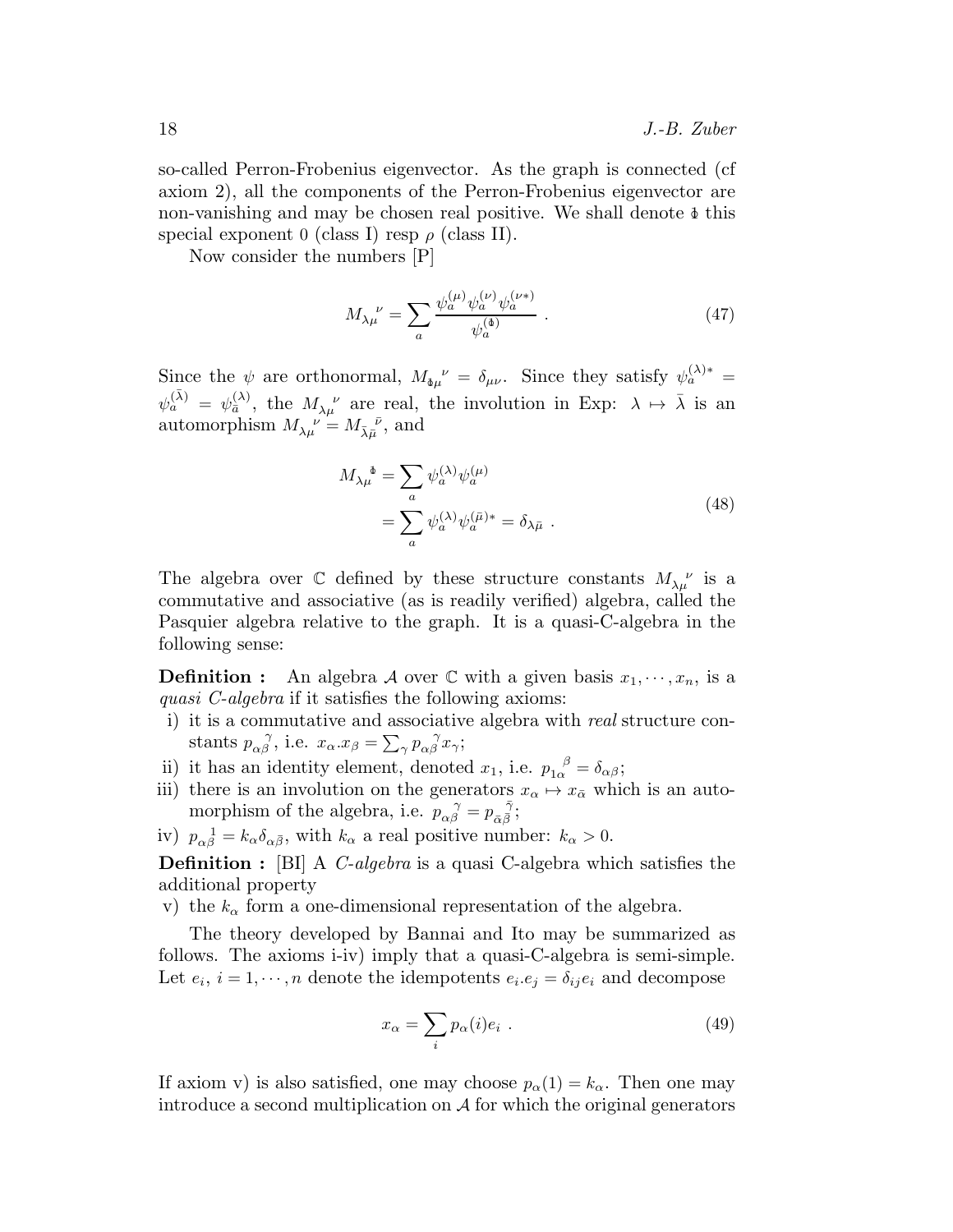act as idempotents  $x_{\alpha} \circ x_{\beta} = \delta_{ab} x_a$ . By inversion of (49) this yields a non trivial  $e_i \circ e_j = q_{ij}^k e_k$ . A is also a C-algebra for this second multiplication, and there are thus *two* dual C-algebra structures defined on the set A.

One has a nice illustration of this in the present context of graphs. It is clear that the axioms of a quasi C-algebra are satisfied by the  $M_{\lambda\mu}^{\nu}$ . On the other hand, it is easy to verify that one knows  $n$  1-dimensional representations of the algebra, namely

$$
\sum_{\nu} M_{\lambda\mu} \frac{\psi_a^{(\nu)}}{\psi_a^{(\mathbf{a})}} = \frac{\psi_a^{(\lambda)}}{\psi_a^{(\mathbf{a})}} \frac{\psi_a^{(\mu)}}{\psi_a^{(\mathbf{a})}}.
$$
\n(50)

Thus if there exists one vertex, call it 1, such that  $\psi_1^{(\lambda)}$  are non vanishing for all  $\lambda \in \text{Exp}$ , then at the possible price of an overall change of sign one may assume them positive and

$$
\sqrt{k_{\lambda}} := \frac{\psi_1^{(\lambda)}}{\psi_1^{(\Phi)}} \tag{51}
$$

and  $p_{\lambda\mu}^{\ \ \nu} = \sqrt{\frac{k_\lambda k_\mu}{k_\nu}} M_{\lambda\mu}^{\ \ \nu}$  satisfy all the conditions of a C-algebra, including v). The quantities  $\frac{\psi_a^{(\lambda)}}{\psi_1^{(\lambda)}}$  are the one-dimensional representations of a dual algebra with structure constants

$$
N_{ab}^{\ c} = \sum_{\lambda \in \text{Exp}} \frac{\psi_a^{(\lambda)} \psi_b^{(\lambda)} \psi_c^{(\lambda)*}}{\psi_1^{(\lambda)}} \ . \tag{52}
$$

The algebra  $\mathcal{A}^*$  with structure constants  $q_{ab}^c = \sqrt{k_a^* k_b^* / k_c^*} N_{ab}^c$ , with  $\sqrt{k_a^*} = \psi_a^{(a)} / \psi_1^{(a)}$ , is a C-algebra, and A and A<sup>\*</sup> form a pair of dual Calgebras. The most favorable case is when the structure constants of both algebras are non negative (see below).

In fact the three possibilities occur in our graphs :

- 1. For a given choice of the  $\psi$ , non existence of a vertex a such that  $\forall \lambda, \psi_a^{(\lambda)} > 0$ . This is for example the case of the  $\mathcal{D}^{(9)}$  diagram of Fig. 3 if we take for the exponent  $\lambda = (3,3)$  eigenvectors with components on the three rightmost vertices equal respectively to  $(0, 0, 0), (1, \omega, \omega^2)/\sqrt{3}$  and  $(1, \omega^2, \omega)/\sqrt{3}$ , with  $\omega = \exp \frac{2i\pi}{3}$ .
- 2. Existence of such a vertex, but the resulting M and N structure constants are of either sign. This is for example the case of the  $D_{2\ell+1}$  or  $E_7$  Dynkin diagrams. This is also the case of the graph of Fig. 1(b).
- 3. Existence of such a vertex, and the M and N (and p and q) structure constants are non negative. This is the case of all graphs of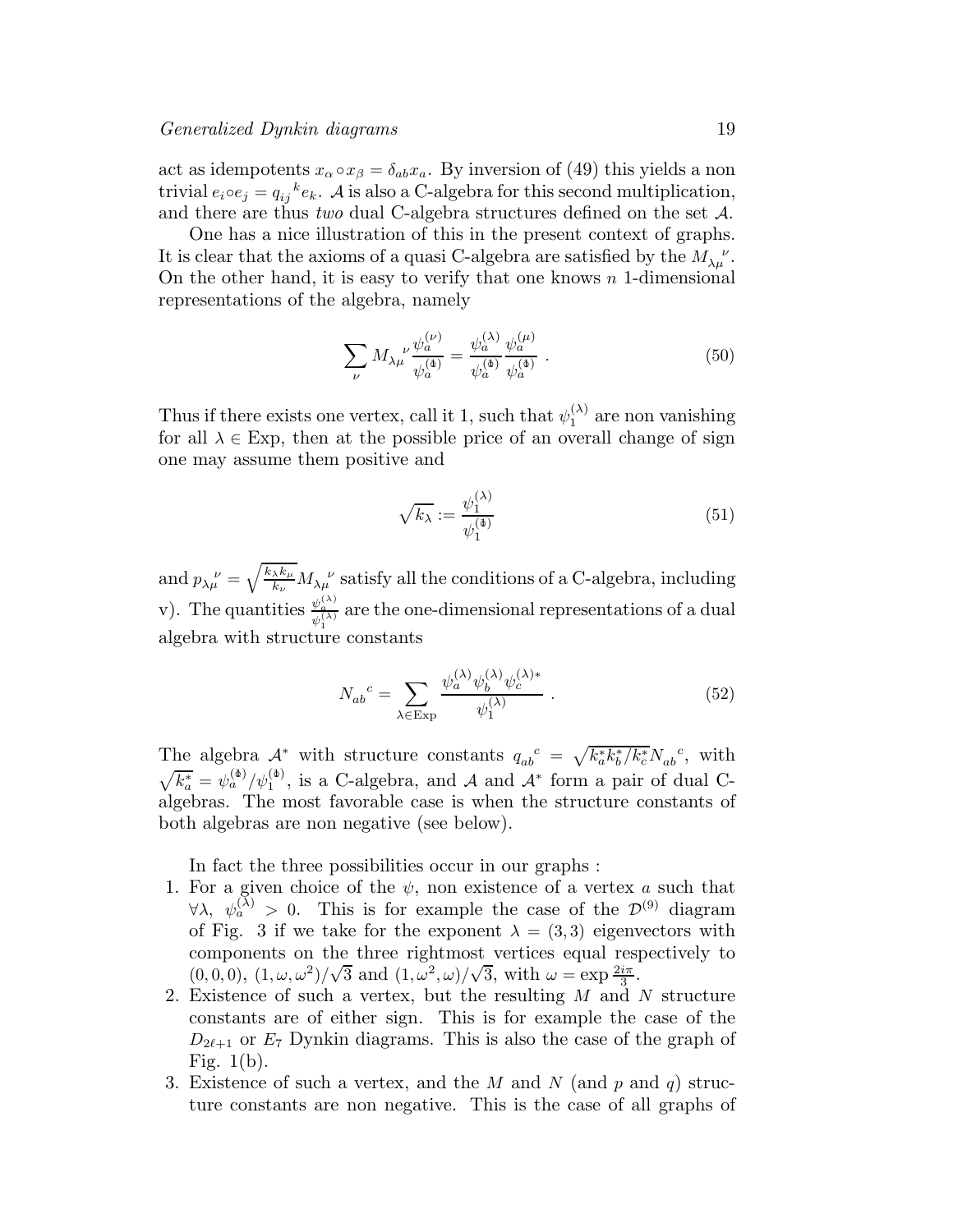class I obtained from a finite subgroup of  $SU(N)$ , since the two M and N algebras are then isomorphic to the class and the character algebras respectively and their structure constants are thus integers in appropriate bases. This is also (by inspection) the case of the  $A_n$ ,  $E_6$  and  $E_8$  Dynkin diagrams, as well as the  $D_{2\ell}$  ones, if a suitable choice is made for the eigenvectors corresponding to the exponent  $\lambda = 2\ell - 1$ . This is also the case of the fusion graphs of  $sl(N)$  at any level, since in that case the M and N algebras are both isomorphic to the fusion algebra, and the structure constants are the non negative fusion coefficients.

Remark: A drawback of our approach is to rely on the choice of an explicit basis of the C-algebra(s), *i.e.* of the eigenvectors  $\psi$ . When some exponents have multiplicities, there are several choices of the  $\psi$ 's. Properties like the existence of the vertex 1, or the positivity of the M and/or N algebras depend on this choice.

#### 3.2 Subalgebras

Suppose that the algebra defined by the structure constants  $M$ , the  $M$ algebra in short, admits a sub-algebra in the following sense:

*There is a subset*  $\hat{T}$  *of the set of exponents such that* 

$$
\lambda, \mu \in \hat{T} \qquad M_{\lambda\mu}^{\quad \nu} \neq 0 \Rightarrow \nu \in \hat{T} \tag{53}
$$

We also *assume* that the set  $\hat{T}$  is stable under conjugation  $\lambda \mapsto \overline{\lambda}$  and under the action of the  $\mathbb{Z}_N$  automorphism  $\sigma$ . Note that the stability under conjugation implies that the identity (denoted  $\phi$ ) belongs to the set T. The stability under conjugation is itself satisfied if the  $M$  algebra is a C-algebra (see the proof in [BI]). On the other hand, the assumption of stability under  $\sigma$  is a non trivial condition, which eliminates some possibilities. For example in the case  $E_6$ , the subset  $\{1, 7\}$  of exponents defines a sub-algebra, but is not stable under  $\sigma : \lambda \mapsto 12 - \lambda$ .

We now make the further assumption that the subalgebra defined by  $\hat{T}$  has the following property

**Property**  $\wp$ : There exists a partition of the set of vertices  $\mathcal{V} = \bigcup_i T_i$ *into classes such that*

- *i)* if  $\lambda \in \hat{T}$ ,  $\psi_a^{(\lambda)}/\psi_a^{(\lambda)}$  is independent of the representative a within the  $class T_i;$
- *ii*) *if*  $\lambda \notin \hat{T}$ , then for any class  $T_i$ ,  $\sum_{b \in T_i} \psi_b^{(\lambda)} \psi_b^{(\phi)} = 0$ .

Both conditions may be conveniently embodied in a single relation

$$
\forall \lambda, \forall T_i, \forall a \in T_i \qquad \sum_{b \in T_i} \psi_b^{(\lambda)} \psi_b^{(\phi)} = \delta_{\lambda \in \hat{T}} \frac{\psi_a^{(\lambda)}}{\psi_a^{(\phi)}} \sum_{b \in T_i} (\psi_b^{(\phi)})^2 \qquad (54)
$$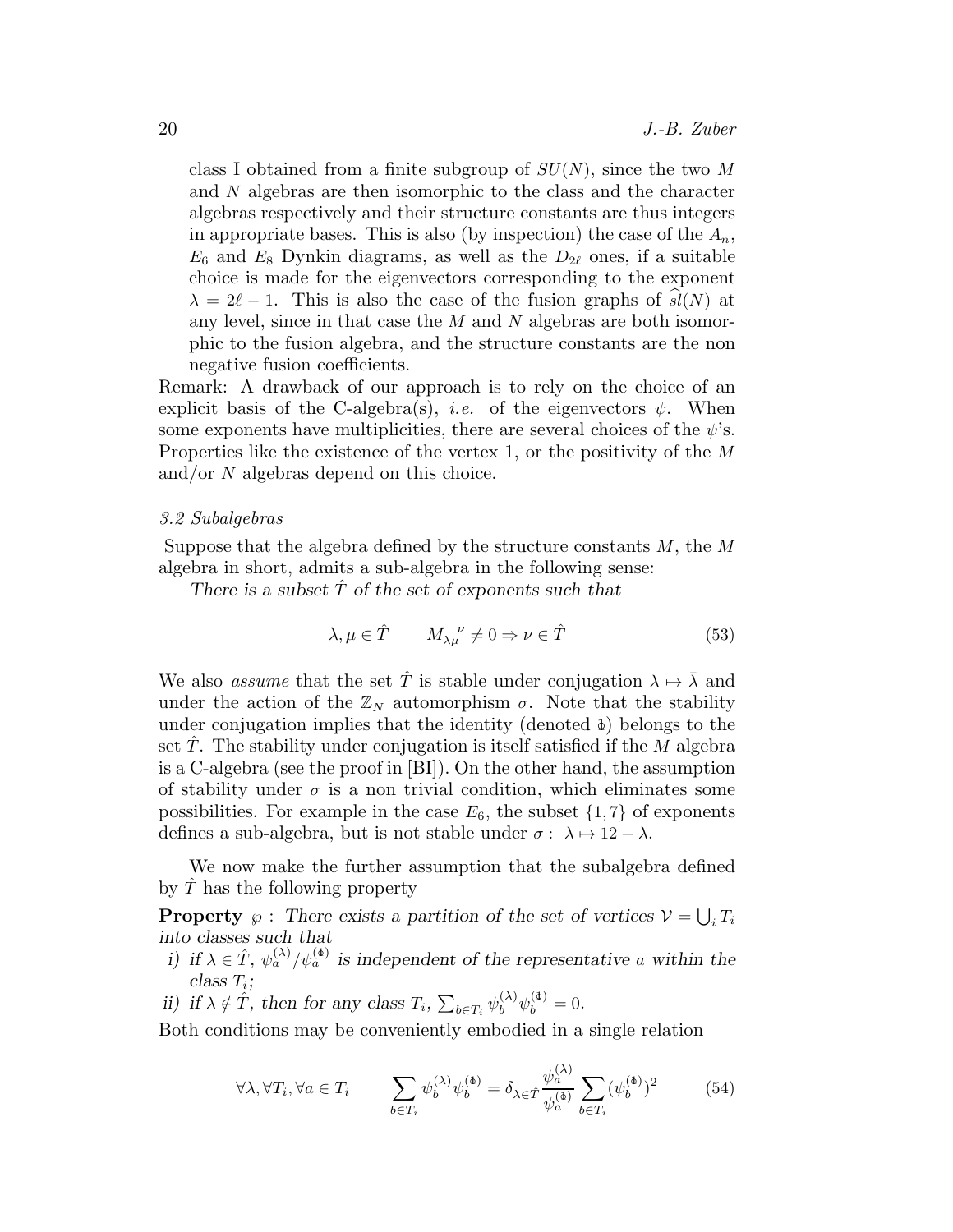Before looking at the implications of that property, let us first show that it is natural. One knows at least three situations in which it is realized.

**Proposition 3.1** Property  $\wp$  is verified in either of the three following *cases*

- *1)* The subset  $\hat{T}$  is the  $\sigma$  orbit of  $\Phi$ .
- *2)* The subset  $\hat{T}$  is associated with a  $\mathbb{Z}_r$  symmetry of the graph (in a *sense to be explained).*

*3) The Pasquier algebra defines a C-algebra and the* M *and* N *structure constants are non negative.*

First note that these cases are not exclusive of one another, as we shall see. Also, we have no claim that they exhaust all the situations where property  $\wp$  is satisfied.

1) This is the most trivial case: the subset  $\hat{T} = {\sigma^{\ell}(\Phi)}; \ell = 0, \dots, N-1$ gives rise to a subalgebra, as follows from (20b): if  $\lambda, \mu \in \hat{T}$ ,  $\lambda = \sigma^{\ell}(\phi)$ ,  $\mu = \sigma^m(\Phi)$ , thus

$$
M_{\lambda\mu}^{\ \ \nu} = \sum_{a} e^{\frac{2i\pi}{N}(\ell+m)\tau(a)} \psi_a^{(\mathbf{b})} \psi_a^{(\nu)*} = \delta_{\nu,\sigma^{\ell+m}(\mathbf{b})}
$$

which is non vanishing only if  $\nu \in \hat{T}$ . Then the classes  $T_i$  contain all vertices with the same grading

$$
T_i = \{a \in \mathcal{V} : \tau(a) = i\} \qquad i = 1, \cdots, N \ .
$$

Let us show that  $\varphi$  is fulfilled. Use the orthogonality of the  $\psi$ 's and relation (20b) to write

$$
\sum_{b} \psi_b^{(\lambda)} \psi_b^{(\sigma^{\ell}(\Phi))^*} = \delta_{\lambda, \sigma^{\ell}(\Phi)}
$$

$$
= \sum_{b} \psi_b^{(\lambda)} \psi_b^{(\Phi)*} e^{-2i\pi \frac{\ell \tau(b)}{N}}
$$

$$
= \sum_{T_j} \sum_{b \in T_j} \psi_b^{(\lambda)} \psi_b^{(\Phi)*} e^{-2i\pi \frac{j\ell}{N}}
$$
(55)

Multiplying by  $\exp 2i\pi \frac{\ell J}{N}$  and summing over  $\ell$  from 0 to  $N-1$  projects onto  $j = J$ , giving

$$
\sum_{b \in T_J} \psi_b^{(\lambda)} \psi_b^{(\Phi)*} = \frac{1}{N} \sum_{\ell=0}^{N-1} e^{2i\pi \frac{J\ell}{N}} \delta_{\lambda, \sigma^{\ell}(\Phi)} . \tag{56}
$$

But  $\forall a \in T_J$ , if  $\lambda = \sigma^{\ell}(\phi)$ ,  $\psi_a^{(\lambda)}/\psi_a^{(\phi)} = e^{2i\pi \frac{J\ell}{N}}$ . We also use the fact that  $\sum_{b\in T_J}|\psi_b^{(\Phi)}\>$  $\binom{4}{b}$  is independent of  $J = 0, 1, \dots, N-1$  and thus equal to  $1/N$ .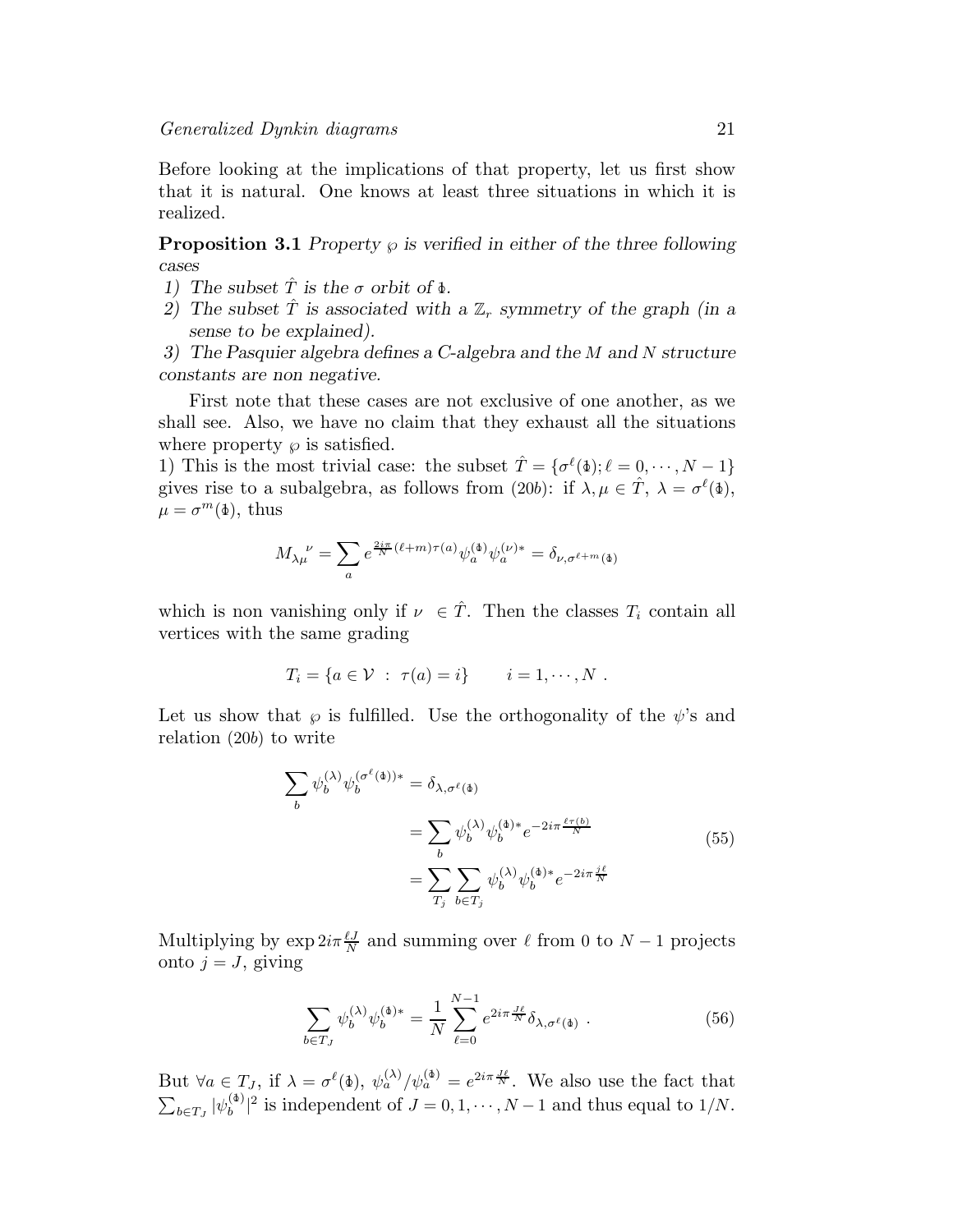This follows simply from the equality [PZ]

$$
\sum_{a \in T_J, \, b} \psi_a^{(\phi)}(G_1)_{ab} \psi_b^{(\phi)*} = \gamma^{(\phi)} \sum_{a \in T_J} |\psi_a^{(\phi)}|^2 = \gamma^{(\phi)} \sum_{b \in T_{J+1}} |\psi_b^{(\phi)}|^2. \tag{57}
$$

Putting everything together, we find that (56) amounts to relation (54).

2) Suppose that the graph admits a  $\mathbb{Z}_r$  automorphism, i.e. there a bijection between vertices  $a \mapsto \varphi(a), \varphi^r = id$ , which preserves the grading  $\tau(\varphi(a)) = \tau(a)$  and the adjacency matrix  $G_{\varphi(a)\varphi(b)} = G_{ab}$ . One may then diagonalize G (and all  $G_p$ ) by means of eigenvectors satisfying

$$
\psi_{\varphi(a)}^{(\lambda)} = e^{2i\pi \frac{q}{r}} \psi_a^{(\lambda)} \tag{58}
$$

i.e. of a given "charge"  $q = q(\lambda) \in \mathbb{Z}_r$ . Note that  $\psi^{(\phi)}$ , whose components are all positive, is necessarily of zero charge and that

$$
M_{\lambda\mu}^{\ \ \nu} = e^{-2i\pi \frac{q(\lambda) + q(\mu) - q(\nu)}{r}} M_{\lambda\mu}^{\ \ \nu}
$$
\n
$$
(59)
$$

does not vanish only if  $q(\nu) = q(\lambda) + q(\mu) \mod N$ . In particular a subalgebra of the M algebra is provided by the set of exponents

$$
\hat{T} = \{\lambda | q(\lambda) = 0\} . \tag{60}
$$

In that case, the classes of vertices  $T_i$  are the  $\varphi$ -orbits

class of 
$$
a = T_i = \{ \varphi^j(a), j = 0, \dots, r - 1 \}
$$
 (61)

The length  $\ell$  of the orbit may be smaller than  $r$ , it is a divisor of  $r$ ;  $\varphi^{\ell}(a) = a$  implies that the only non vanishing  $\psi_a^{(\lambda)}$  are those for which  $q(\lambda)$  is a multiple of  $\frac{r}{\ell}$ . One then computes easily, if  $a \in T_i$  belongs to an orbit of length  $\ell$  of  $\varphi$ 

$$
\sum_{b \in T_i} \psi_b^{(\lambda)} \psi_b^{(\mathbf{\hat{a}})} = \sum_{j=0}^{\ell-1} \psi_{\varphi^j(a)}^{(\lambda)} \psi_{\varphi^j(a)}^{(\mathbf{\hat{a}})}
$$
\n
$$
= \left(\sum_{j=0}^{\ell-1} e^{2i\pi \frac{q(\lambda)j}{r}}\right) \frac{\psi_a^{(\lambda)}}{\psi_a^{(\mathbf{\hat{a}})}} \left(\psi_a^{(\mathbf{\hat{a}})}\right)^2
$$
\n
$$
= \begin{cases} \ell \frac{\psi_a^{(\lambda)}}{\psi_a^{(\mathbf{\hat{a}})}} \left(\psi_a^{(\mathbf{\hat{a}})}\right)^2 = \frac{\psi_a^{(\lambda)}}{\psi_a^{(\mathbf{\hat{a}})}} \sum_{b \in T_i} \left(\psi_b^{(\mathbf{\hat{a}})}\right)^2 & \text{if } q(\lambda) = 0 \mod r \\ 0 & \text{otherwise} \end{cases}
$$
\n(62)

This completes the proof that case 2) satisfies property  $\wp$ .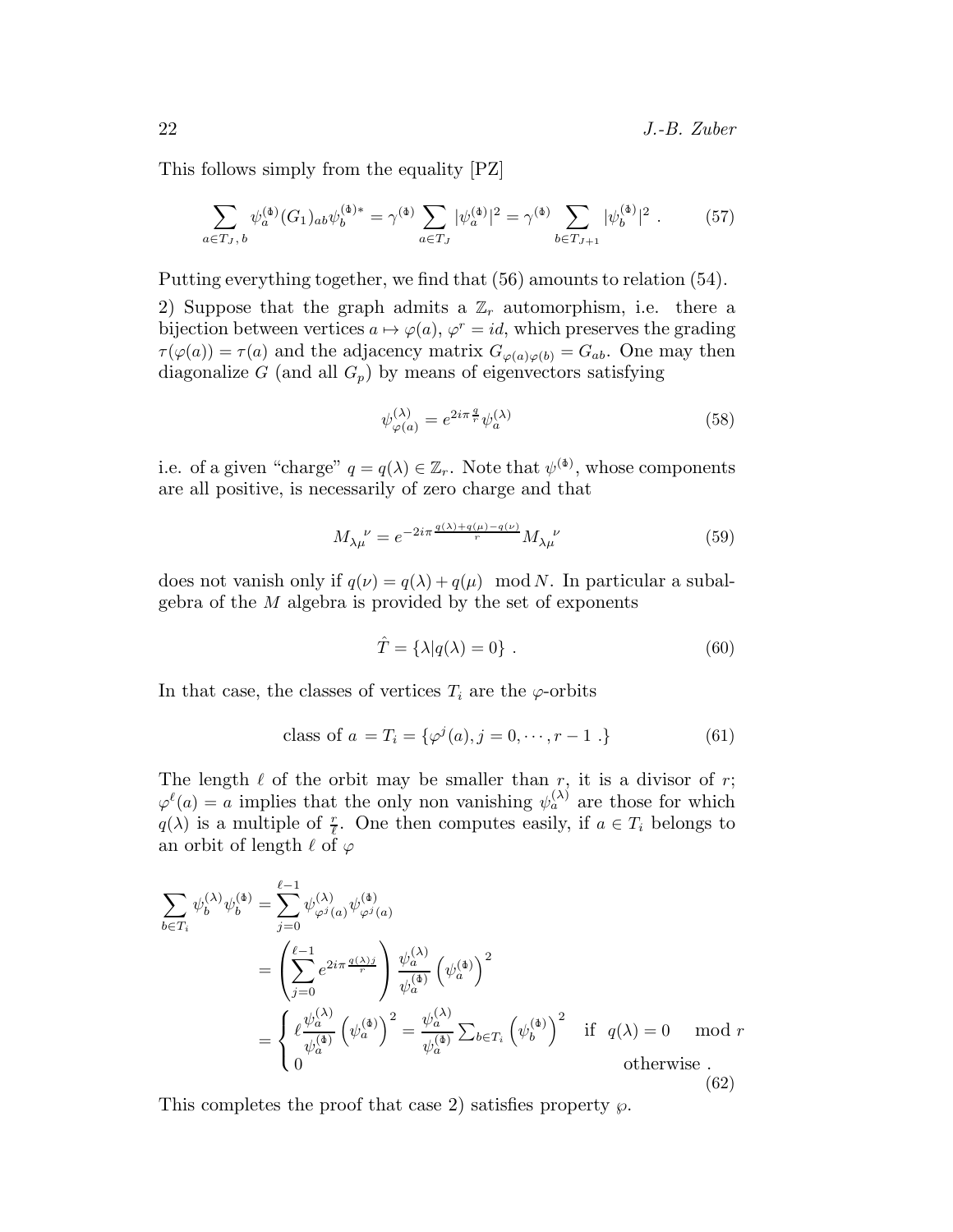3) In the case of a C-algebra with non negative M and N (and thus  $p$ and  $q$ ) structure constants, one may apply the theorem of Bannai and Ito ([BI], theorem 9.9).  $\hat{T}$  defines a C-subalgebra. Then one defines the equivalence relation between exponents  $\mu \sim \nu$  if  $\exists \lambda \in \hat{T}$  :  $M_{\lambda\mu}^{\nu} \neq 0$ . Thus there is a partition of the set  $Exp = \cup_{\alpha} \hat{T}_{\alpha}$  into equivalence classes. One then proves that there exists a subset T of the dual set  $\mathcal V$  such that

$$
\forall a, \forall \hat{T}_{\alpha}, \forall \lambda \in \hat{T}_{\alpha} \qquad \sum_{\mu \in \hat{T}_{\alpha}} \psi_a^{(\mu)} \psi_1^{(\mu)} = \delta_{a \in T} \frac{\psi_a^{(\lambda)}}{\psi_1^{(\lambda)}} \sum_{\mu \in \hat{T}_{\alpha}} (\psi_1^{(\mu)})^2 \qquad (63)
$$

(which is the dual form of  $(54)$ ). This subset T defines in turn a subalgebra of the dual N algebra, in the sense that  $a, b \in T$ ,  $N_{ab}{}^c \neq 0 \Rightarrow c \in T$ , and relation (54) is itself satisfied.

Consequences of property 
$$
\wp
$$

1. Let  $\mathcal{N}_i$  be the real positive numbers defined by

$$
\mathcal{N}_i^{-2} = \sum_{a \in T_i} (\psi_a^{(\phi)})^2 \ . \tag{64}
$$

Then for any  $\lambda \in \hat{T}$ , define

$$
\Psi_i^{(\lambda)} = \mathcal{N}_i^{-1} \frac{\psi_a^{(\lambda)}}{\psi_a^{(\phi)}}
$$
\n(65)

By virtue of relation (54), it is independent of  $a \in T_i$  and in fact

$$
\Psi_i^{(\lambda)} = \mathcal{N}_i \sum_{b \in T_i} \psi_b^{(\lambda)} \psi_b^{(\phi)} . \tag{66}
$$

**Corollary 3.2** 1. The  $\Psi_i^{(\lambda)}$  $\binom{(\lambda)}{i}$ , as *i* runs over the classes  $T_i$  and  $\lambda$  over the subset  $\hat{T}$ , form an orthogonal and complete system of rank equal to *the cardinality of* Tˆ*.*

$$
\sum_{\lambda \in \hat{T}} \Psi_i^{(\lambda)} \Psi_j^{(\lambda)*} = \delta_{ij} \tag{67a}
$$

$$
\sum_{i} \Psi_{i}^{(\lambda)} \Psi_{i}^{(\mu)*} = \delta_{\lambda\mu} \quad \text{ for } \lambda, \mu \in \hat{T}
$$
 (67b)

*Thus the number of classes*  $T_i$  *equals the cardinality of*  $\ddot{T}$  *(i.e. the dimension of the* M *subalgebra).*

2. The subalgebra  $M_{\lambda\mu}^{\nu}$ ,  $\lambda, \mu, \nu \in \hat{T}$ , is diagonal in that basis

$$
M_{\lambda\mu}^{\nu} = \sum_{i} \frac{\Psi_i^{(\lambda)} \Psi_i^{(\mu)} \Psi_i^{(\nu)*}}{\Psi_i^{(\Phi)}} . \tag{67c}
$$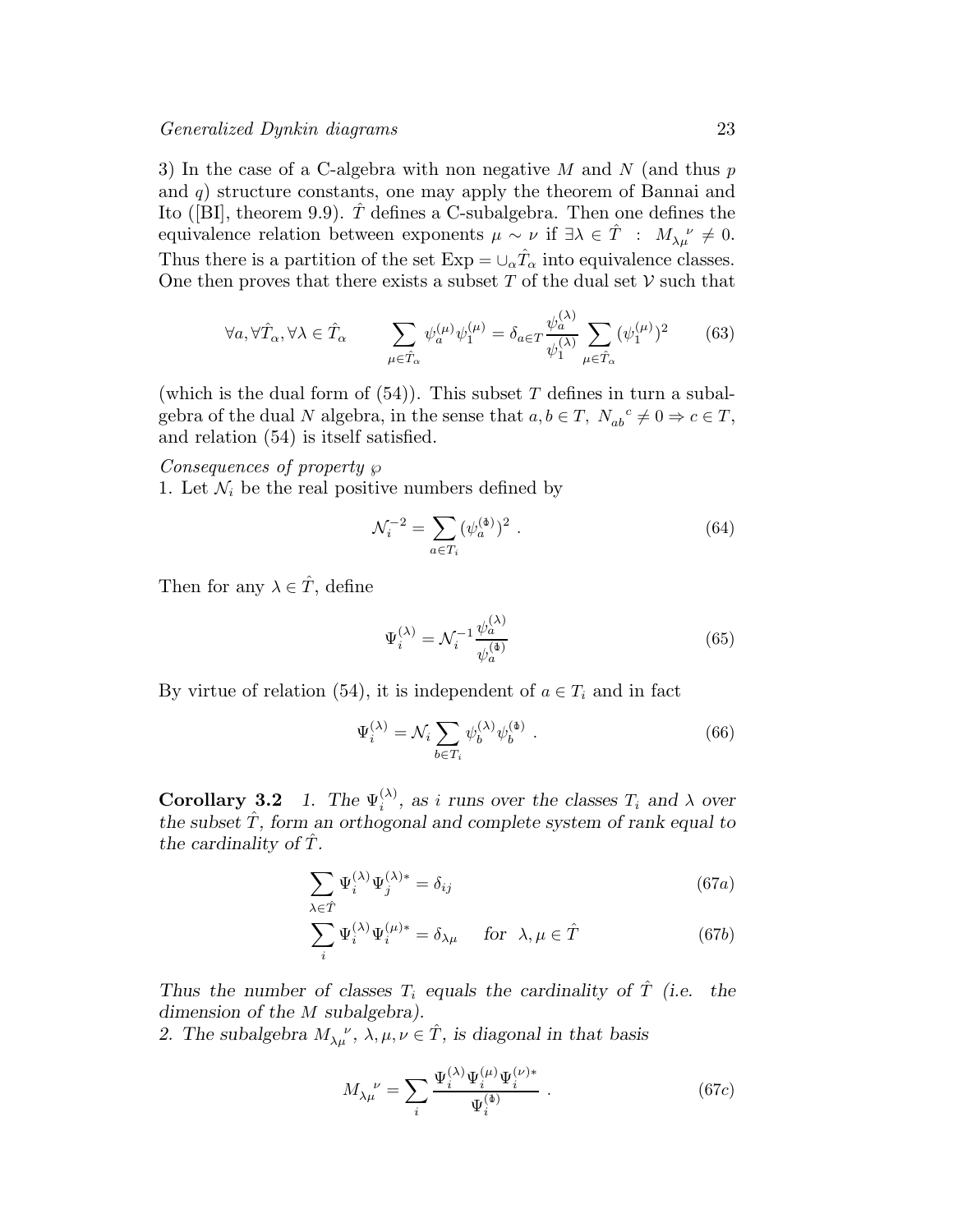*Proof*: the proof of the three statements  $(67a - c)$  follows the same line and makes use of (54). Let us present it for (67b) only

$$
\sum_{i} \Psi_{i}^{(\lambda)} \Psi_{i}^{(\mu)*} = \sum_{i} \mathcal{N}_{i}^{-2} \frac{\psi_{a}^{(\lambda)}}{\psi_{a}^{(\Phi)}} \frac{\psi_{a}^{(\mu)*}}{\psi_{a}^{(\Phi)}} = \sum_{i} \frac{\psi_{a}^{(\lambda)}}{\psi_{a}^{(\Phi)}} \sum_{b \in T_{i}} \psi_{b}^{(\mu)*} \psi_{b}^{(\Phi)} \qquad \forall a \in T_{i}
$$

$$
= \sum_{i} \sum_{b \in T_{i}} \frac{\psi_{b}^{(\lambda)}}{\psi_{b}^{(\Phi)}} \psi_{b}^{(\mu)*} \psi_{b}^{(\Phi)} = \sum_{b} \psi_{b}^{(\lambda)} \psi_{b}^{(\mu)*} = \delta_{\lambda \mu} \ .
$$
(68)

2. We now use the assumption of stability of  $\hat{T}$  under  $\sigma$  to prove the

Corollary 3.3 All the vertices within a given class  $T_i$  have the same *grading*  $\tau$ *.* 

*Proof*: Since  $\Phi \in \hat{T}$ , let us evaluate relation (54) for  $\lambda = \sigma(\Phi)$ .

$$
\sum_{b \in T_i} \psi_b^{(\sigma(\Phi))} \psi_b^{(\Phi)} = \frac{\psi_a^{(\sigma(\Phi))}}{\psi_a^{(\Phi)}} \sum_{b \in T_i} \left( \psi_b^{(\Phi)} \right)^2 \tag{69}
$$

thus, using (20b)

$$
\sum_{b \in T_i} \left( \psi_b^{(\mathbf{\hat{a}})} \right)^2 e^{2i\pi \frac{\tau(b) - \tau(a)}{N}} = \sum_{b \in T_i} \left( \psi_b^{(\mathbf{\hat{a}})} \right)^2 \tag{70}
$$

which is impossible if the phases are not equal to  $0 \ (\text{mod } 2\pi)$ . (Geometrically the module of the l.h.s. is the end-to-end length of a broken line, the r.h.s. the same when the line made of the same segments is straight!).

# 3.3 Associated subgroup of the reflection group

We now prove that with any M subalgebra satisfying the previous property  $\wp$ , we may associate a subgroup of the reflection group Γ. As before, let  $T_i$  denote the classes in the partition of  $V$ .

**Proposition 3.4** The operators  $R_i = \prod_{a \in T_i} S_a$ ,  $i = 1, \dots, |\hat{T}|$  generate *a subgroup* Γ ′ *of the reflection group* Γ*.* R<sup>i</sup> *is itself a reflection in the hyperplane orthogonal to*

$$
\beta_i = \mathcal{N}_i \sum_{a \in T_i} \psi_a^{(\phi)} \alpha_a \tag{71}
$$

(with  $\mathcal{N}_i$  defined in (64)).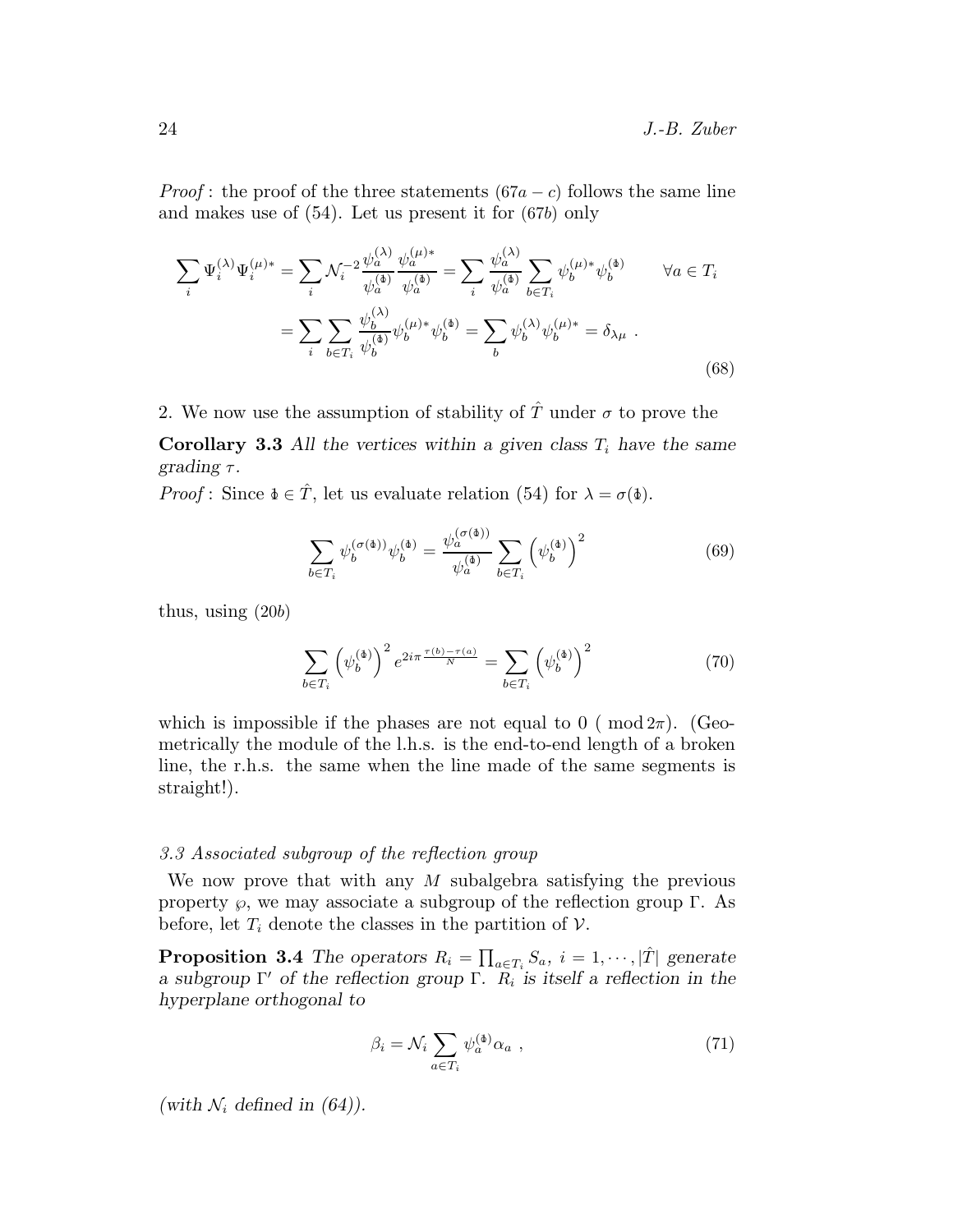Thus Γ' is itself a reflection group in a subspace of dimension  $|\hat{T}|$  of the space V, generated by the  $\beta$ . The partition into  $T_i$  of the set of vertices provides the folding of the original "Dynkin diagram": all the vertices  $a \in T_i$  are mapped onto a single vertex i of the folded diagram, with the new "roots"  $\beta_i$  given by the real linear combinations (71). The new set of vertices inherits the  $\tau$  grading of the original ones, thanks to Corollary 3.3.

*Proof of Proposition*: By Corollary 3.3, all a within  $T_i$  have the same grading  $\tau$  and thus the corresponding roots  $\alpha_a$  are mutually orthogonal. Consider the product  $\prod_{a \in T_i} S_a$ . Its action on an arbitrary vector of V reads

$$
\prod_{a \in T_i} S_a x = x - \sum_{a \in T_i} \langle \alpha_a, x \rangle \alpha_a . \tag{72}
$$

Compare it to the reflection  $R_i$  in an hyperplane (through the origin) orthogonal to the vector  $\beta_i = \sum_{a \in T_i} B_{ia} \alpha_a$ , with real coefficients  $B_{ia}$ . If  $\beta_i$  is normed to  $\langle \beta_i, \beta_i \rangle = 2$ ,

$$
R_i x = x - \langle \beta_i, x \rangle \beta_i
$$
  
=  $x - \sum_{a,b \in T_i} B_{ia} B_{ib} \langle \alpha_b, x \rangle \alpha_a$ . (73)

 $R_i$  and  $\prod S_a$  have the same action in the subspace  $\mathcal{E}_i$ 

$$
\mathcal{E}_i = \{x \mid \forall a \in T_i \quad \sum_{b \in T_i} (\alpha_b, x) B_{ib} B_{ia} = (\alpha_a, x) \} . \tag{74}
$$

The different  $R_i$  act in a consistent way in the space  $\mathcal{E} = \bigcap_i \mathcal{E}_i$  provided each  $\beta_i$  belongs to  $\mathcal{E}$ , i.e.

$$
\forall i, \forall a \in T_i, \forall j \quad \sum_{\substack{b \in T_i \\ c \in T_j}} B_{ia} B_{ib} B_{jc} g_{bc} = \sum_{c \in T_j} B_{jc} g_{ac} \ . \tag{75}
$$

This condition is fulfilled by  $B_{ia} = \mathcal{N}_i \psi_a^{(4)}$ , i.e.  $\beta_i$  as in Prop. 3.4. The normalisation factor ensures that  $\langle \beta_i, \beta_i \rangle = 2$ . To check eq. (75), one diagonalizes the metric  $g_{ac} = \sum_{\lambda \in \text{Exp}} g^{(\lambda)} \psi_a^{(\lambda)} \psi_c^{(\lambda)}^*$ . Then a short calculation shows that both sides of (75) are equal to

$$
\sum_{\lambda \in \hat{T}} g^{(\lambda)} \psi_a^{(\lambda)} \frac{\psi_c^{(\lambda)*}}{\psi_c^{(4)}}.
$$

This completes the proof of Prop. 3.4.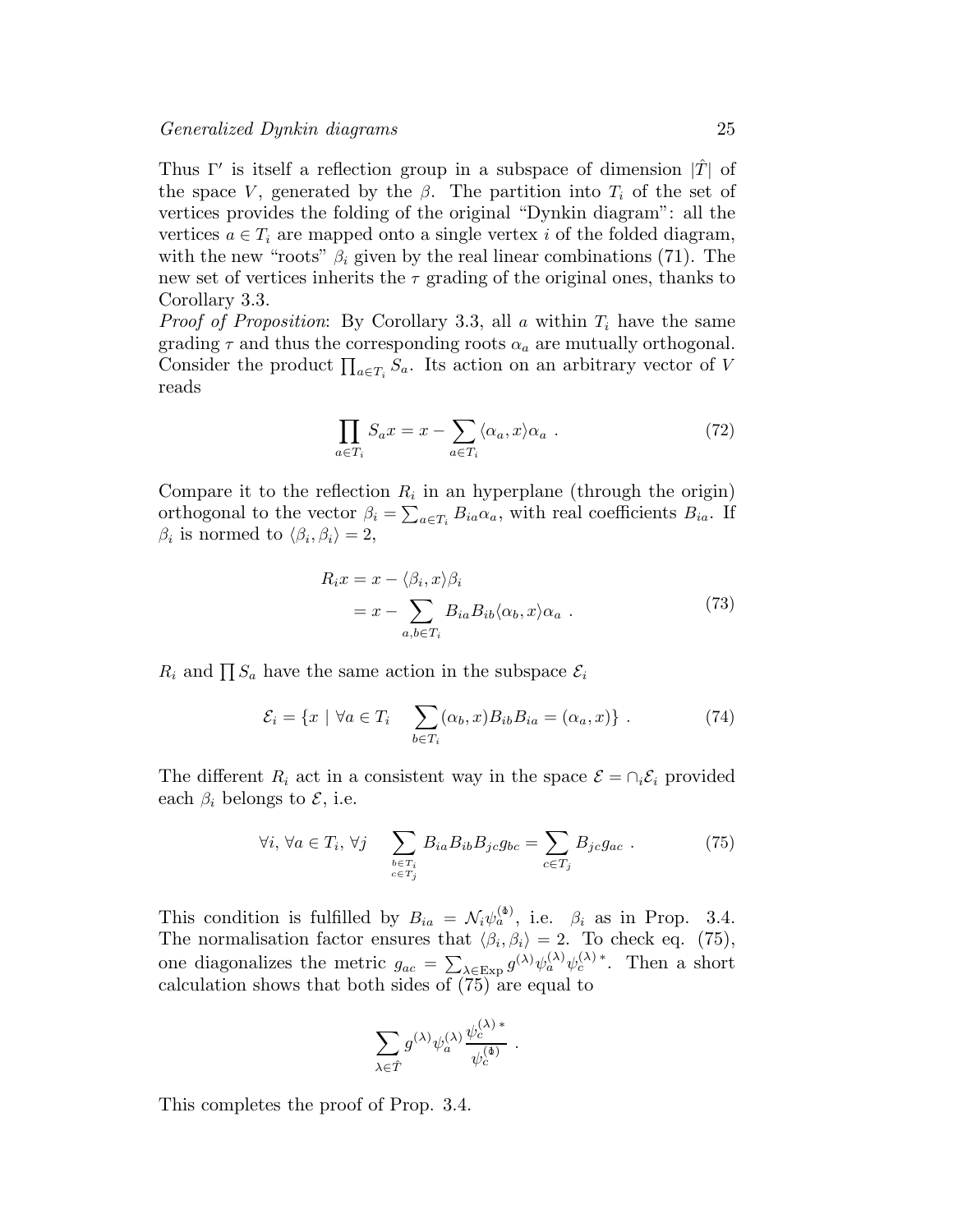Note that the  $\Psi_i^{(\lambda)}$  $\hat{i}^{(\lambda)}, \lambda \in \hat{T}$ , defined in (65) diagonalize the new metric:

$$
g_{ij} = (\beta_i, \beta_j) = \mathcal{N}_i^{-1} \mathcal{N}_j^{-1} \sum_{\lambda \in \hat{T}} g^{(\lambda)} \frac{\psi_a^{(\lambda)}}{\psi_a^{(\phi)}} \frac{\psi_b^{(\lambda)*}}{\psi_b^{(\phi)}} \quad \forall a \in T_i, \forall b \in T_j
$$
  
= 
$$
\sum_{\lambda \in \hat{T}} g^{(\lambda)} \Psi_i^{(\lambda)} \Psi_j^{(\lambda)*} .
$$
 (76)

The geometry of the new root system  $\{\beta_i\}$  is encoded into a graph which satisfies all axioms of sect. 1.2. From the metric (76) one derives the adjacency matrices  $G_{ij} = g_{ij} - 2\delta_{ij}$  and  $(G_p)_{ij}$ , since the color  $\tau(i)$  of each vertex is known (see  $(29)$ ,  $(14)$  and the remark at the end of sect 1.2). A determination (up to a common factor) of the Coxeter number and exponents of the folded graph is provided by

$$
h_{\text{folded}} = h , \qquad \text{Exp}_{\text{folded}} = \hat{T} . \qquad (77)
$$

# 3.4 A guided tour of the zoo

There are a few cases which we may discuss in full generality. As we have seen (case 1 of Prop. 3.1), for any graph, the M algebra admits a subalgebra associated with the exponents which are on the orbit of  $\Phi$ 

$$
\hat{T} = \{ \sigma^{\ell}(\Phi); \ell = 0, \cdots, N - 1 \} . \tag{78}
$$

The graph may be folded in a trivial way, in which all vertices with the same color  $\tau(a) = i$ ,  $i = 0, \dots, N-1$  are mapped onto the same vertex  $i+1$  of the folded graph. The scalar products of the new roots are also easy to compute. For  $i \neq j$ :

$$
\langle \beta_i, \beta_j \rangle = N \sum_{\substack{a:\tau(a)=i-1\\b:\tau(b)=j-1}} \psi_a^{(\mathbf{a})} \psi_b^{(\mathbf{a})} \langle \alpha_a, \alpha_b \rangle
$$
  

$$
= N \sum_{a:\tau(a)=i-1} \psi_a^{(\mathbf{a})} \sum_b (G_p)_{ab} \psi_b^{(\mathbf{a})}
$$
  

$$
= N \sum_{a:\tau(a)=i-1} (\psi_a^{(\mathbf{a})})^2 \gamma_p^{(\mathbf{a})}
$$
  

$$
= \gamma_p^{(\mathbf{a})}
$$
 (79)

where  $p = j - i \mod N \neq 0 \mod N$  and we have used again  $\sum_{a:\tau(a)=i} |\psi_a^{(\Phi)}|^2 = \frac{1}{N}$  $\frac{1}{N}$ . The resulting folded graphs are like the starpolygons mentioned above in the discussion of  $\hat{sl}(N)_1$  (sect. 3.2), but with edges now carrying the numbers  $\gamma_p^{(\phi)}$ , *i.e.*  $\gamma_p^{(0)}$  or  $\gamma_p^{(\rho)}$  of eq. (12). In the case of  $N = 2$  class II graphs, (i.e. starting from an ordinary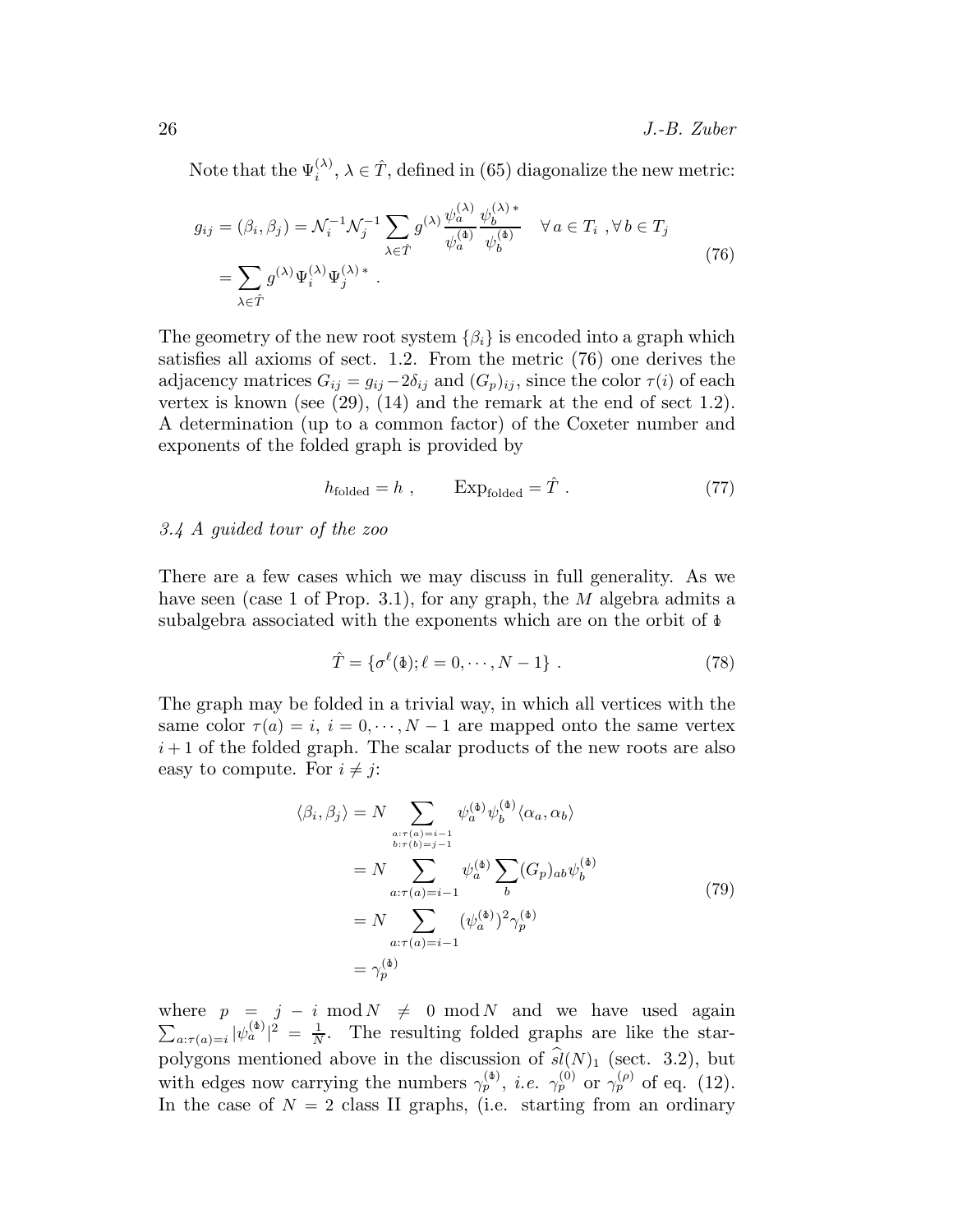ADE graph), one obtains the Coxeter graph  $I_2(h)$ . For class I graphs, the graph G has two vertices with  $G_{12} = 2$  edges between them, this is –up to the change of sign convention already mentioned in footnote 3– the graph usually represented as  $\bullet \infty$  o and denoted in the literature  $\hat{A}_1$ or  $\tilde{A}_1$  or  $A_1^{(1)}$  $_1^{(1)}$  (we shall use the first notation). For  $N > 2$ , the edges of the folded graphs encode scalar products which are (generically) larger than two, exposing the hyperbolic nature of the geometry of the root system.



Fig. 4: The folding of  $A$  diagrams (top) into  $B$  diagrams (bottom). Left:  $\widehat{sl}(3)$  at level 3; right:  $\widehat{sl}(4)$  at level 2. Here for more clarity, we have replaced the notation  $\frac{4}{\sqrt{2}}$  (*i.e.* scalar products equal to  $\sqrt{2}$ ) by a dashed line. In the  $\mathcal{B}$  graphs: in the case of  $\widehat{sl}(3)_3$ , the left black dot represents the  $\sigma$ -orbit of  $\lambda = (1, 1)$ , the right one  $(2, 2)$ . In the case of  $\widehat{sl}(4)_2$ , the left black dot represents the  $\sigma^2$ -orbit of  $(1, 1, 1)$ , the upper one  $(2, 1, 2)$ . The right black square represents the orbit of  $(3, 1, 1)$ , the upper one  $(1, 2, 1)$ .

Another case of general validity is provided by the fusion graphs of  $\widehat{sl}(N)_k$ , when k and N are not coprimes  $(N, k) = p$ . Then it is easily seen that  $\sigma^p$  is an automorphism of  $\mathcal{P}_{++}^{(h=N+k)}$  which preserves the grading  $\tau$ . It is thus a  $\mathbb{Z}_{N/p}$  automorphism in the sense of case 2) of Prop. 3.1 and may thus be used to fold the fusion graph. The result, which we denote  $\mathcal{A}^{(h)} \mapsto \mathcal{B}^{(h)}$  by analogy with the conventional A and B Dynkin diagrams is illustrated in Fig. 4 in the two cases of  $\hat{sl}(3)_3$  and  $\hat{sl}(4)_2$ . Note that this folding should not be confused with the *orbifolding* procedure  $\mathcal{A}^{(h)} \mapsto$  $\mathcal{D}^{(h)}$  of [Ko, FeG] (see Fig. 3); in the latter, the fixed points of  $\sigma^p$  are taken with the multiplicity  $N/p$  in the orbifold graph. These orbifold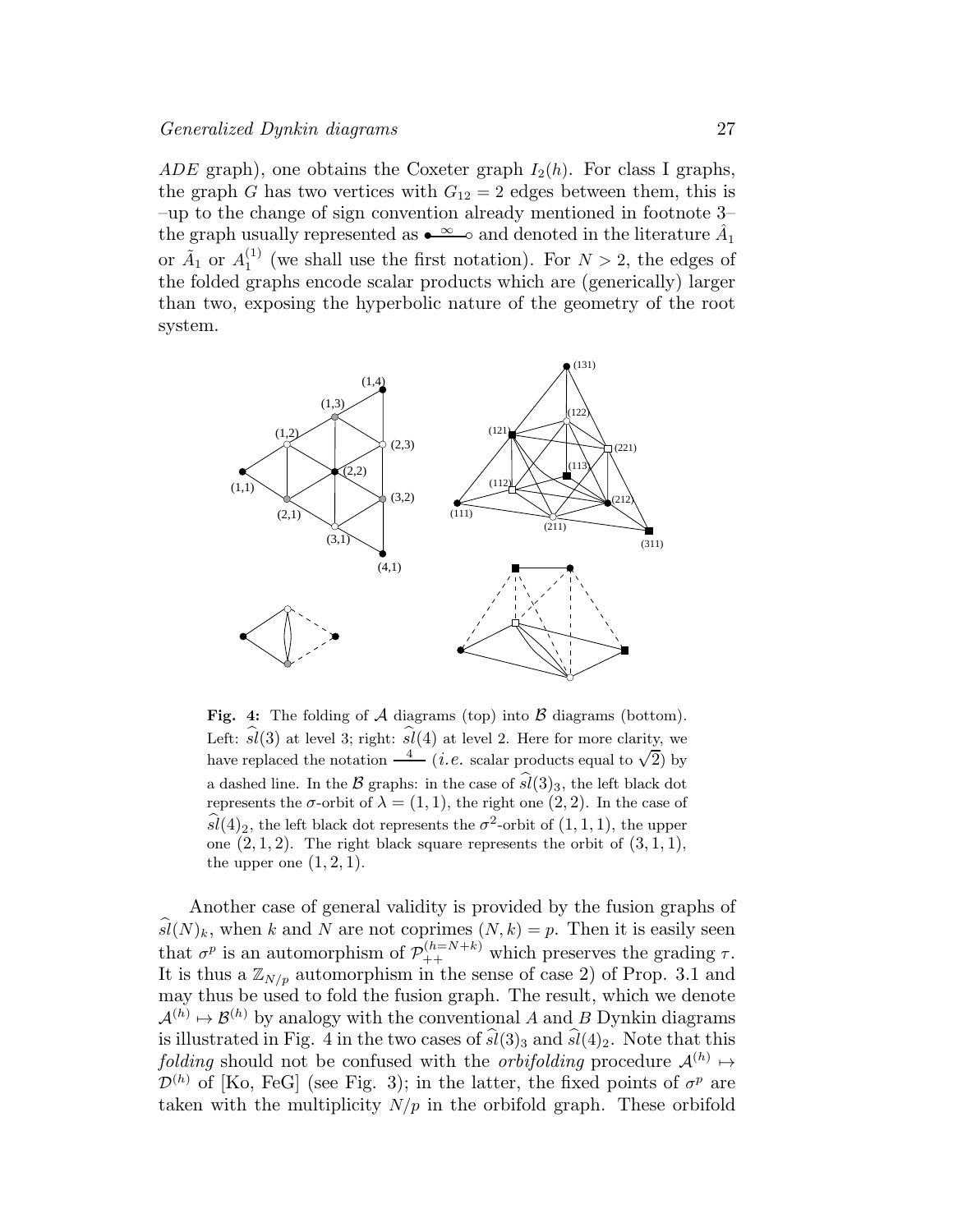graphs may themselves be folded: see Fig.7 below.

Finally we notice that for a class I graph emanating from a finite subgroup H of  $SU(N)$  (see sect 1.3), a subalgebra of the M algebra is nothing else than a subalgebra of the *class* algebra of H. Stability of Exp under  $\sigma$  is equivalent to the stability of these classes under the  $\mathbb{Z}_N$  center, and property  $\wp$  follows from the positivity of the structure constants of the class and character algebras. Thus with any such subalgebra, we may associate a folding of the corresponding Dynkin diagram.

We now review the folding of the  $N = 2$  graphs, *i.e.* of the ordinary (simple or affine) Dynkin diagrams.

For class I, one may fold any simply laced affine Dynkin diagram onto  $\hat{A}_1$  as just explained. In Fig. 5 this is displayed only for the folding of  $\hat{A}_{2n-1}$  into  $\hat{A}_1$ . All the other foldings exploit an obvious symmetry of one of the diagrams of type  $\hat{A}$ ,  $\hat{D}$ ,  $\hat{E}_6$  or  $\hat{E}_7$ . One may fold  $\hat{D}_{n+2}$  into  $\hat{B}_{n+1}$  or into  $\hat{C}_n$ , and  $\hat{D}_{2p+2}$  into  $\hat{B}_{p+1}$ . Likewise, one may fold  $\hat{E}_7$  into  $\hat{F}_4$  or into  $\hat{G}_2$ . The latter may also be obtained from  $\hat{E}_6$ . Note that in order to discuss the folding of  $\hat{A}_{2n-1}$  into  $\hat{C}_{n+1}$  or of  $\hat{D}_{n+2}$  into  $\hat{B}_{n+1}$ , one cannot use the natural basis  $\psi$  associated with characters of the corresponding subgroups of  $SU(2)$ , but one must choose another one in which positivity of the  $M$  and  $N$  algebras is lost but the existence of subalgebras is manifest. These cases thus escape the case 3) of Prop. 3.1 but are still covered by case 2).

For class II (fig  $6$ ), *i.e.* ordinary simple Dynkin diagrams, the situation is quite parallel. Any simply laced diagram with Coxeter number  $h$ may be folded into  $I_2(h)$ . This is shown in Fig. 6 only for the  $A_n$  graphs and for  $D_4 \mapsto I_2(6) \equiv G_2$ . Some other foldings result from some obvious symmetry:  $A_{2k+1} \mapsto B_{k+1}$ ,  $D_{2p+2} \mapsto C_{2p+1}$ ,  $E_6 \mapsto F_4$  (and also  $D_4 \mapsto G_2$ ). But the cases of  $D_6 \rightarrow H_3$  or of  $E_8 \rightarrow H_4$  require more ingenuity if one proceeds empirically. The virtue of the procedure discussed in the present paper is to yield these cases as well as the others as resulting from the discussion of sect. 3.2 and 3.3, namely from Prop. 3.1. In fact all cases but  $D_{2p+2} \mapsto C_{2p+1}$  fall into case 3) of that Proposition. For the latter, as discussed before, to expose the M-subalgebra, one has to choose a basis in which positivity of the M and N is lost.

In these  $N = 2$  cases, where there is an a priori classification of all possible graphs with a positive definite or semi-definite metric  $q$  [BH], one may verify that the folding procedure based on M-subalgebras is exhaustive: it produces all non simply laced diagrams starting with the simply laced ones. It would be desirable to have such a result in general.

As for the folding of  $N > 2$  graphs, we content ourselves with a sample of graphs and foldings in Fig. 7.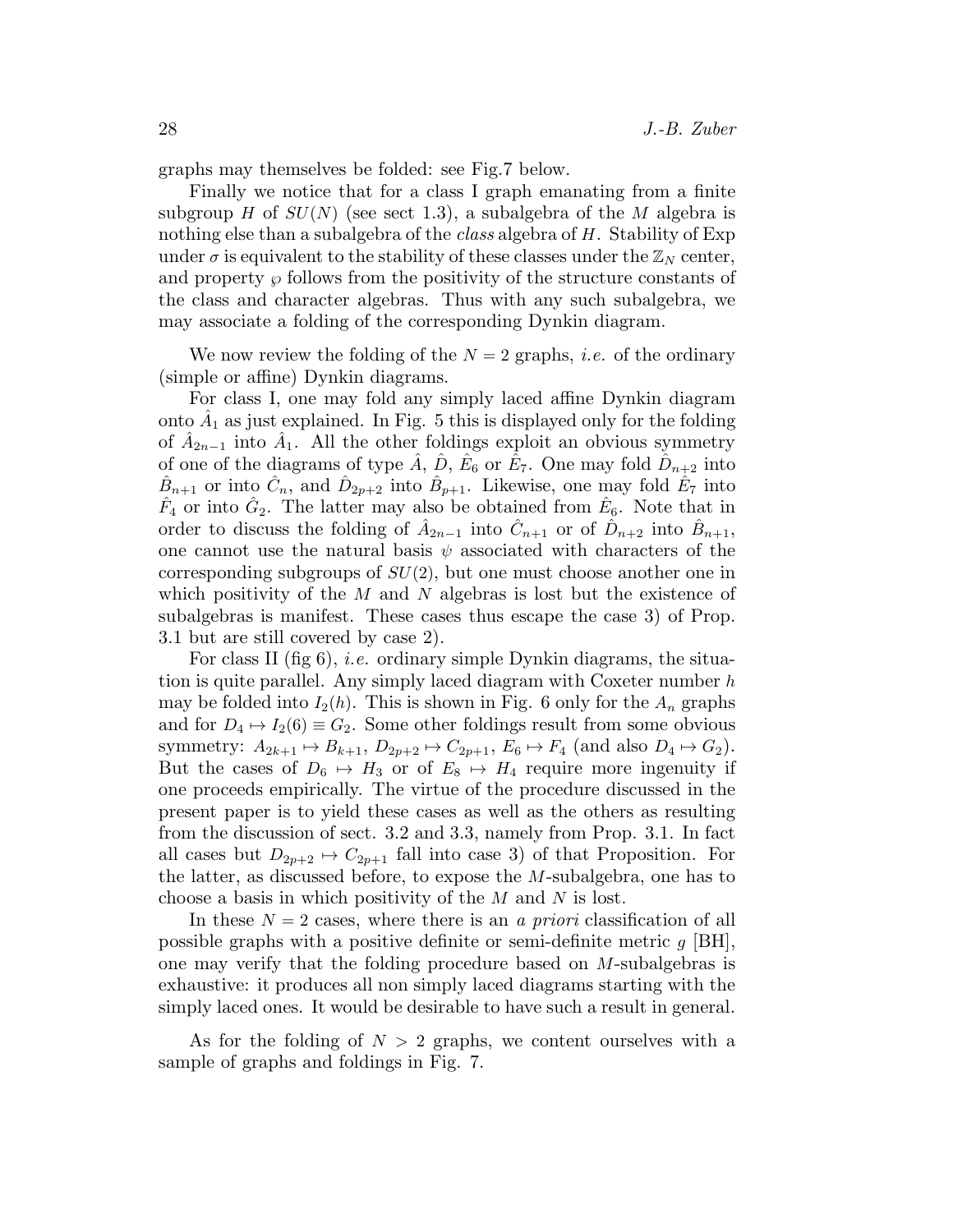

Fig. 5: The folding of  $\hat{A}, \hat{D}, \hat{E}$  Dynkin diagrams. Classes  $T_i$  encompass vertices on the same vertical. For the foldings  $\hat{A}_{2n-1}$  or  $\hat{D}_{n+2}$ into  $\hat{B}_{n+1}$  or  $\hat{C}_n$ , the parity of n is irrelevant, *i.e.* the color of the rightmost vertices could be reversed.

# 4. Relations with singularity theory

It is well known that generalized Dynkin diagrams may be associated with singularities. In particular the ADE diagrams are associated with simple singularities [AGZV]. A subclass of the diagrams studied in this paper may be given such an interpretation.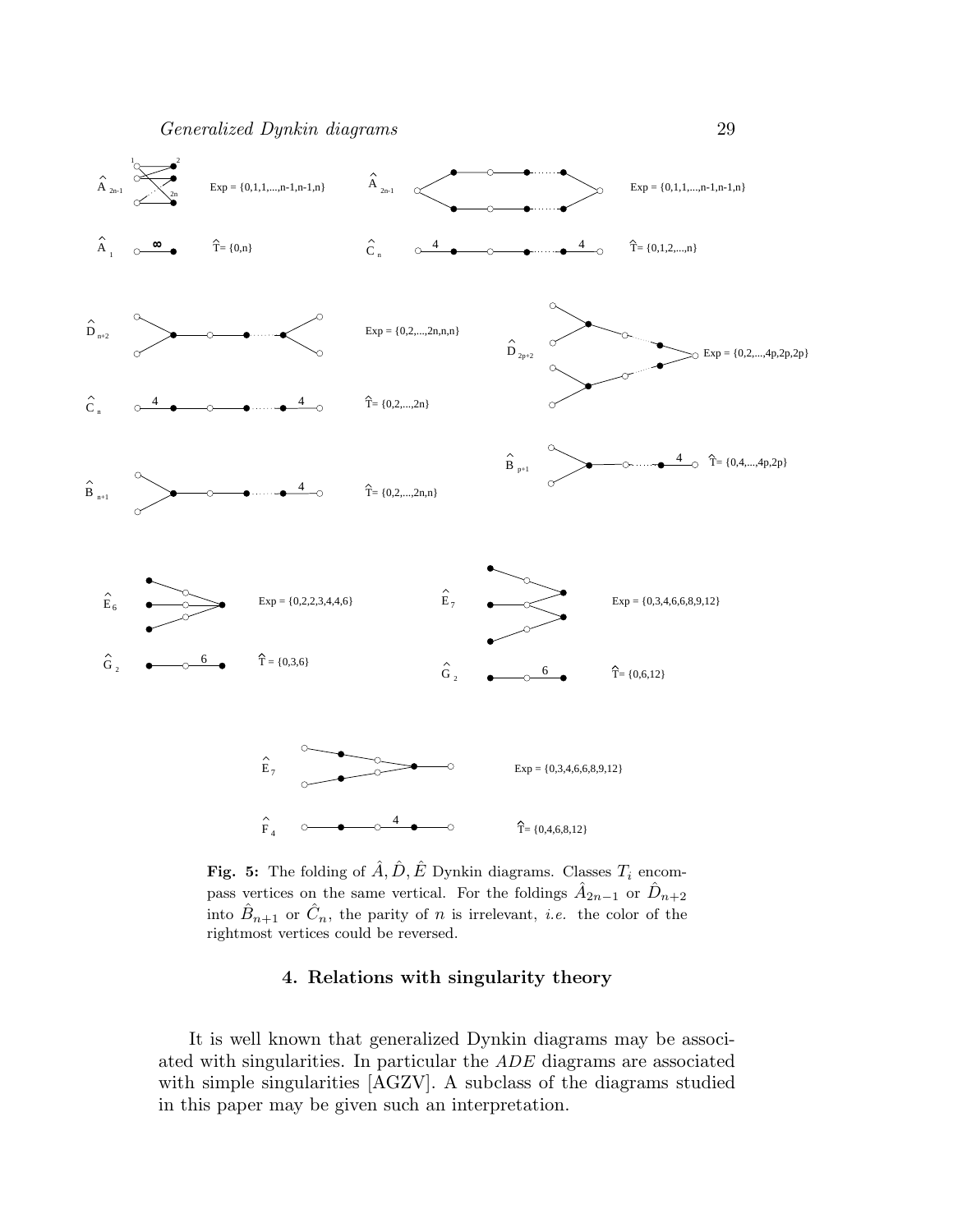

Fig. 6: The folding of  $ADE$  Dynkin diagrams. Classes  $T_i$  encompass vertices on the same vertical.

This should only be true for (some) graphs of class II. For a polynomial singularity  $W = 0$ , one looks at the monodromy of homology cycles of a non-singular level set  $\{x \in \mathbb{C}^m, |x| < \delta | W(x) = \epsilon\}$  as  $\epsilon$  circles around the origin [AGZV]. When W is quasi-homogeneous, this monodromy operator is necessarily of finite order. If the putative Coxeter element  $R$  discussed in sect. 2.2 is to be identified with this monodromy operator of the singularity, as is the case in many explicit cases, then graphs of class I for which R has been proved to be of infinite order (Prop. 2.3) are excluded from this interpretation.

The case that is best understood is the class of "fusion graphs" of  $\hat{sl}(N)_k$ . As explained in sect. 1.3, these graphs encode the fusion of integrable representations of  $sl(N)_k$  by the fundamental representations. The fusion algebra of  $\hat{sl}(N)_k$  has been proved by Gepner [Ge] to be isomorphic to the quotient algebra  $\mathbb{C}[X_1, \cdots, X_{N-1}]/\mathcal{J}(\partial_i \tilde{W}_{N,k}),$  quotient of the algebra of polynomials in  $N-1$  variables by the ideal generated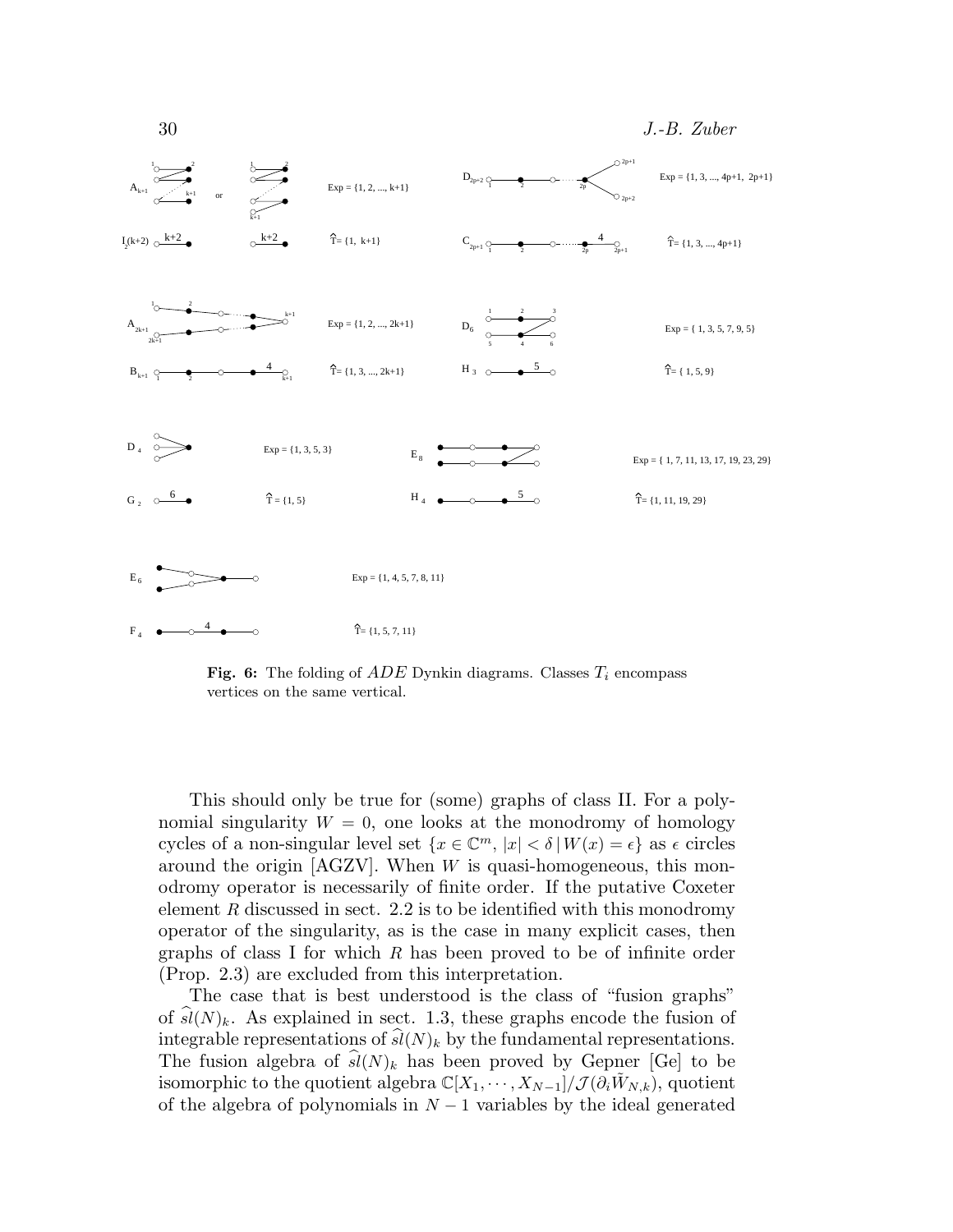

Fig. 7: A sample of some  $N = 3$  diagrams and their folding. (a) the graph  $\mathcal{D}^{(6)}$  of fig. 3 and three of its possible foldings; same convention as in fig. 4 for the dashed lines, the dotted lines stand for  $\frac{6}{6}$  (*i.e.* a scalar product equal to  $\sqrt{3}$ ). (b) a graph of Coxeter number  $h = 8$ , its set of exponents and a folding: the exponents of the subset  $\hat{T}$  are underlined; (c) a graph of Coxeter number  $h = 12$ , its set of exponents, a subset  $\hat{T}$  underlined leads to the folding on the right; (d) folding of the graph of fig. 1(b).

by the first partial derivatives of the "fusion potential"

$$
\tilde{W}_{N,k}(X_1,\cdots,X_{N-1}) = \left(\frac{d}{dt}\right)^{k+N} \log(1-tX_1+\cdots+(-t)^{N-1}X_{N-1}+(-t)^N)|_{t=0}.
$$
\n(80)

It is then very natural to consider the quasi-homogeneous part of this polynomial and to conjecture that the fusion graphs of the present paper are the Dynkin diagrams associated with the singularity

$$
W_{N,k}(X_1, \cdots, X_{N-1}) = \left(\frac{d}{dt}\right)^{k+N} \log(1 - tX_1 + \cdots + (-t)^{N-1}X_{N-1})|_{t=0}.
$$
 (81)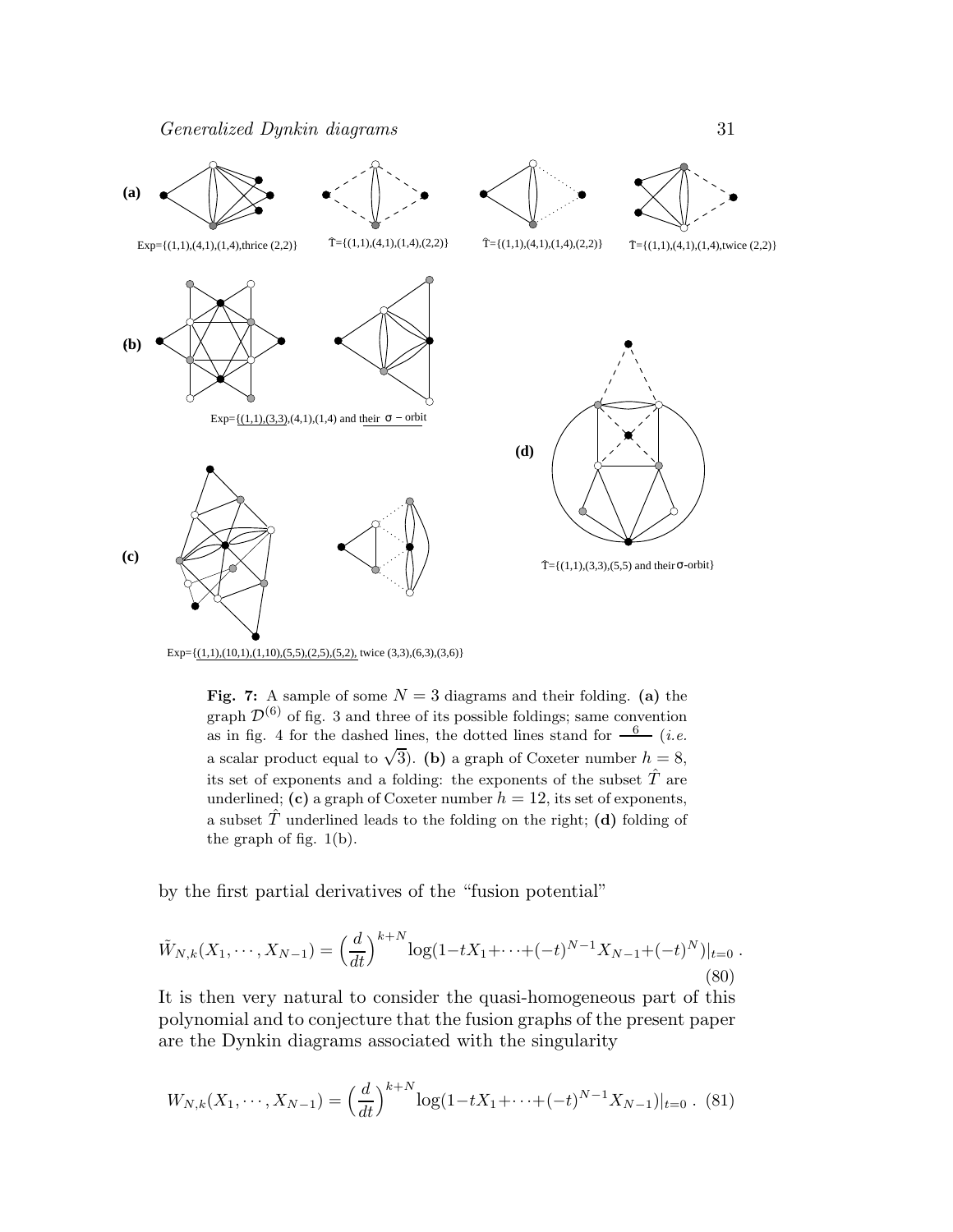This conjecture [Z] has now been proved by Gusein-Zade and Varchenko [GZV]. This proof has also the following interesting consequences:

- All the isomorphisms painfully discussed in a case-by-case analysis in [Z] are obtained in one shot! For example, the group associated with the graph  $\mathcal{A}^{(5)}$  of fig.2 is isomorphic to the ordinary  $D_6$  finite Coxeter group since both describe the singularity  $W = XY^2 + X^5$ . Likewise the  $\mathcal{A}^{(6)}$  graph describes the same singularity  $W = X^6 +$  $aX^2Y^2 + Y^3$  as the graph denoted  $J_{10}$  in [AGZV].
- In all these isomorphisms of pairs of graphs/groups, the two root systems may be obtained from one another by a sequence of sign changes  $\alpha_a \rightarrow -\alpha_a$  and braiding :  $\{\alpha_1, \dots, \alpha_{a-1}, \alpha_a, \dots, \alpha_n\}$   $\rightarrow$  ${\alpha_1, \cdots, \alpha_a, S_a \alpha_{a-1}, \cdots, \alpha_n}.$
- The monodromy operator of the singularity is the Coxeter element defined at the end of sect. 2.2 by the lexicographic ordering.
- Rank-level duality : the reflection groups associated with the fusion graphs of  $\hat{sl}(N + 1)_{k}$  and  $\hat{sl}(k + 1)_{N}$  are isomorphic. This too was conjectured in [Z] and proved in [GZV]. <sup>4</sup>

In many cases, however, it is known that there is no description of the graph or group in terms of a single polynomial singularity. This is evidenced by looking at the characteristic polynomial of the monodromy operator. Suppose we have a singular polynomial  $W(X_1, \dots, X_m)$ , quasihomogeneous of degree 1 with degree( $X_{\ell}$ ) =  $d_{\ell}$ , and suppose the eigenvalues of its monodromy operator are written as  $(-1)^{m-1}$ exp  $2i\pi\zeta_i$ , then one proves [Va] that

$$
\mathcal{P}(t) := \sum_{j=1}^{n} t^{\zeta_j} = \prod_{\ell=1}^{m} \frac{t^{d_\ell} - t}{1 - t^{d_\ell}} = t^{\sum d_\ell} \prod_{\ell=1}^{m} \frac{1 - t^{1 - d_\ell}}{1 - t^{d_\ell}}.
$$
 (82)

The last product in (82) is the Poincaré polynomial (in some fractional power of t) counting the elements in the local ring of the singularity. For the Coxeter element R of sect. 2.2, we may compute  $P(t)$  knowing the  $\zeta_{\lambda} = -\frac{(e_N, \lambda)}{h}$  $\frac{\partial \langle v, \lambda \rangle}{\partial h}$ . If R is to be interpreted as the monodromy operator of a quasi-homogeneous singularity, then according to  $(82)$ ,  $\mathcal{P}(t)$  must have its zeros on the circle  $|t| = 1$ . Now, it is easy to check that in several cases discussed in the present paper, the operator R does not meet this condition. An example is provided by the graph  $\mathcal{D}^{(6)}$  of fig. 3 (alias  $D_4^{(1,1)}$  of [S]) for which

$$
\mathcal{P}(t) = (1 + 4\sqrt{t} + t) ,
$$

<sup>4</sup> Beware! this is not what is usually called the rank-level duality, which rather connects  $sl(N)_k$  and  $sl(k)_N$ . There is, however, a relation between the two concepts [NS].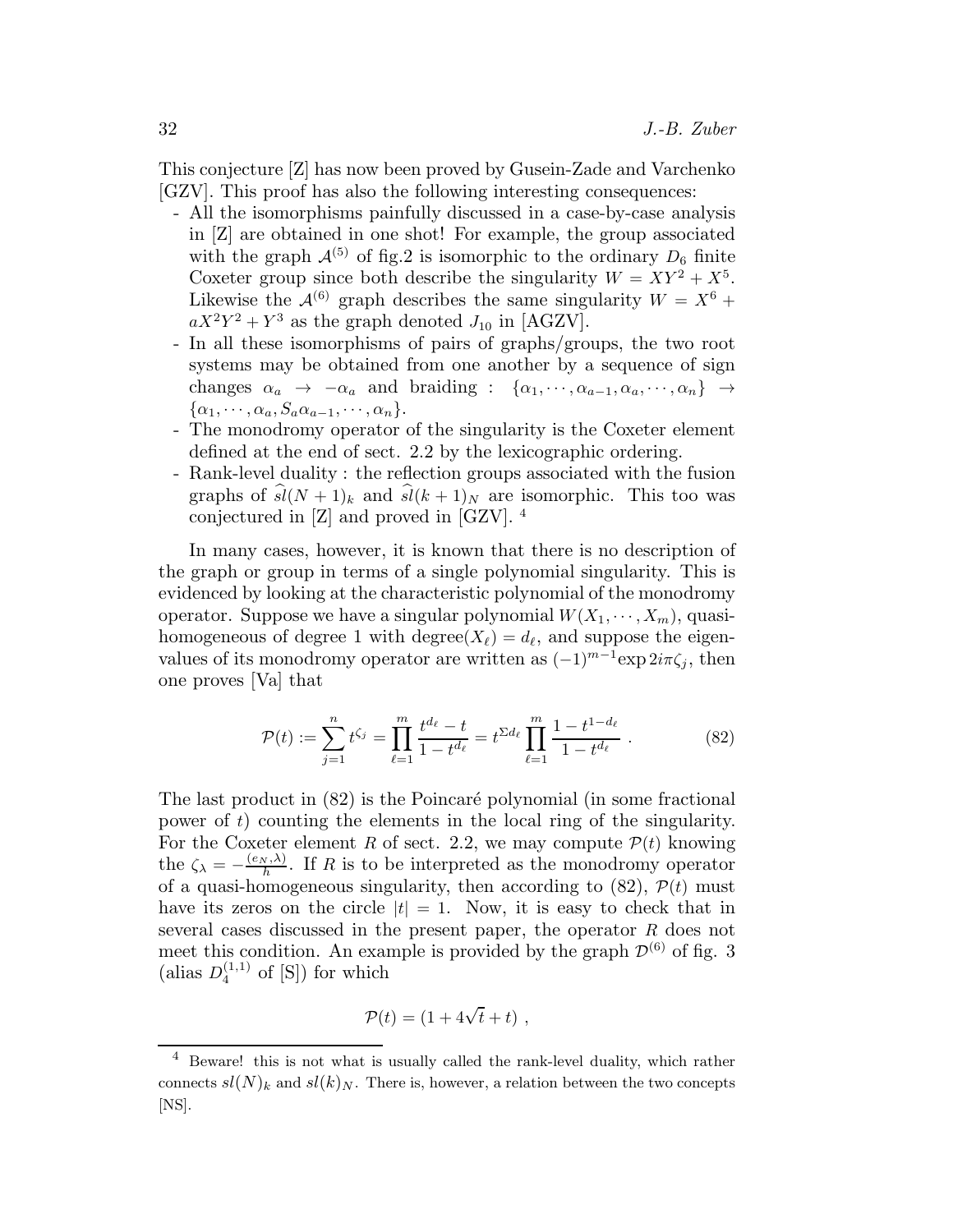the roots of which lie clearly out of the unit circle.

Finally we note that whenever a graph may be associated with a singularity, its various foldings are associated with boundary singularities, as discussed in [Y,Sh,AGZV].

All these connections with singularity theory have a natural transcription in "physical" language, in the context of two-dimensional  $\mathcal{N}=2$  superconformal field theories and/or topological field theories. We shall only sketch the line of arguments. It is believed that there exist  $\mathcal{N} = 2$  superconformal and topological field theories associated with each of the graphs discussed here. Cases associated with a singularity are said to have a Landau-Ginsburg (L-G) potential. Not all theories possess such a L-G potential. In all cases, however, as already mentioned above, Cecotti and Vafa [CV] have found that in the study of the so-called tt<sup>∗</sup> equations, one encounters a monodromy operator with very specific properties. It is suggested that the Coxeter element of this paper is the monodromy operator of Cecotti and Vafa. On the other hand, Dubrovin has developped a geometric interpretation of the axioms of two-dimensional topological field theories (tft), in terms of Frobenius manifolds. There too, a differential system which relates the flat coordinates of two independent flat metrics plays a central role, and its monodromy group is –at least in some cases– generated by reflections. There are many indications that the reflection group of the present paper describe this monodromy group (or a subgroup of it) in the case of topological theories based on  $sl(N)$ . The challenge would be to reconstruct the topological field theory, at least in genus zero – a solution of the Witten-Dijkgraaf-Verlinde-Verlinde equations–, from the graph. This presumably involves the study of the space of orbits of the group, in the spirit of [D]. In that context, going from a graph to a folded graph must produce another topological theory, obtained by restricting the moduli space of the original one. This is what happens in the simplest cases of the minimal tft's [D,Zu].

#### 5. Conclusion and perspectives

The present paper has considered a class of graphs which generalize in a natural way the ordinary Dynkin diagrams and thus lead to reflection groups. These graphs satisfy a certain number of axioms. Admittedly, these axioms lack elegance and conciseness! A more compact and conceptually simpler way of encapsulating them would be welcome.

We have shown that many solutions may be obtained in a systematic way by folding. Folding of graphs is usually found using their symmetries. Roughly speaking, these symmetries of the vertex set imply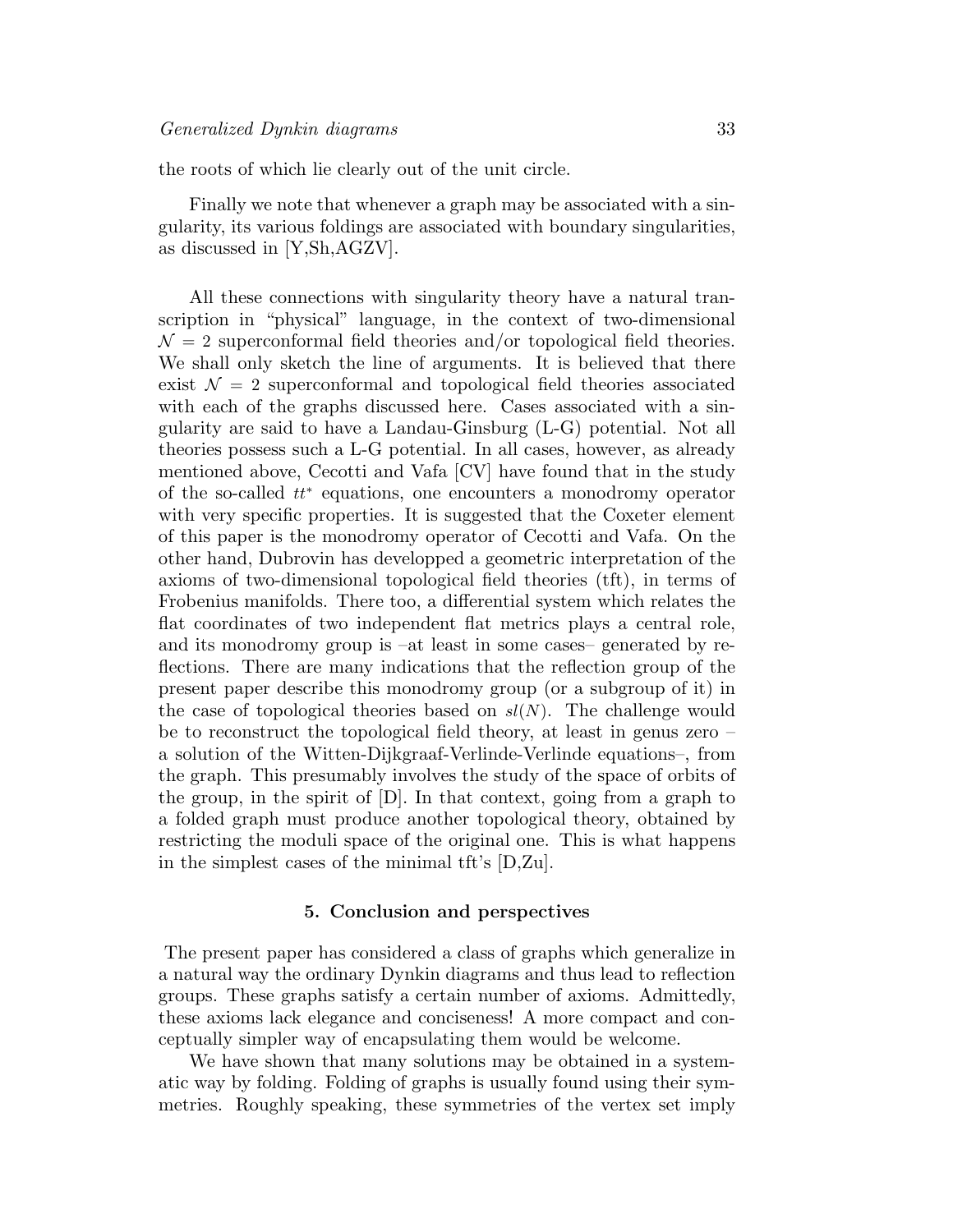restrictions in the dual ("Fourier") exponent set, consistent with their algebra (M algebra). We have found that conversely and more generally, such restrictions –with additional technical assumptions– may lead to new foldings not associated with an obvious symmetry.

As already pointed out, our analysis in terms of C-algebras and subalgebras relies on explicit choices of basis in these algebras (*i.e.* explicit choices of the eigenvectors  $\psi$ ). It would be desirable to have a more intrinsic and geometric standpoint. The same applies to property  $\wp$ , which appears as a useful technical assumption, whose intrinsic meaning remains however obscure.

Another direction which deserves more work is the connection with singularity theory. In particular, in cases not associated with a quasihomogeneous polynomial, is there a substitute?

Finally the connections with superconformal field theories and topological field theories reviewed at the end of previous section are still awaiting a thorough discussion.

#### Acknowledgements

I want to thank the Taniguchi Foundation and the organisors of this Symposium, K. Saito, M. Kashiwara, A. Matsuo and I. Satake for providing exceptional conditions of work and of scientific exchanges in a beautiful location. I benefited a lot from discussions with many participants, especially K. Saito, I. Satake and P. Slodowy. I would like also to acknowledge the stimulating criticisms and suggestions of M. Bauer, P. Di Francesco, V. Petkova and A. Varchenko during the preparation of this paper.

#### References

- [AGZV] V.I. Arnold, and S.M. Gusein-Zade, A.N. Varchenko, Singular*ities of differentiable maps*, Birkäuser, Basel 1985.
	- [BH] N. Bourbaki, *Groupes et Algèbres de Lie*, chap. 4–6, Masson 1981; J.E. Humphreys, Reflection Groups and Coxeter Groups, Cambridge Univ. Pr. 1990.
	- [BI] E. Bannai, T. Ito, Algebraic Combinatorics I: Association Schemes, Benjamin/Cummings (1984).
	- [BLM] S. Berman, Y.S. Lee and R.V. Moody, J. Algebra 121 (1989) 339-357.
		- [C] H.S.M. Coxeter, Ann. Math. **35** (1934) 588-621.
		- [CV] S. Cecotti and C. Vafa, Nucl.Phys.367 (1991) 359-461; Comm. Math. Phys.158 (1993) 569-644 .
			- [D] B. Dubrovin, Nucl. Phys. B 379 (1992) 627-689: [hep-](http://arxiv.org/abs/hep-th/9303152)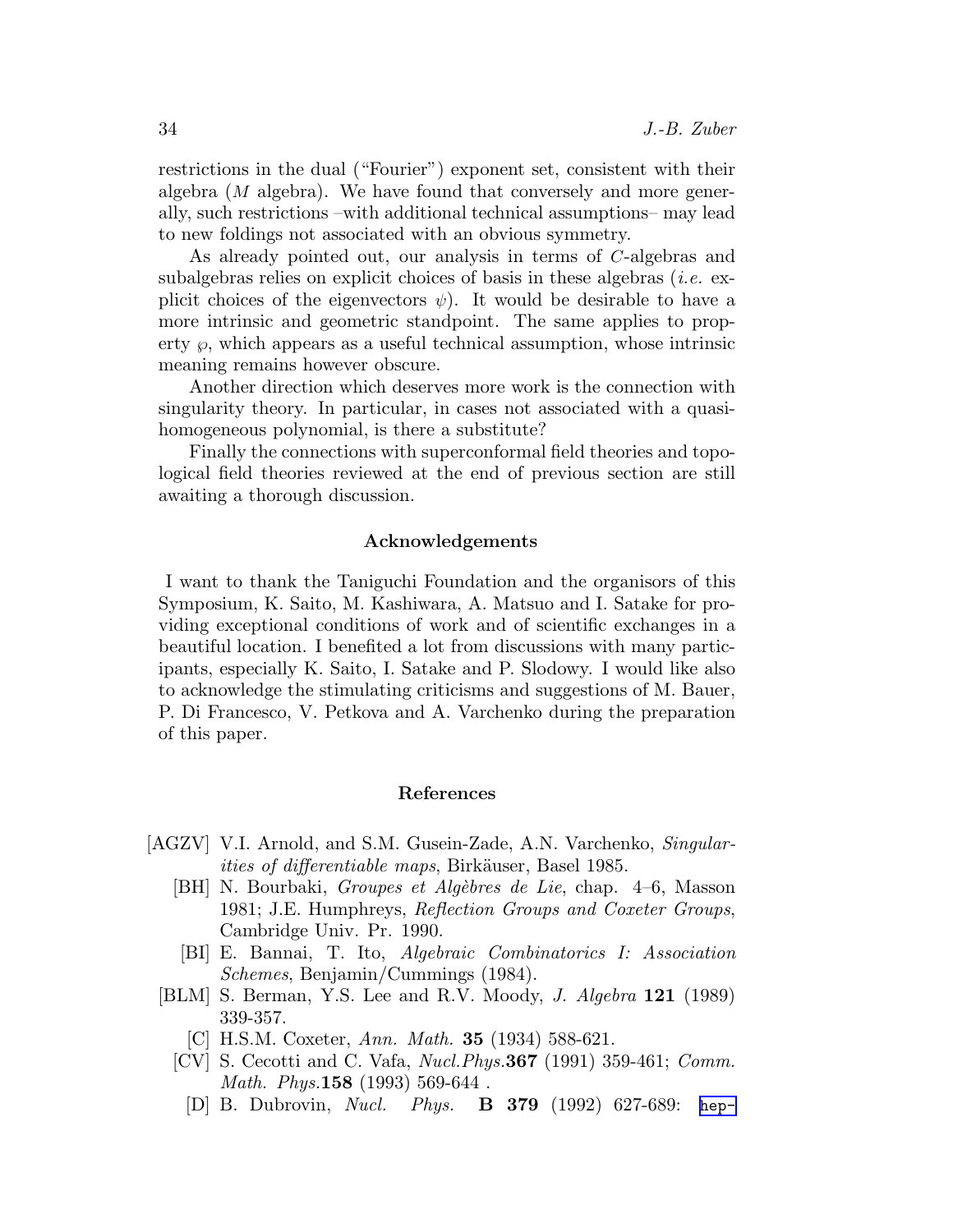th/9303152; Springer Lect. Notes in Math. 1620 (1996) 120- 348: [hep-th/9407018](http://arxiv.org/abs/hep-th/9407018); B. Dubrovin and Y. Zhang, Extended affine Weyl groups and Frobenius manifolds, [hep-th/9611200](http://arxiv.org/abs/hep-th/9611200).

- [\[DFZ1\] P. Di Fran](http://arxiv.org/abs/hep-th/9303152)cesco and J.-B. Zuber, Nucl. Phys. B338 (1990) 602-646.
- [DFZ2] P. Di Francesco and J.-B. Zuber, in Recent Developments in Conformal Field Theories, Trieste Conference, 1989, S. Randjbar-Daemi, E. Sezgin and J.-B. Zuber eds., World Scientific 1990; P. Di Francesco, Int.J.Mod.Phys. A7 (1992) 407-500.
- [FFK] W.M. Fairbairn, T. Fulton and W.H. Klink, J. Math. Phys 5 (1964) 1038-1051.
	- [FG] P. Fendley and P. Ginsparg, Nucl. Phys. B324 (1989) 549-580.
	- [FH] W. Fulton and J. Harris, Representation Theory, Springer Verlag, ex 2.37 page 25, corr P 517.
		- [G] D. Gepner, Comm. Math. Phys. 141 (1991) 381-411.
- [GHJ] F. Goodman, P. de la Harpe and V.F.R. Jones, Coxeter graphs and towers of algebras, 14 MSRI Publ., Springer (1989).
- [GZV] S.M. Gusein-Zade and A. Varchenko, Verlinde algebras and the intersection form on vanishing cycles, [hep-th/9610058](http://arxiv.org/abs/hep-th/9610058).
	- [K] B. Kostant, Société Mathématique de France, Astérisque (1988) 209-255.
	- [Ko] I.K. Kostov, Nucl. Phys. **B 300** [FS22] (1988) 559-587.
	- [KP] V.G. Kac and D.H. Petersen Adv. Math. **53** (1984) 125-263.
- [MK] J. MacKay, *Proc. Symp. Pure Math.* **37** (1980 183-186.
- [MP] R.V. Moody and J. Patera, J.Phys.A **26** (1993) 2829-2853.
- [NS] S.G. Naculich and H.J. Schnitzer, Superconformal coset equivalence from level-rank duality, [hep-th/9705149](http://arxiv.org/abs/hep-th/9705149).
	- [O] A. Ocneanu, communication at the Workshop Low Dimensional Topology, Statistical Mechanics and Quantum Field Theory, Fields Institute, Waterloo, Ontario, April 26–30, 1995.
- [P] V. Pasquier, J.Phys.  $\bf{A20}$  5707-5717 (1987); Thèse d'Etat, Orsay, 1988.
- [Pe] V.B. Petkova, private communication and to appear.
- [PZ] V.B. Petkova and J.-B. Zuber, *Nucl. Phys. B* **B463** (1996) 161-193: [hep-th/9510175](http://arxiv.org/abs/hep-th/9510175); Conformal Field Theory and Graphs, [hep-th/9701103](http://arxiv.org/abs/hep-th/9701103).
- [S] K. Saito, Publ. RIMS, Kyoto Univ. 21 (1985) 75-179, 26 (1990) 15-78; K. Saito and T. Takebayashi, preprint RIMS-1089.
- [Sh] O.P. Shcherbak, *Russ. Math. Surveys* **43:3** (1988) 149-194.
- [St] J. Steenbrink, Compositio Math. 34 (1977) 211-223.
- [Va] A.N. Varchenko, Inv. Math. 37 (1976) 253-262.
- [Ve] E. Verlinde, Nucl. Phys. B300 [FS22] (1988) 360-376.
- [Y] J. Sekiguchi and T. Yano, Sci. Rep. Saitama Univ. IX (1980) 33-44; T. Yano, ibid. 61-70.